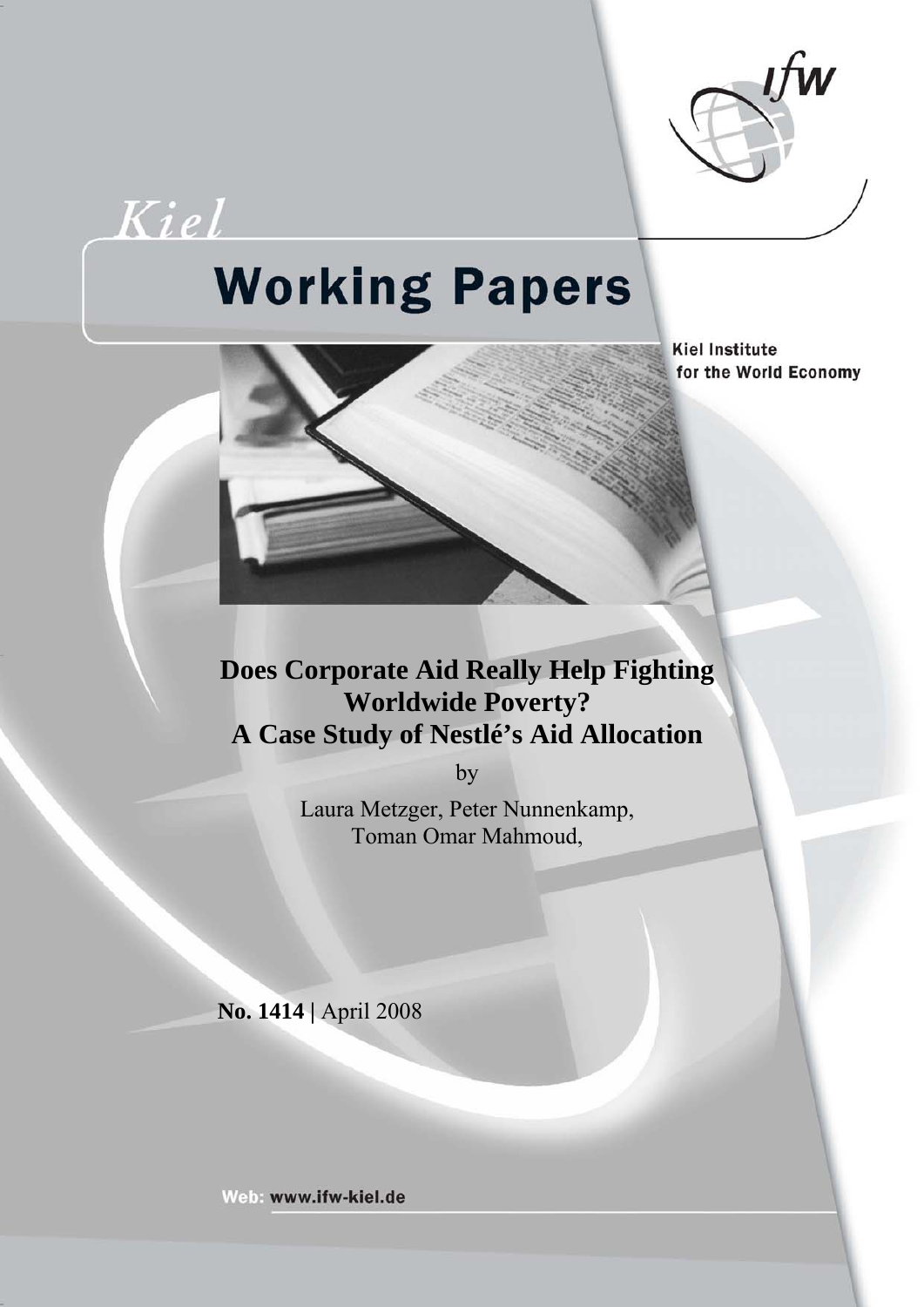Kiel Working Paper No. 1414 | April 2008

### **Does Corporate Aid Really Help Fighting Worldwide Poverty? A Case Study of Nestlé's Aid Allocation\***

Laura Metzger, Peter Nunnenkamp, Toman Omar Mahmoud

Having passed the "market test", private aid is claimed by its proponents to be better-targeted than official development assistance (ODA). But empirical evidence is largely lacking. We contribute to closing this gap by performing a case study of Nestlé, one of the frontrunners among multinational corporations being actively involved in the alleviation of poverty. The targeting of Nestlé's aid is compared to that of Swiss ODA and NGO aid, testing for both altruistic and selfish aid motivations. It turns out that Nestlé favored more democratic but also more corrupt recipient countries. Moreover, Nestlé's aid clearly lacks focus in terms of targeting poor countries, which appears to be the downside of the strong link between commercial presence and aid. By contrast, Swiss ODA and NGO aid is more altruistic and poverty-oriented.

*Keywords* — aid allocation, private aid, corporate social responsibility, official development assistance, NGO aid, Millennium Development Goals, Nestlé

*JEL codes* — F35; M14

Kiel Institute for the World Economy Duesternbrooker Weg 120 Duesternbrooker Weg 120 24105 Kiel, Germany 24105 Kiel, Germany Telephone: +49-431-8814-209

#### **Toman Omar Mahmoud**

Kiel Institute for the World Economy Duesternbrooker Weg 120 24105 Kiel, Germany Telephone: +49-431-8814-471 Email: toman.mahmoud@ifw-kiel.de

#### **Laura Metzger Peter Nunnenkamp**

Advanced Studies Program Kiel Institute for the World Economy E-Mail: laura.metzger@web.de Email: peter.nunnenkamp@ifw-kiel.de

\* *Acknowledgements* — This study was made possible by the cooperation and kind support of various Nestlé staff members. In particular, we would like to thank Niels Christiansen for supporting our idea; John Bee, Isabelle Bonvin and Fiona Griffin Kaeser for their effort in collecting and checking the data; as well as numerous staff members of Nestlé's foreign affiliates for bearing with us and Nestlé headquarters for responding to various requests for clarification. Colleagues at the Kiel Institute who provided valuable support and advice include Michaela Rank and Rainer Thiele.

*Coverphoto: uni\_com on photocase.com* 

*\_\_\_\_\_\_\_\_\_\_\_\_\_\_\_\_\_\_\_\_\_\_\_\_\_\_\_\_\_\_\_\_\_\_\_\_* 

*The responsibility for the contents of the working papers rests with the author, not the Institute. Since working papers are of a preliminary nature, it may be useful to contact the author of a particular working paper about results or caveats before referring to, or quoting, a paper. Any comments on working papers should be sent directly to the author.*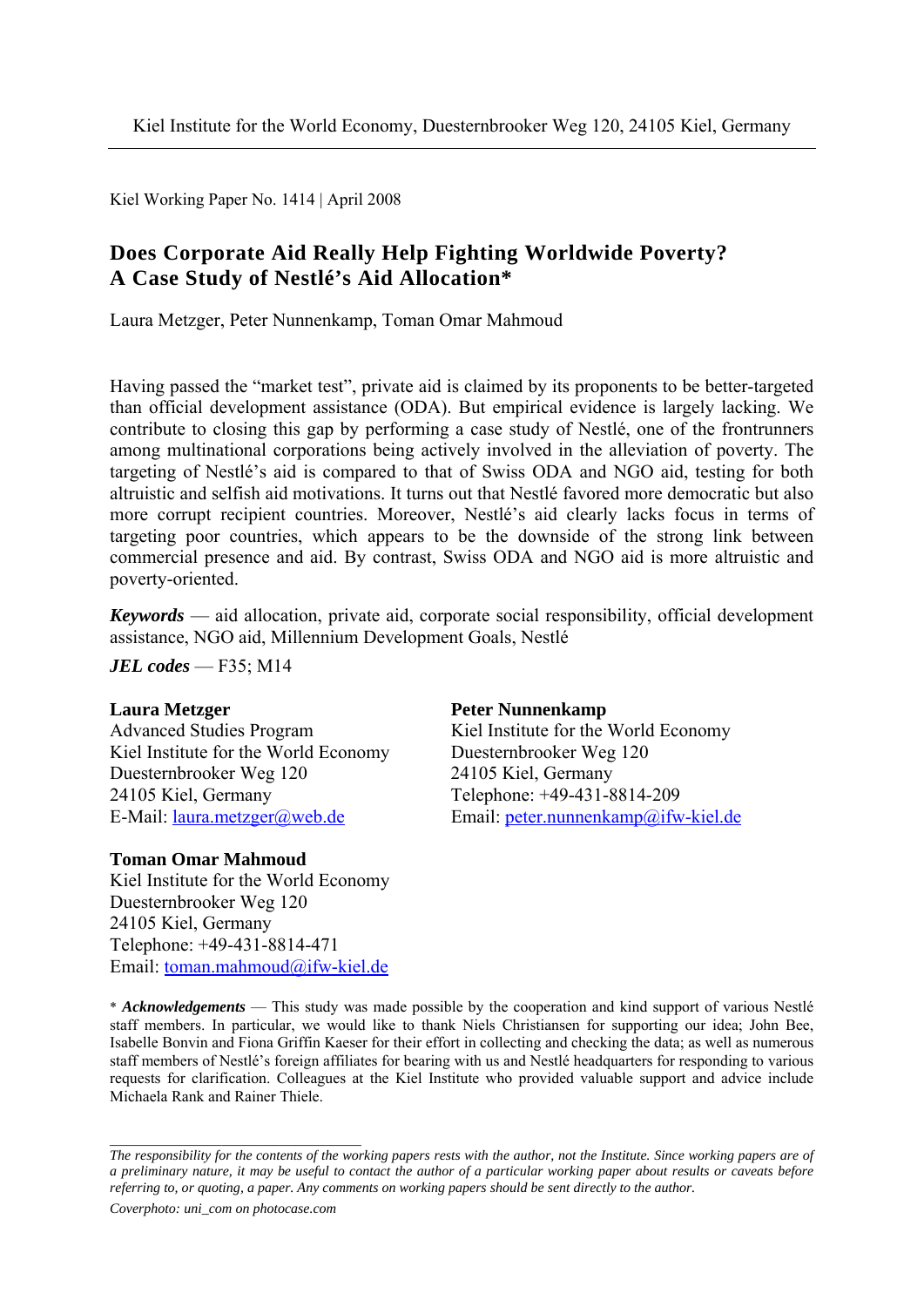#### *I. Introduction*

1

According to the World Bank (2006: 10), "achieving the Millennium Development Goals (MDGs) will not be possible unless businesses of all sizes engage fully in bringing their skills, resources and economic development power to partnerships with NGOs and governments." Peter Brabeck-Letmathe, CEO of Nestlé (1997-2008), the world's leading food and beverage company, agrees: "The achievement of the U.N. Millennium Development Goals is the joint responsibility of the United Nations system, governments, and civil society organizations with support of the private sector, companies and business coalitions" (Nestlé 2006: 4). Adelman (2003) even claims that aid from private donors having passed the "crucial 'market test'" may achieve better results with respect to poverty alleviation, economic growth and the provision of social services than official development assistance (ODA).

However, little is known about where private aid is spent and how well it works. The allocation of ODA across recipient countries as well as its composition according to the purposes ODA is meant to serve is documented in great detail (http://www.oecd.org/dataoecd/50/17/5037721.htm). In sharp contrast, the data situation is highly deficient when it comes to private aid. Some studies evaluate the allocation of aid by private charities, even though various charities report little more than regional aggregates of their aid (Section II). However, we are not aware of any systematic analysis of the aid efforts of private companies, many of which have committed themselves to the two objectives of the UN Global Compact: (i) aligning business strategies and operations with the Ten Principles in the areas of human rights, labor, the environment and anti-corruption, and (ii) catalyzing actions in support of broader UN goals such as the MDGs (http://www.unglobalcompact.org/AboutTheGC/index.html).

The present paper contributes to closing this gap by assessing the allocation of aid by Swissbased Nestlé SA. According to UNCTAD's index of transnationality, Nestlé ranks sixth among the top 100 non-financial multinationals (UNCTAD 2007: 229).<sup>1</sup> Companies of the Nestlé Group are spread across 107 countries (Nestlé 2007). At the same time, Kolk and van Tulder (2006) list Nestlé as one of the frontrunners in the corporate sector being actively involved in the alleviation of poverty. It fits into this picture that Nestlé provided financial support to local community projects in about 70 countries in 2007 (see Annex 4). Overall

<sup>&</sup>lt;sup>1</sup> The index of transnationality is calculated using the average of the shares of a company's assets, sales and employment located abroad.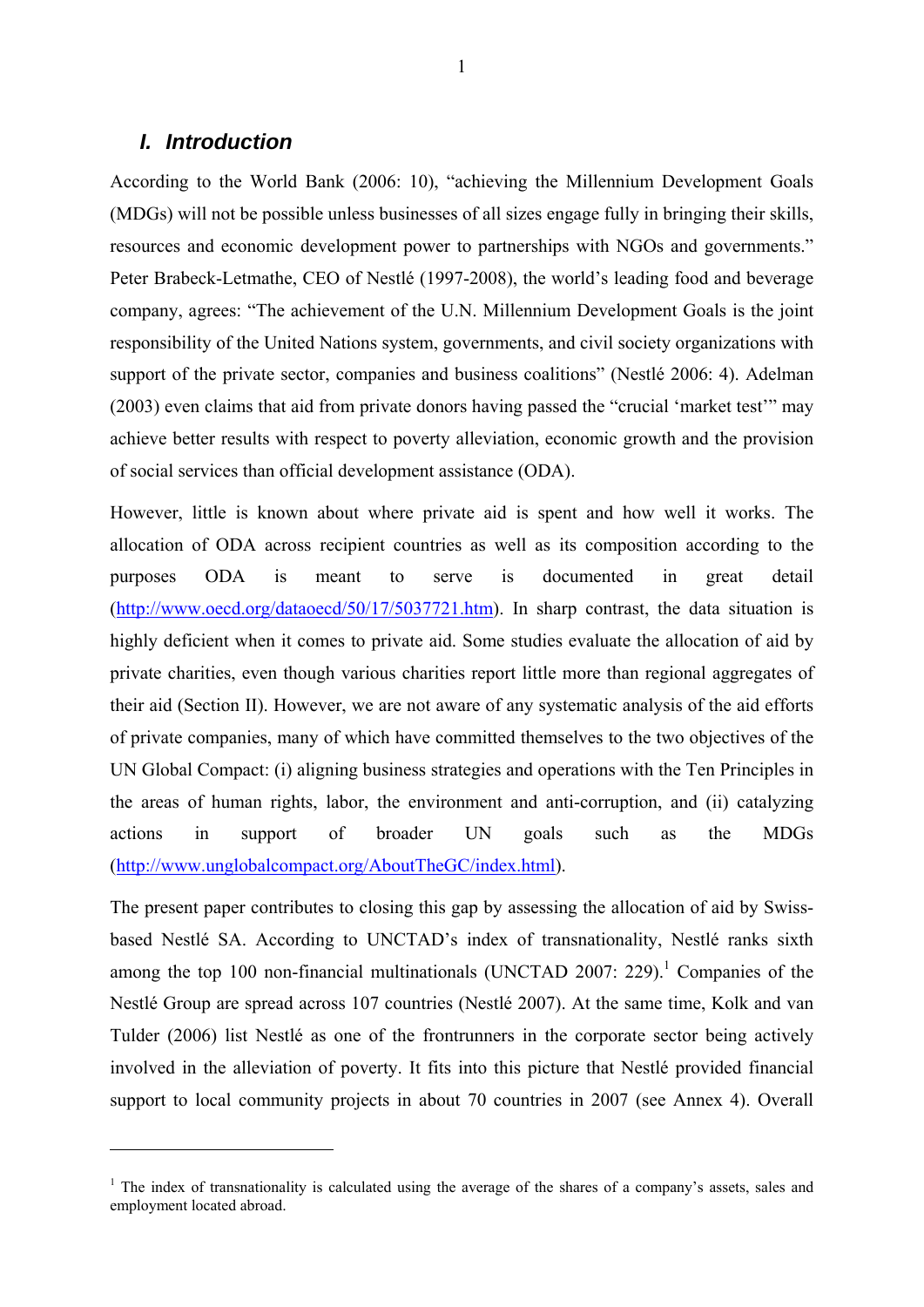project financing in various fields, including in developed OECD countries, amounted to about US\$ 55 million in 2007.<sup>2</sup> This may appear marginal compared to about US\$ 1.4 billion of bilateral Swiss ODA in 2005 (OECD 2007: table 13). Per head of Nestlé's worldwide employment (265.000 in 2006), however, its aid of slightly more than US\$ 200 is very close to ODA in the order of US\$ 190 per head of Swiss population. $3$ 

While other companies report still higher donations, $4$  the choice of Nestlé for a case study is because it stands out with respect to the richness and detail of data offered for assessing the allocation of aid by private companies. As shown in Section III, most of the projects supported by Nestlé are related to a specific MDG the project is meant to help achieve. Moreover, Nestlé kindly provided us with project-specific financial contributions in 2007 across a large number of recipient countries. This renders it possible to perform econometric estimations, as described in Section IV, in order to identify the major determinants of Nestlé's aid allocation.

Our findings are in some conflict with the view that private companies fight worldwide poverty effectively by providing well-targeted aid (Section V). This is even though Nestlé favors more democratic countries when allocating aid – in contrast to many public and private non-profit donors. However, recipient need does not seem to play a decisive role in the selection of countries and the amount of aid disbursed to them. In addition, Nestlé appears to give more aid to more corrupt countries. This appears to be the downside of the strong links between Nestlé's commercial presence and its aid in both stages of the aid allocation process. These major findings prove to be fairly robust; they also apply to aid flows that are meant to address specific MDGs (Section VI). The concluding section summarizes and discusses possible ways to overcome the obvious limitations of the present case study.

# *II. Why Private Aid May (Not) Be Superior to ODA*

1

Development aid by so-called private voluntary agencies based in the member countries of the OECD's Development Assistance Committee (DAC) amounted to almost US\$15 billion

 $2$  This figure does not include about US\$ 3.3 million spent on community projects in Nestlé's home country Switzerland.

<sup>&</sup>lt;sup>3</sup> Nestlé's aid accounted for about 0.5 percent of Nestlé Group earnings before interest and taxes (EBIT of US\$ 10.6 billion in 2006).

<sup>&</sup>lt;sup>4</sup> For instance, Unilever reports donations in the order of  $\epsilon$  78 million (US\$ 97.5 million) in 2006, while Unilever's worldwide employment of 179.000 was lower than that of Nestlé (http://www.unilever.com/ourvalues/environment-society/indices/millennium-developmentgoals.asp?linkid=dropdown; accessed: January 2008).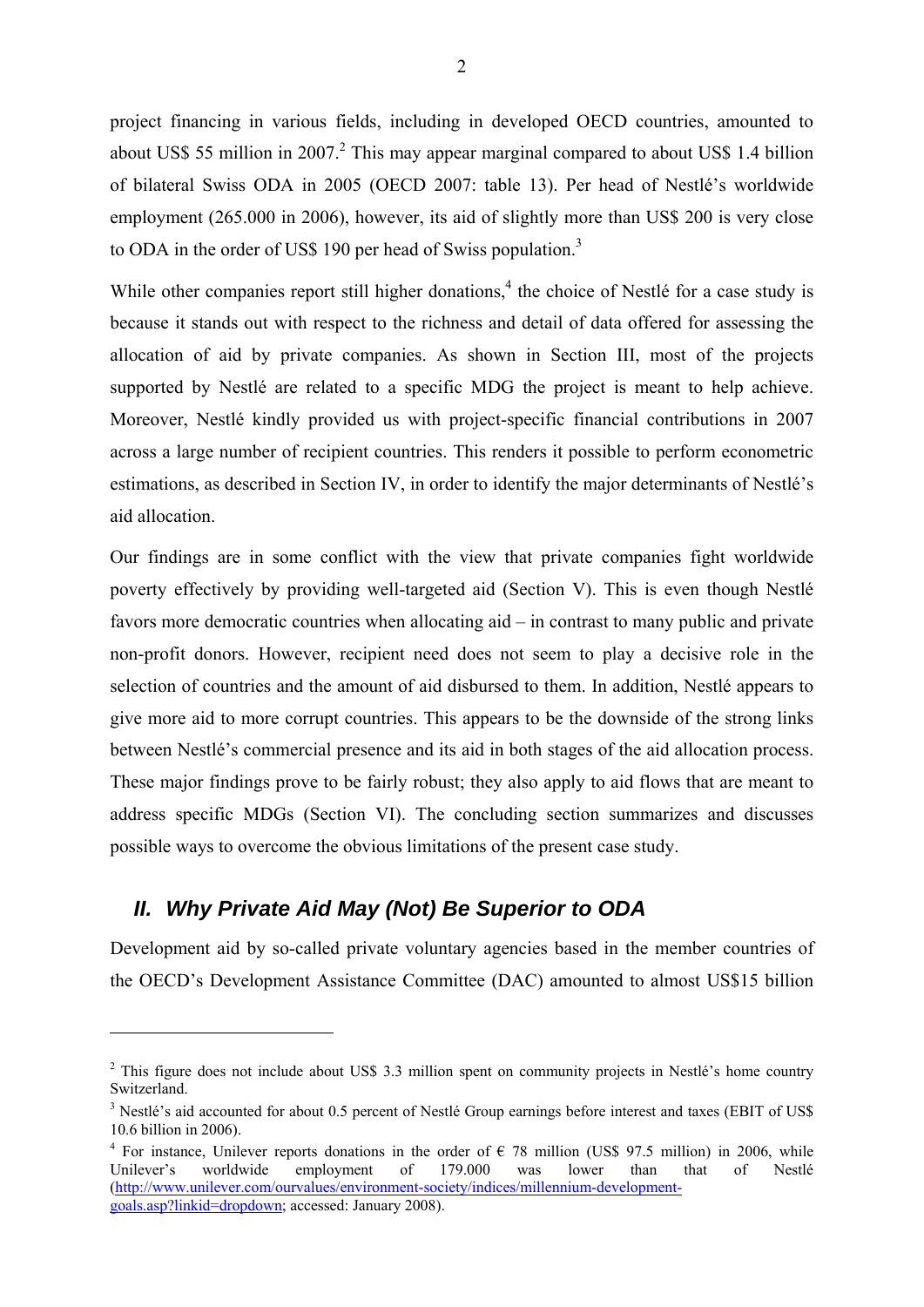in 2005, thus exceeding bilateral ODA from every individual DAC country except for the United States (OECD 2007: table 13). Apart from adding to overall aid resources, however, private donors may help achieve the MDGs by providing better-targeted aid than official donors.

The allocation of ODA suffers from several flaws that may undermine aid effectiveness. Various studies argue that the targeting of ODA to needy recipient countries with reasonably good local conditions (in terms of basic institutions and economic policies) is far from perfect (Burnside and Dollar 2000; Collier and Dollar 2002).<sup>5</sup> Most of ODA is transferred to selfinterested and often corrupt governments, giving rise to embezzlement and leakages.<sup>6</sup> The needs-based allocation of ODA may also be distorted by selfish donor motives. Alesina and Dollar (2000) found that bilateral ODA was dictated as much by political and strategic motives of donors as by need and local conditions in recipient countries. More recently, Berthélemy (2006) still labeled various donors to be "egoistic", rather than altruistic. Some official donors tend to use aid to promote exports to recipient countries (see also Berthélemy and Tichit 2004; Canavire et al. 2006); others "buy" political support by granting ODA (e.g., Kuziemko and Werker 2006; Dreher, Nunnenkamp and Thiele 2008).

Previous literature on whether private donors may provide better-targeted and less selfish aid is largely confined to private charities and foundations, i.e. NGOs engaged in international development cooperation.<sup>7</sup> The "New Policy Agenda" of the 1990s (Edwards and Hulme 1996: 961) stressed the role of NGOs in international poverty alleviation. According to Nancy and Yontcheva (2006), the allocation of NGO aid should be less distorted by commercial and political interests of donor governments.<sup>8</sup> The poverty focus of NGO aid is widely believed to be stronger than that of ODA: NGOs may be better in reaching the poor by circumventing governments in the recipient country and dealing directly with local target groups (Riddell, Bebbington and Peck 1995: 25).

<sup>&</sup>lt;sup>5</sup> According to McGillivray (2003) as well as Dollar and Levin (2006), the poverty and policy orientation of several official donors has improved recently, but targeting by some major bilateral donors (e.g., France and the United States) still leaves much to be desired. The recent meta study of Doucouliagos and Paldam (2007: 25) reveals that most donors indeed grant more aid to poorer countries, but "the inverse aid-income relation explains only about 10% of the variation in the data."

<sup>&</sup>lt;sup>6</sup> Alesina and Weder (2002) rejected the rhetoric of donors that ODA rewarded efficient and honest governments.

<sup>&</sup>lt;sup>7</sup> Virtually all types of private bodies can be recognized as NGOs at the UN. However, "non-profit-making" is one of the defining characteristics of NGOs (Willetts 2002) so that aid by private business does not fall under NGO aid.

<sup>&</sup>lt;sup>8</sup> For a more detailed review of the literature on NGO aid, see Dreher, Mölders and Nunnenkamp (2007).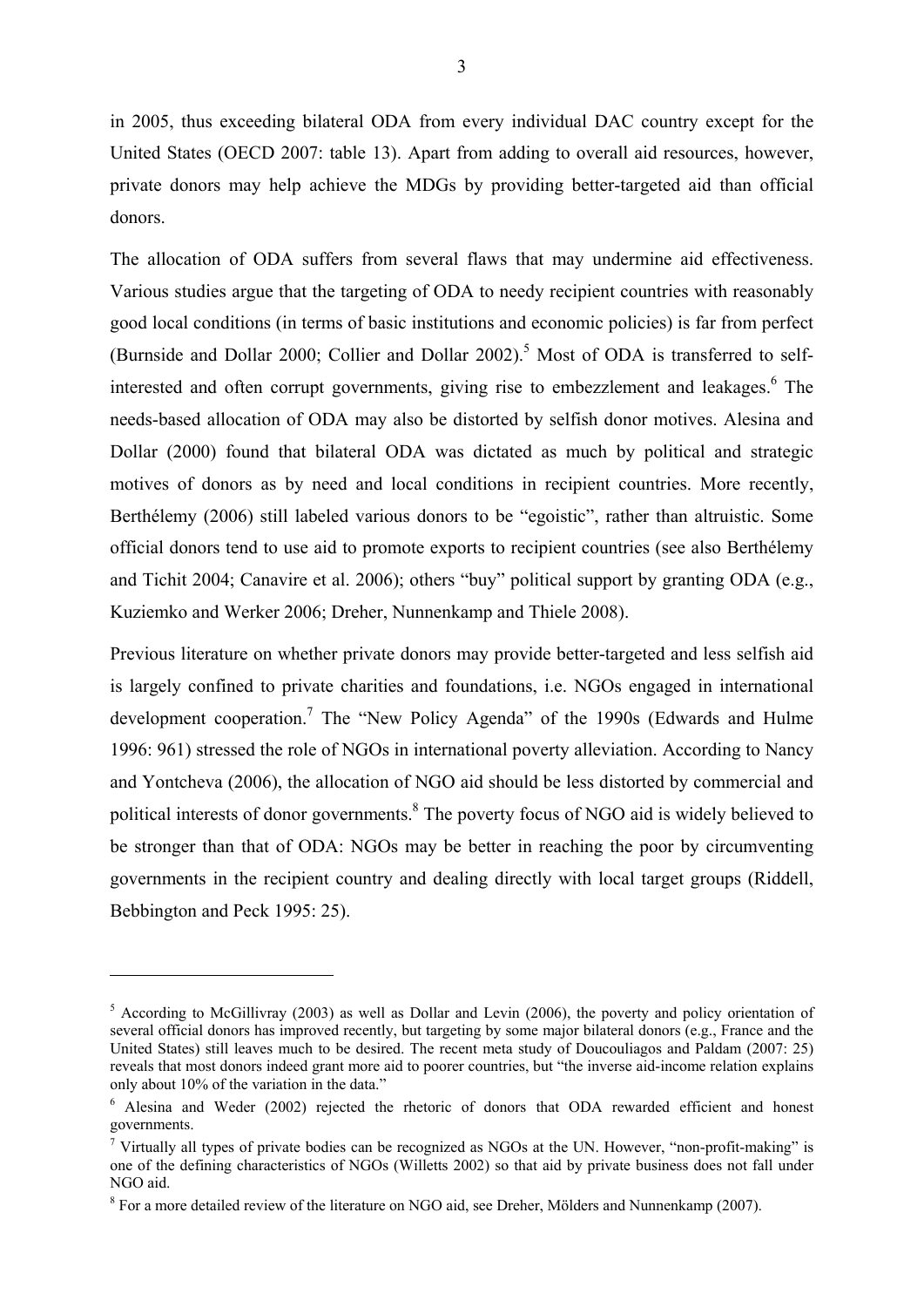However, empirical verification of such "articles of faith" (Tendler 1982: 2) is still largely lacking. The view that NGOs have a clear focus on the poor has come under attack. Many NGOs depend on government refinancing. This may have as a result that NGOs become "the implementer of the policy agendas" of governments (Edwards and Hulme 1996: 970). The principal-agent model of Fruttero and Gauri (2005) reveals that the dependence of NGOs (the agents) on external funding (from principals, often including official aid agencies) tends to drive a wedge between organizational imperatives related to future funding and charitable objectives such as poverty alleviation in locations where NGOs engage.

The few empirical studies addressing the allocation of NGO aid across recipient countries come to opposing results. Nancy and Yontcheva (2006) find that poverty in recipient countries was the major determinant of aid allocation by European NGOs in the 1990s. NGO aid appears to be independent of official EU aid, indicating that officially refinanced NGOs are not merely implementing EU aid policies. In some contrast, Koch (2006) as well as Koch, Westeneng and Ruben (2007) find that NGOs depending on official funding tend to follow the country-wise distribution of aid by official donors. Furthermore, neither Dutch NGOs (Koch 2006) nor Swedish NGOs (Dreher, Mölders and Nunnenkamp 2007) seem to have accounted for indicators of need in the recipient countries in the second step of the aid allocation process, i.e., when deciding on the amount of aid to countries having passed the eligibility test.

Similar to NGO aid, the case for emphasizing the role of private business in providing aid largely rests "on ideological grounds rather than empirical verification" (Edwards and Hulme 1996: 961). Adelman's (2003) claim that private aid having passed the "market test" is superior to ODA is based on the debatable belief that markets and private sector initiative are more efficient in alleviating poverty and providing social services.<sup>10</sup> The "philanthrocapitalism" (*The Economist* July 1, 2006) of private donors may well introduce modern business practices into the allocation of aid and thereby foster aid effectiveness; and the private sector may well "make important contributions, which civil society and the public sector were lacking, including money, skills transfer, and in-kind contributions" (World Bank

<u>.</u>

<sup>&</sup>lt;sup>9</sup> While the focus of this paper is on corporate aid, a different strand of literature argues that the corporate sector may help alleviate poverty through profitable activities such as foreign direct investment in poor developing countries; see, e.g., Jain and Vachani (2006) and Bhagwati (2007); for a more skeptical view, see Nunnenkamp (2004).

<sup>&</sup>lt;sup>10</sup> John Dunning's call for "upgrading the quality of global capitalism" is largely because he supposes freemarket institutions to fail in meeting the "demands of the majority of the world's people" for social goods and services (Dunning 2006: 371).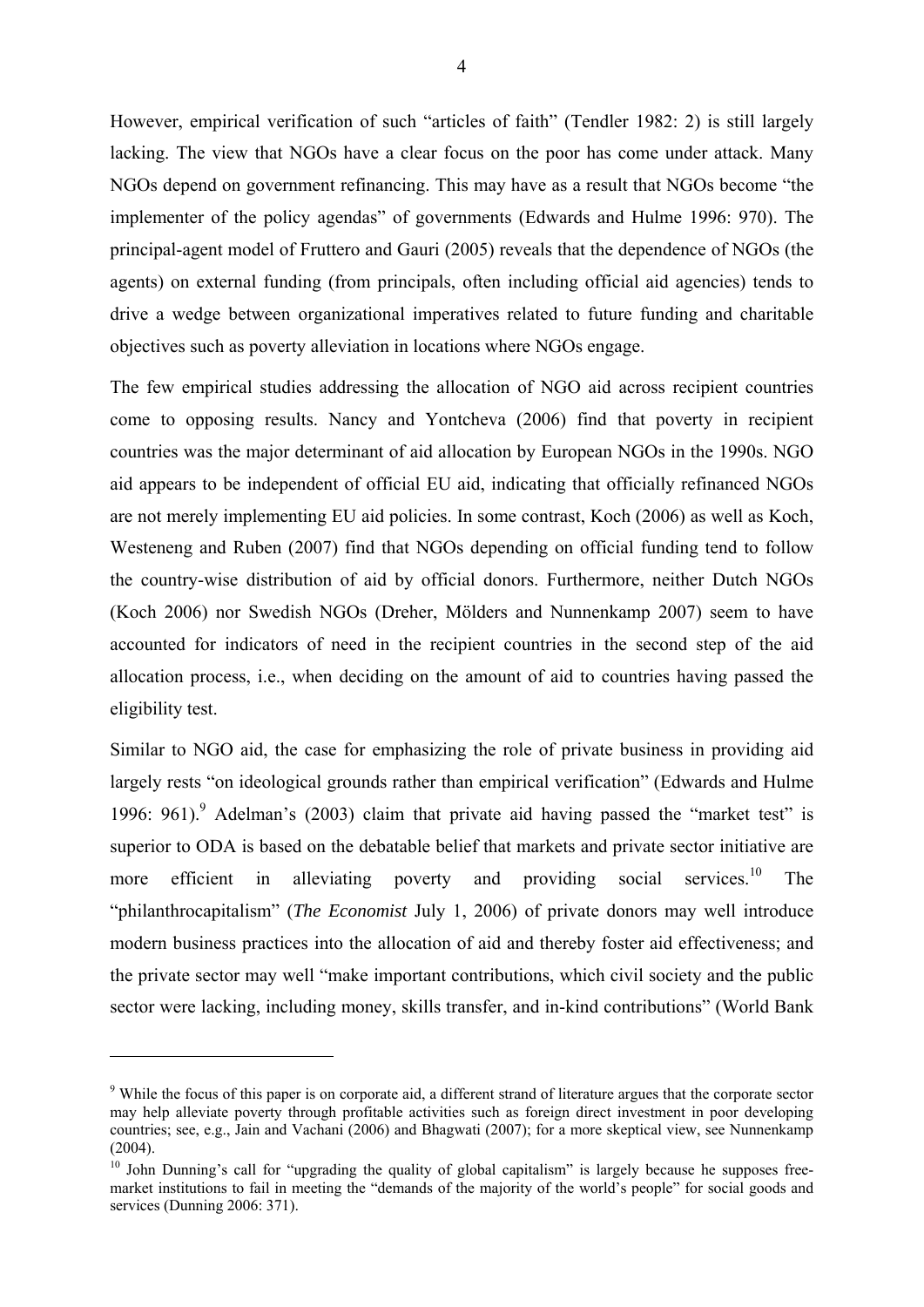2006: 10). Nevertheless, it cannot be taken for granted that aid by private companies is bettertargeted and less selfish than ODA.

With respect to the targeting of aid it may be noted that, compared to official aid agencies, even large multinational companies tend to support a relatively small number of recipient countries. For instance, Nestlé financed projects in about 50 low- and middle-income countries, whereas about 120 low- and middle-income countries received Swiss ODA. The broader country coverage may impair the poverty focus of ODA, especially if indiscriminate donor behavior is not limited to the first step of selecting eligible recipients but extends to the second step of distributing the amount of aid among eligible recipients. However, greater selectivity in the first step does not necessarily imply better-targeted corporate aid. Mapping the recipient countries of Nestlé's aid rather points to a bias against particularly poor countries in sub-Saharan Africa, many of which also remain white spots with regard to Nestlé's  $FDI$ <sup>11</sup> It remains to be seen from the multivariate analysis presented below whether the poverty focus of corporate aid is weakened further by FDI being concentrated in more advanced host countries, and charitable and commercial activities being strongly correlated beyond the first step of selecting eligible recipient countries.

The poverty orientation of corporate aid may also suffer from decentralized decision-making on financial support for local community projects. This is even though a company such as Unilever explicitly makes the case for decentralized decisions on private aid, arguing that local staff knows best about need and poverty issues.<sup>12</sup> Yet it is difficult to imagine that a coherent poverty strategy could emerge from decentralized project decisions unless headquarters determines the overall size of country-wise aid budgets according to the relative severity of poverty in the recipient countries. Local staff cannot reasonably be expected to weigh context-specific poverty issues by taking worldwide benchmarks into account. The fact that Nestlé reports a fairly large number of poverty-related community projects in advanced countries (see subsequent section) may provide a first indication to this effect.

Compared to NGOs, it may be easier for private companies to distinguish themselves from the (widely criticized) aid strategies of official aid agencies. As noted above, NGOs are often dependent on funding from the government and may thus tend to mimic official aid

 $11$  Note that Nestlé's aid database includes just one country (Tanzania) where the company did not own any capital stocks in 2006 (Nestlé 2007; see also map in Annex 4).

<sup>&</sup>lt;sup>12</sup> Unilever provides information on its MDG-related activities under: http://www.unilever.com/Images/es\_MDG-index\_tcm13-42100.pdf; accessed: January 2008. Nestlé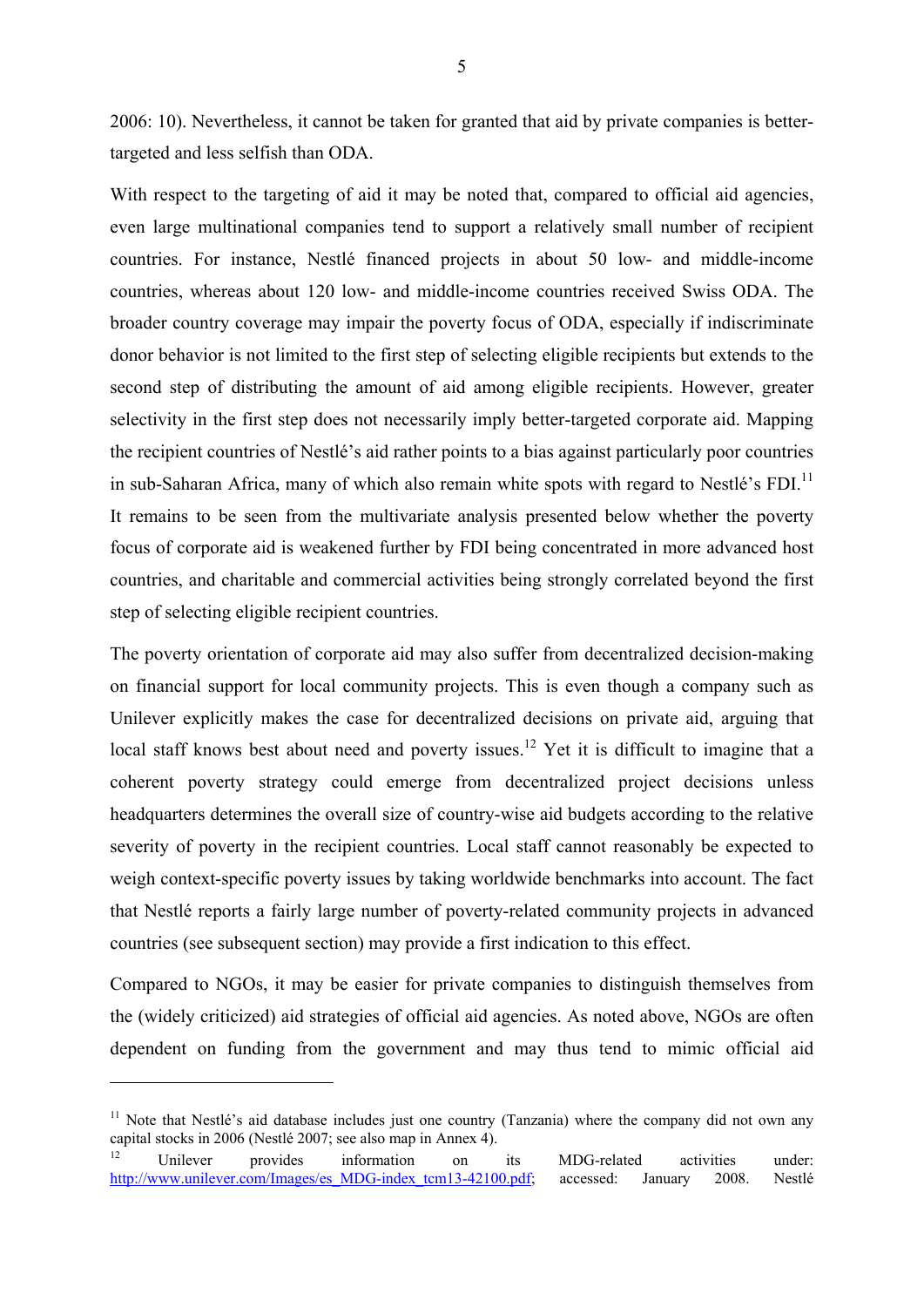allocation. Financial independence from official "backdonors" might have the effect that the allocation of corporate aid is less distorted by *political* interests of home country governments. Financial independence does not necessarily mean, however, that corporate aid is less affected by donors' self-interest than ODA. For several reasons, *commercial* selfinterest can rather be expected to have a stronger impact on corporate aid than on ODA.

Some projects reported as corporate contributions to the MDGs would be highly unlikely to exist if the company was not engaged in the respective country either as a foreign investor or a trading partner. This may be most obvious in cases where financial support for community projects helps mitigate the opposition of people feeling negatively affected by the commercial activities of the company. Environment-related projects financed by multinational oil companies spring to mind. But various projects reported by multinational food companies also appear to be business-related. Unilever frankly admits that "more than a quarter of our projects seek clear commercial benefits alongside positive community impacts" (http://www.unilever.com/ourvalues/environment-society/sus-dev-

report/communities/default.asp; accessed: January 2008). Several projects listed in Nestlé (2006) under the headings "Helping coffee farmers" and "Helping milk farmers" also fall into this category.<sup>13</sup>

Links between the company's self-interest and private aid may result from both the demand for, and supply of community projects. As concerns the supply side, company staff responsible for community projects and poverty-oriented donations would probably have their activities more readily accepted and supported by senior management and shareholders if a "business case" can be made, by demonstrating that the projects are related in some way or another to the company's own performance goals (Teegen 2006: 262). Corporate aid for health projects, notably the fight against HIV/Aids, provides a case in point: Demonstrating that the benefits of health projects are concentrated on company staff and their families, or areas where the company is recruiting, would probably render it much easier to get MDGrelated project proposals approved.<sup>14</sup>

<u>.</u>

headquarters did not know how much its subsidiaries had spent on community projects when we first inquired about quantitative financial support in the context of the present paper.

<sup>&</sup>lt;sup>13</sup> Examples include: the Arabica Coffee Experimental and Development Coffee Farm in Doi Tung, Northern Thailand, and Nestlé's investments in Moga, India, to develop the local milk economy (village cooling centers, etc.).

 $14$  For instance, Nestlé (2006: 37) reports that the company adopted its first internal HIV/AIDS prevention policy for employees in the Rep. of South Africa in 1986.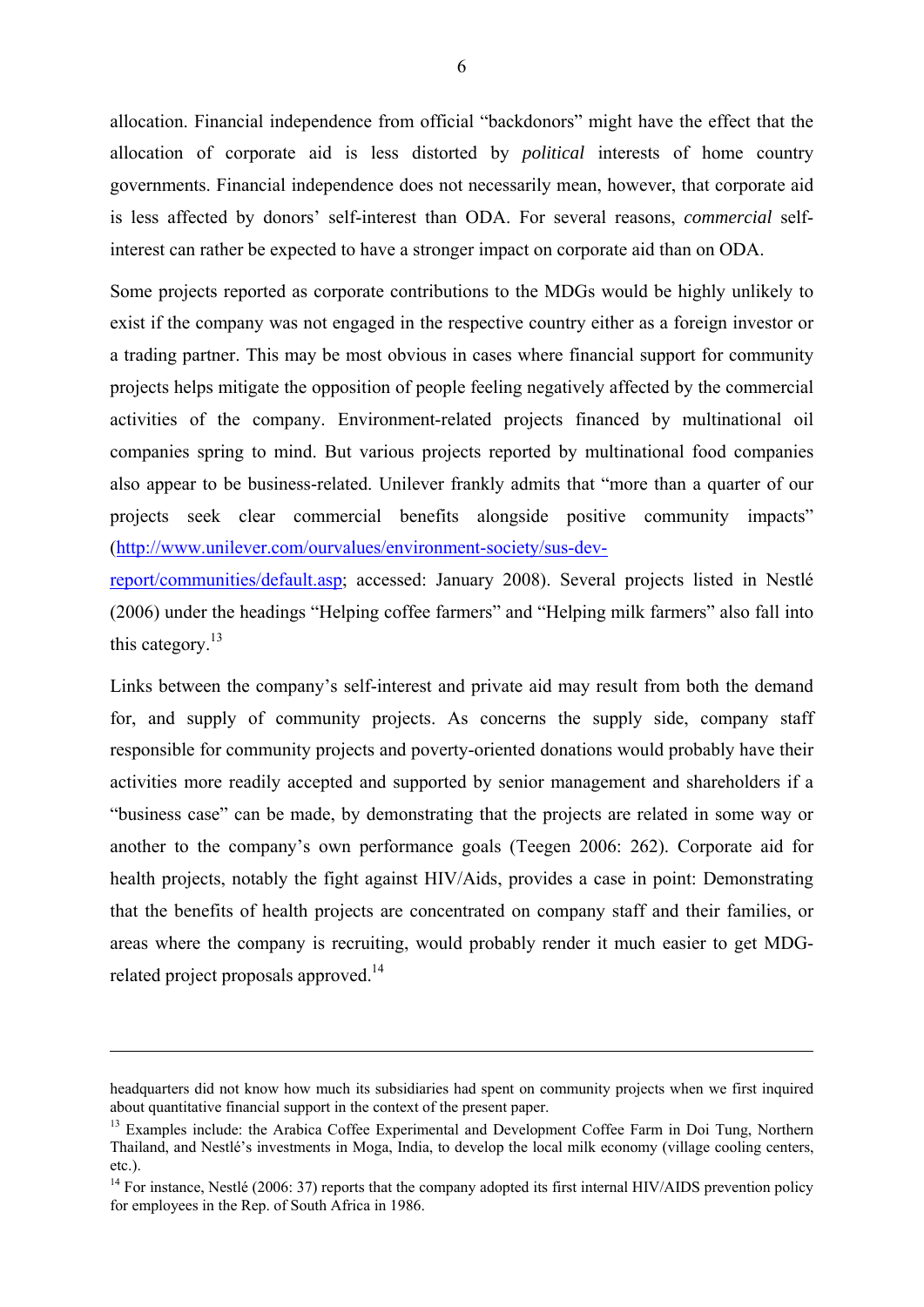With respect to the demand side, financial support of projects is more likely to be granted by the company if requests come from politically important agents in the recipient country. Applications for project support from local communities and self-help groups may have a clearer poverty focus than those from ministries and the bureaucracy. But circumventing state agents is less an option for corporate donors than for northern NGOs dealing directly with the poor in the south. Especially if also engaged as investors and producers in the country, corporate donors depend on the goodwill of local governments, e.g., when investment and business regulations are at stake. Hence, companies may be inclined to accept official project proposals to ease the process of doing business, even if alternative project proposals have a stronger impact on poverty alleviation.

#### *III. Data and Stylized Facts*

1

As mentioned before, we make use of unpublished project-specific data of Nestlé's financial support in a large number of countries in  $2007$ .<sup>15</sup> These data were collected by Nestlé's headquarters in Vevey, Switzerland, from the various foreign affiliates only after we had presented our research idea to senior company staff. The decentralized decision-making on Nestlé's aid is also evident from the fact that it took several rounds of inquiry from headquarters until a complete and consistent dataset emerged. Nestlé's affiliates in several low- and middle-income countries did not report any aid activities.<sup>16</sup> We assume Nestlé's aid to be zero in these countries. In addition, a few aid projects in Central America cover several recipient countries;<sup>17</sup> hence Nestlé's aid to Costa Rica, El Salvador, Nicaragua, Guatemala, Honduras, and Panama is understated as the amounts for joint projects cannot be accounted for in the estimations.<sup>18</sup> However, we test for robustness of our results by excluding these two groups of countries (Section VI).

With the few exceptions just mentioned, Nestlé's financial support resembles bilateral ODA in that it benefits one particular recipient country. Furthermore, most projects are explicitly

<sup>&</sup>lt;sup>15</sup> While (annual) financial contributions to specific projects are not publicly disclosed, the list of projects Nestlé supported and a short description of the projects can be accessed under: supported and a short description of the projects can be accessed under: http://www.community.nestle.com/Sitemap.htm. See also Nestlé (2006). The benchmark of Swiss ODA and NGO aid refers to 2005; more recent ODA and NGO data were not available when the estimations were performed.

<sup>16</sup> Barbados, Bosnia and Herzegovina, Cambodia, Croatia, Cuba, Guinea, Iran, Lebanon, Lithuania, Macedonia, Mauritius, Mozambique, Niger, Oman, Saudi Arabia, Serbia and Montenegro, Senegal, Syria, Tunisia, Ukraine, Uruguay, Uzbekistan, Viet Nam, and Zimbabwe.

<sup>&</sup>lt;sup>17</sup> Projects covering several countries account for less than 0.5 percent of Nestlé's overall aid.

<sup>&</sup>lt;sup>18</sup> Note that the same typically applies to ODA; the aid statistics of various DAC donor countries report aid flows that cannot be allocated on a country-by-country basis.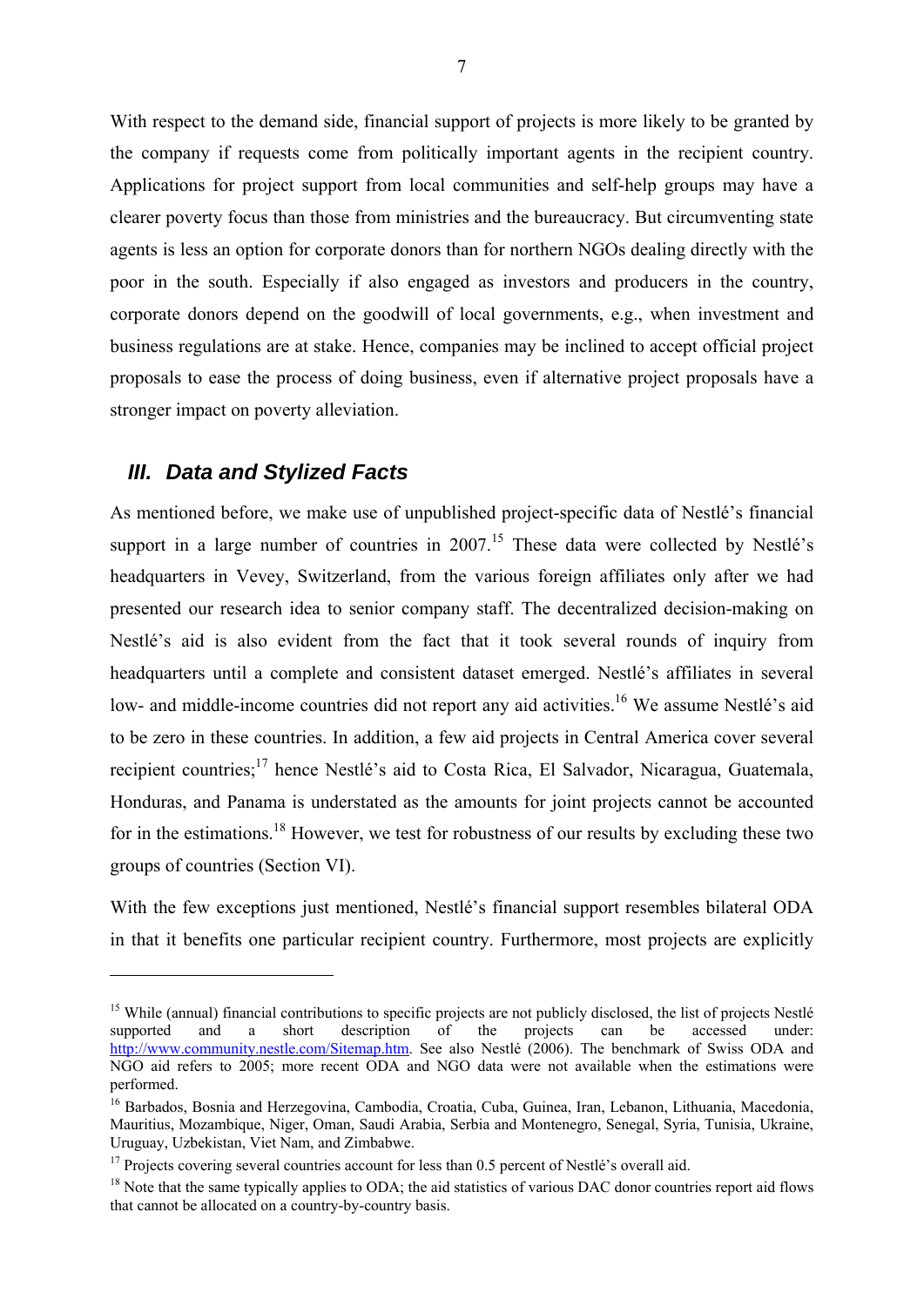related to a specific MDG the project is meant to help achieve.<sup>19</sup> Hence, the database allows us not only to assess the allocation of Nestlé's aid across a large number of recipient countries; we can also compare Nestlé with other donors (i.e., the Swiss government and Swiss NGOs) as far as the allocation of aggregate aid is concerned, and it is possible to check whether Nestlé's aid allocation differs across specific MDG-related aid items.

Our analysis focuses on low- and middle-income countries (LMICs) as recipients of Nestlé's aid, but the database also covers projects financed in high-income countries. Indeed, projects in high-income countries accounted for about one third of Nestlé's overall financial support in 2007, whereas this country group hardly received any aid from the Swiss government and Swiss NGOs (Figure 1)<sup>20</sup> Nevertheless, Nestlé's aid is concentrated in LMICs whose aid share was five times their share in capital stocks held abroad by companies of the Nestlé Group (Nestlé's FDI for short).

Nestlé's aid and FDI appear to be correlated when high-income countries are excluded from the sample. The aid and FDI shares resemble each other for the three remaining country subgroups of low-income, lower middle-income, and upper middle-income countries. Lower middle-income countries received the bulk of Nestlé's aid (about two thirds of its aid to all LMICs), while both ODA and NGO aid were concentrated strongly on the low-income group.

Figure 2 portrays the median as well as the range of per-capita income within the sample of LMICs with (N-Aid=1) and without aid (N-Aid=0) from Nestlé, compared to countries with and without Swiss ODA, NGO aid, or FDI from Nestlé. The overall range of countries having received aid is similarly wide for Nestlé's aid, ODA and NGO aid. All three donors also have in common that the maximum per-capita income of aid recipient countries is about US\$1500 below the maximum per-capita income of sample countries not having received aid. Yet Nestlé appears to differ in major respects from both official Swiss donors and NGOs. Most notably, the median of per-capita income is more than twice as high for recipients of Nestlé's aid than for recipients of ODA and NGO aid. $^{21}$  Furthermore, the median of per-capita income for countries with N-Aid=1 considerably exceeds the median of per-capita income for countries with N-Aid=0. While the same pattern prevails with respect to FDI from Nestlé, this

 $19$  For about 20 percent of Nestlé's overall financial contributions an explicit link to the MDGs is either missing. or the project is claimed to serve several MDGs at the same time; see also Figure 5 below.

 $20$  Income groups are defined according to the World Bank's classification (GNI per capita in 2005). Highincome countries are those with a per-capita income of at least US\$ 10,726 in 2005.

<sup>&</sup>lt;sup>21</sup> It is interesting to note that there are hardly any differences between Swiss ODA and NGO aid according to Figure 2.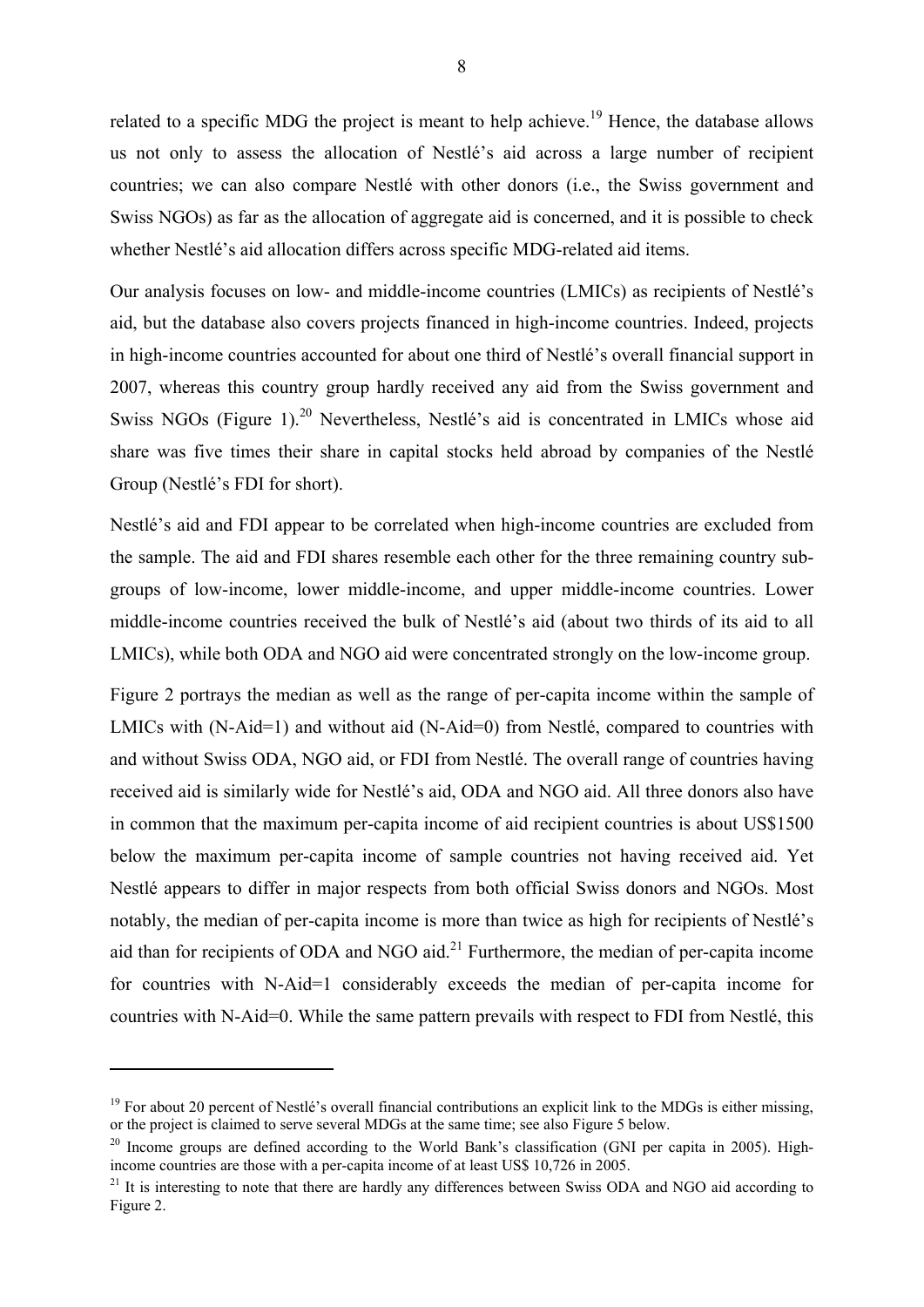is in striking contrast to ODA and NGO aid for both of which the median of per-capita income is considerably lower for aid recipients than for non-recipients.

Countries with and without aid from Nestlé as well as countries with and without aid from other sources may also be compared with regard to the development of institutions. In Figures 3 and 4, we use "voice and accountability" and "control of corruption", respectively, as presented by Kaufmann, Kraay and Mastruzzi (2007), with higher index values indicating more developed institutions.<sup>22</sup> Similar to the previous figure on per-capita income, Nestlé stands out with respect to "voice and accountability" in countries with and without aid.<sup>23</sup> The median (as well as the minimum) of "voice and accountability" for recipients of Nestlé's aid is higher than the corresponding index values for the recipients of ODA and NGO aid. At the same time, the median of "voice and accountability" is higher for N-Aid=1 than for N-Aid=0, which closely resembles the pattern for N-FDI=1 and N-FDI=0.<sup>24</sup> When it comes to "control" of corruption", however, the emerging pattern is less clear. While Nestlé's FDI seems to be located in less corrupt countries, the median of "control of corruption" does not differ between N-Aid=1 and N-Aid=0. Still, the minimum and the maximum of "control of corruption" are higher for countries receiving Nestlé's aid.

Figures 2, 3 and 4 leave it open to question what actually drives Nestlé's aid. On the one hand, the poverty orientation may be relatively weak, compared to the allocation of Swiss ODA and NGO aid, considering that access to Nestlé's aid is essentially restricted to the company's host countries of FDI. On the other hand, Nestlé may have adhered more strictly than other Swiss donors to the World Bank's (disputed) message that donors should favor better-governed countries for aid to become more effective (World Bank 1998).

Before outlining our multivariate estimation approach in the subsequent section, we shortly portray the distribution of Nestlé's aid across specific MDGs.<sup>25</sup> According to Figure 5, MDG 6 ("Combat HIV/AIDS, malaria and other diseases") has received most attention, followed by MDG 1 ("Eradicate extreme poverty and hunger"). However, the share of MDG 6 would decline to just six percent if one outstandingly large project (out of the total of about 400

 $22$  Both indices range from  $-2.5$  to 2.5.

<sup>&</sup>lt;sup>23</sup> And again, the patterns portrayed in Figure 3 are almost the same for the recipients of ODA and NGO aid ODA and NGO = 0).

<sup>&</sup>lt;sup>24</sup> Note, however, that the minimum of "voice and accountability" is lower for host countries of FDI than for recipient countries of aid, which may suggest that Nestlé is somewhat stricter on democracy as a precondition for aid.

<sup>&</sup>lt;sup>25</sup> A comparison between Nestlé and other Swiss donors is not possible with respect to MDG-specific aid; neither ODA nor NGO aid can be disaggregated according to MDGs. See Annex 3 for a complete list of MDGs.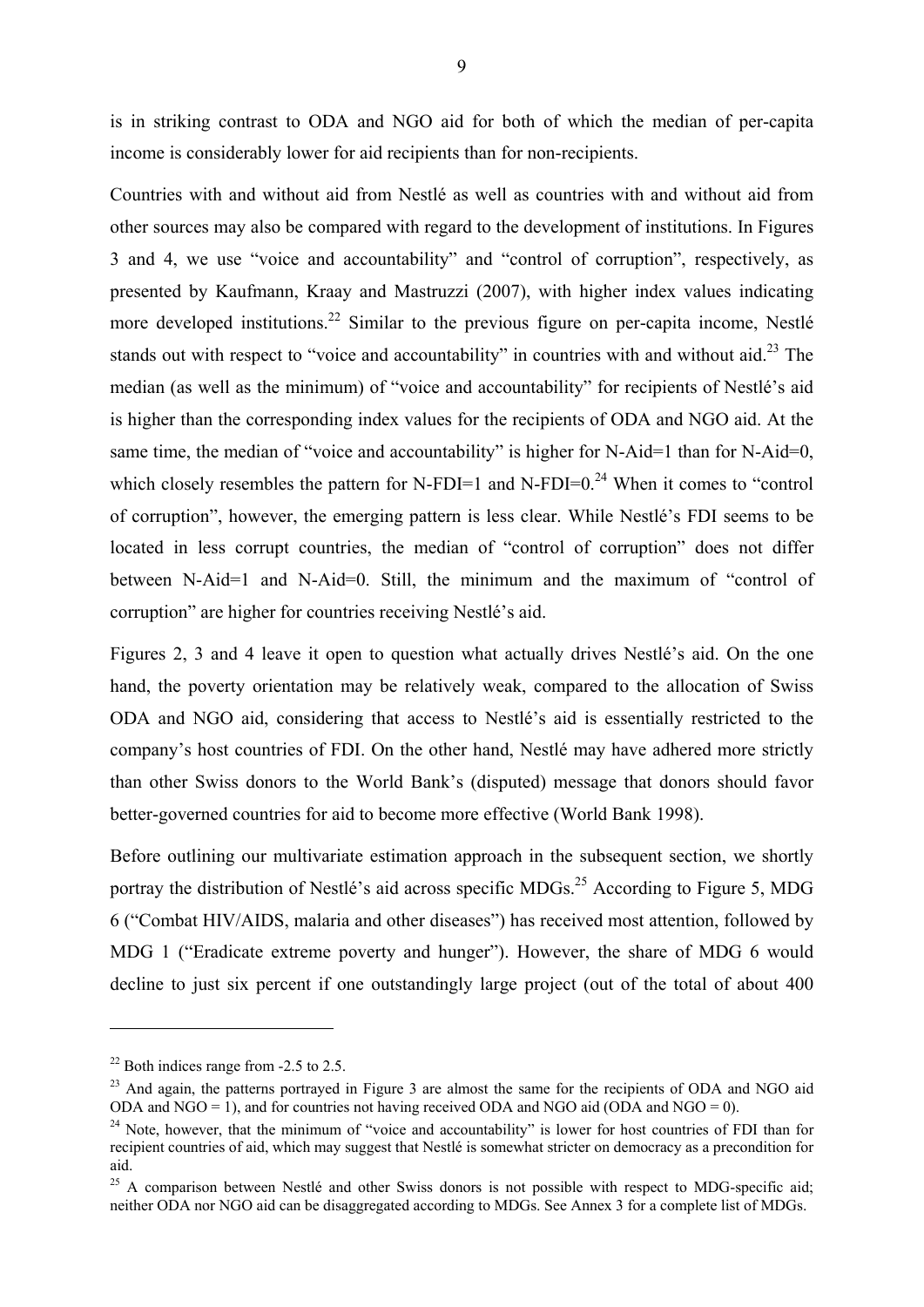projects) is excluded. MDG 1 would then clearly have attracted the largest share of Nestlé's aid in LMICs, followed by MDGs 2 ("achieve universal primary education") and 8 ("Develop a global partnership for development"). The prominence of MDG 1 is also reflected in the fact that this goal is included in various combinations with other MDGs which particular projects are supposed to help achieve. $2<sup>6</sup>$ 

#### *IV. Estimation Approach*

<u>.</u>

Our dependent variable of major interest is defined as Nestlé's aid disbursements. Even though its aid activities are widely spread, Nestlé gives aid to a limited number of recipient countries (about 70 in 2007). Thus, the dependent variable takes the value of zero for a significant fraction of the sample but is roughly continuously distributed over strictly positive values for the remaining part.<sup>27</sup> Performing OLS on such a variable is very likely to bias the results. Furthermore, with OLS one would obtain negative predictions for a substantial part of the dependent variable (*y*). It is suggestive for our purposes, however, to use a model that by construction implies non-negative predicted values for *y*.

Three alternatives have been suggested in the literature to deal with the potentially large bias of OLS estimations when the dependent aid variable is bounded (Neumayer 2003; Berthélemy and Tichit 2004). The first approach is Cragg's two-part model, where the first step involves a Probit estimation that determines the probability of receiving aid (selection equation), and the second step an OLS estimation that determines the amounts of aid for the sub-sample of positive aid observations (allocation equation). The crucial assumption underlying this approach is that the choice of the recipient and the amount of aid allocated are independent of each other (the error terms of both equations are not correlated), which allows for the possibility that the same variable has a different effect in the selection and the allocation equation. If the assumption does not hold, which appears to be highly likely, the regression in the second step suffers from a selection bias.

The second approach is the sample selection or Heckman model, which resembles the twopart model, except that the error terms are not assumed to be independent. Again, a Probit

<sup>&</sup>lt;sup>26</sup> More than half of the financing of such multi-purpose projects (included in "not attributable" aid in Figure 5) is meant to help achieve MDG 1 in combination with other goals.

<sup>&</sup>lt;sup>27</sup> Nestlé reports aid only in the form of grants which cannot be negative. By contrast, (net) aid in the form of subsidized loans may be negative when interest and amortization payments of the recipient exceed new loans from the donor. However, Swiss bilateral ODA in 2005 consisted to more than 98 percent of grants and grantlike contributions; http://www.oecd.org/dataoecd/52/9/1893143.xls; Table 12 (accessed: January 2008). This means that the aid variable is non-negative for both Nestlé and the ODA benchmark.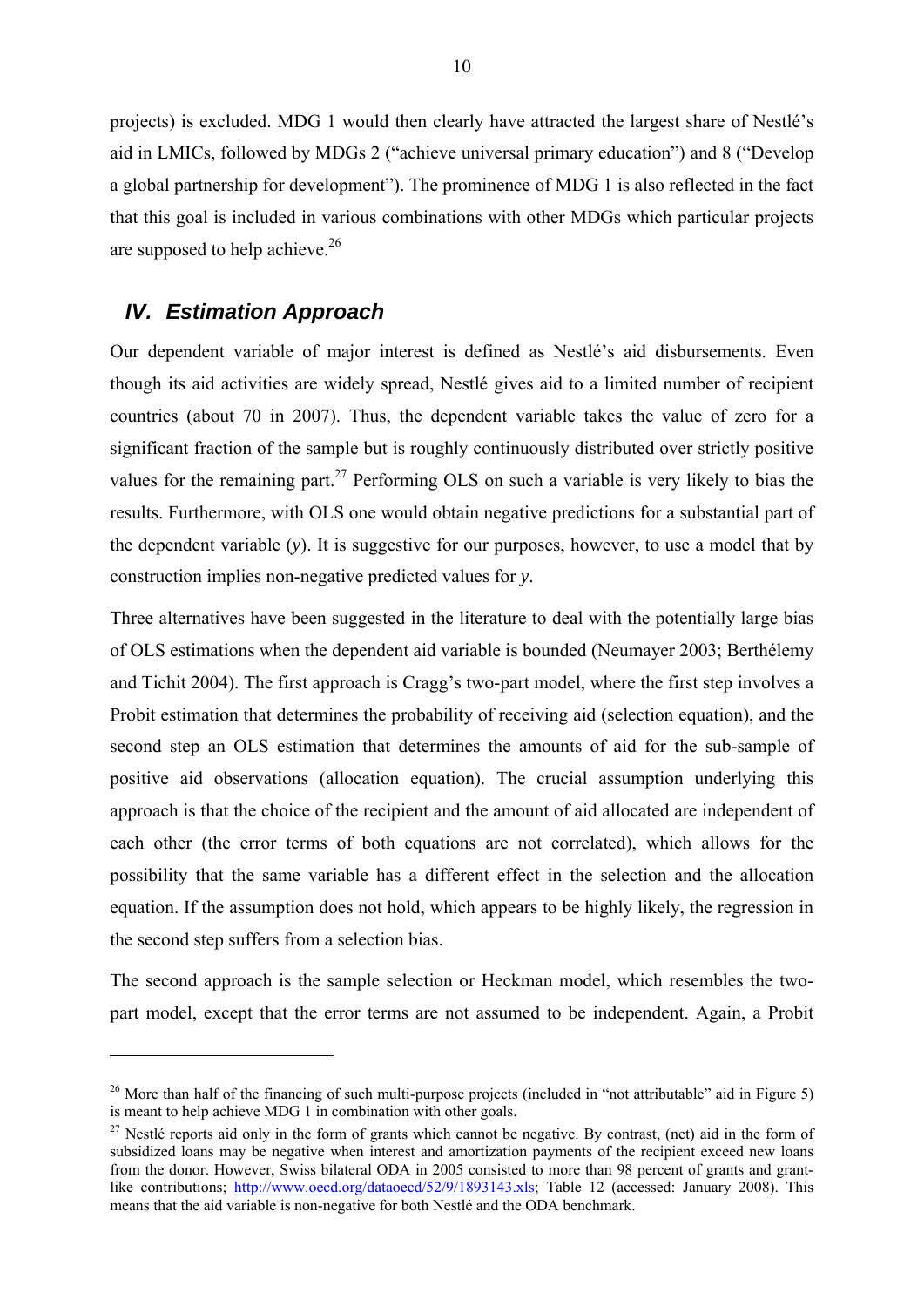estimation is performed in the first step. In the second step, the so-called inverse Mill's ratio from the first step is added to the set of explanatory variables in order to correct for the selection bias. The Heckman model also allows for the possibility that a variable has a different effect in the selection and the allocation equation. This model requires, however, finding an exclusion variable that affects the selection of a recipient but does not affect the amount of aid disbursed.

The third approach is the Tobit model which estimates the amount of aid allocated to a certain country, taking the qualitative difference between zero and continuous observations into account. Aid to a specific recipient is specified as the maximum of zero and a linear combination of the explanatory variables so as to guarantee that predicted aid flows cannot become negative.

The Tobit model is more restrictive than the Heckman model by assuming that the (direction of) the effect of a variable on the selection and on the allocation equation is the same, and assessing both in one step. A single Tobit coefficient thus combines, or averages, the two effects. However, the Heckman procedure suffers from its own problems. Estimates may be unreliable due to serious multicollinearity problems within the set of explanatory variables employed in both equations. Moreover, it is very difficult to find appropriate exclusion variables for the first step of the Heckman procedure.<sup>28</sup> We thus follow large parts of the relevant literature and prefer the Tobit model for our regression analysis.<sup>29</sup>

We use two commonly applied ways to check whether the Tobit model appropriately fits the data: First, the results of a separately estimated Probit model should be consistent with the Tobit results as regards sign and statistical significance of the regressors. Second, Tobit coefficients can be scaled in order to make them comparable to Probit coefficients. If the Tobit specification holds, the coefficients of both models should be "close" to each other.<sup>30</sup> Both requirements hold, as will be shown for Nestlé's aid in Table 3 below.

Note that Tobit coefficients are not identical to their marginal effects, which have to be calculated separately. The "overall effect" of a marginal change in one of the regressors can then be decomposed into two effects: One of them works by changing the expected (mean)

 $^{28}$  If no (reasonable) exclusion variable is found, it may be impossible to distinguish sample selection from a misspecification of the functional form: see Wooldridge (2002) for further discussion.

<sup>&</sup>lt;sup>29</sup> For empirical applications of Tobit models in the context of aid allocation, see e.g. Alesina and Dollar (2000), Alesina and Weder (2002), and Berthélemy and Tichit (2004).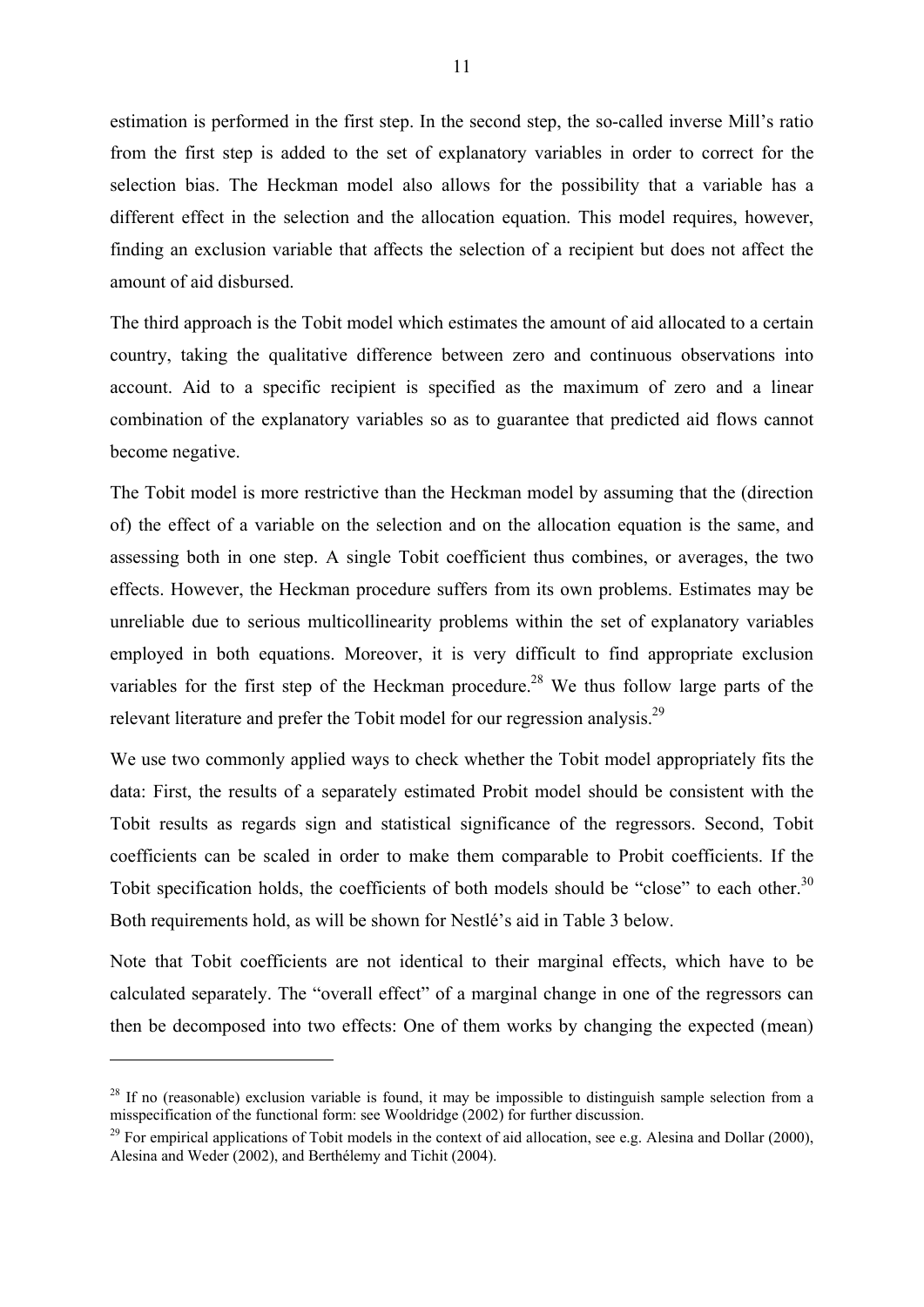value of *y* in the positive part of the distribution, and the other by changing the probability that an observation will be in the positive part. This provides additional insight on the magnitude of the effect an individual regressor has on the dependent variable at the selection and the level stage.

Concerning the estimation technique, heteroskedasticity corrected, or "robust", standard errors are employed for every model we estimated. We take (natural) logarithms of all dependent and independent variables, except for "voice and accountability" and "control of corruption", the indicators of institutional quality.<sup>31</sup> In all estimations, we control for the population size of recipient countries, which is required as the dependent variable is not in per-capita terms.

In line with the previous literature on aid allocation, the per-capita income of recipient countries provides an encompassing indicator of need. Its coefficient should be negative if aid is concentrated on particularly poor recipient countries. Per-capita income has repeatedly been shown to shape the distribution of aid (Berthélemy and Tichit 2004; Berthélemy 2006; Nunnenkamp and Thiele 2006; Dollar and Levin 2006; Thiele, Nunnenkamp and Dreher 2007).

However, recipient countries may receive less aid than indicators of need would suggest if donors follow the influential World Bank study "Assessing Aid" (World Bank 1998) and require recipient countries to meet basic institutional preconditions for aid to be effective. As noted before, we measure the quality of institutions by considering "voice and accountability" and "control of corruption" (Kaufmann, Kraay and Mastruzzi 2007) to be a determinant of aid. The development of democratic and non-corrupt institutions is often mentioned by donors as a guiding principle of aid allocation, and there is at least some evidence that official donors granted more aid to democratic governments (Gates and Hoeffler 2004).<sup>32</sup> Hence, we would expect these variables to carry a positive sign, considering that higher index values indicate better institutions. On the other hand, aid granted by NGOs may be negatively related to institutional quality if NGOs choose to work in "difficult" environments, i.e., locations with

<sup>&</sup>lt;sup>30</sup> If the specification of the Tobit model is correct, the probit estimators should be close to (1/σ)β, where β is the Tobit coefficient and  $\sigma$  is the standard error of the error term. Because of sampling error they will never be identical.

<sup>&</sup>lt;sup>31</sup> Taking logs helps further to reduce heteroskedasticity in the variables and pulls outliers closer to the "bulk", making estimation results more reliable.

 $32$  Less corrupt governments, however, do not appear to receive more foreign aid (Alesina and Weder 2002).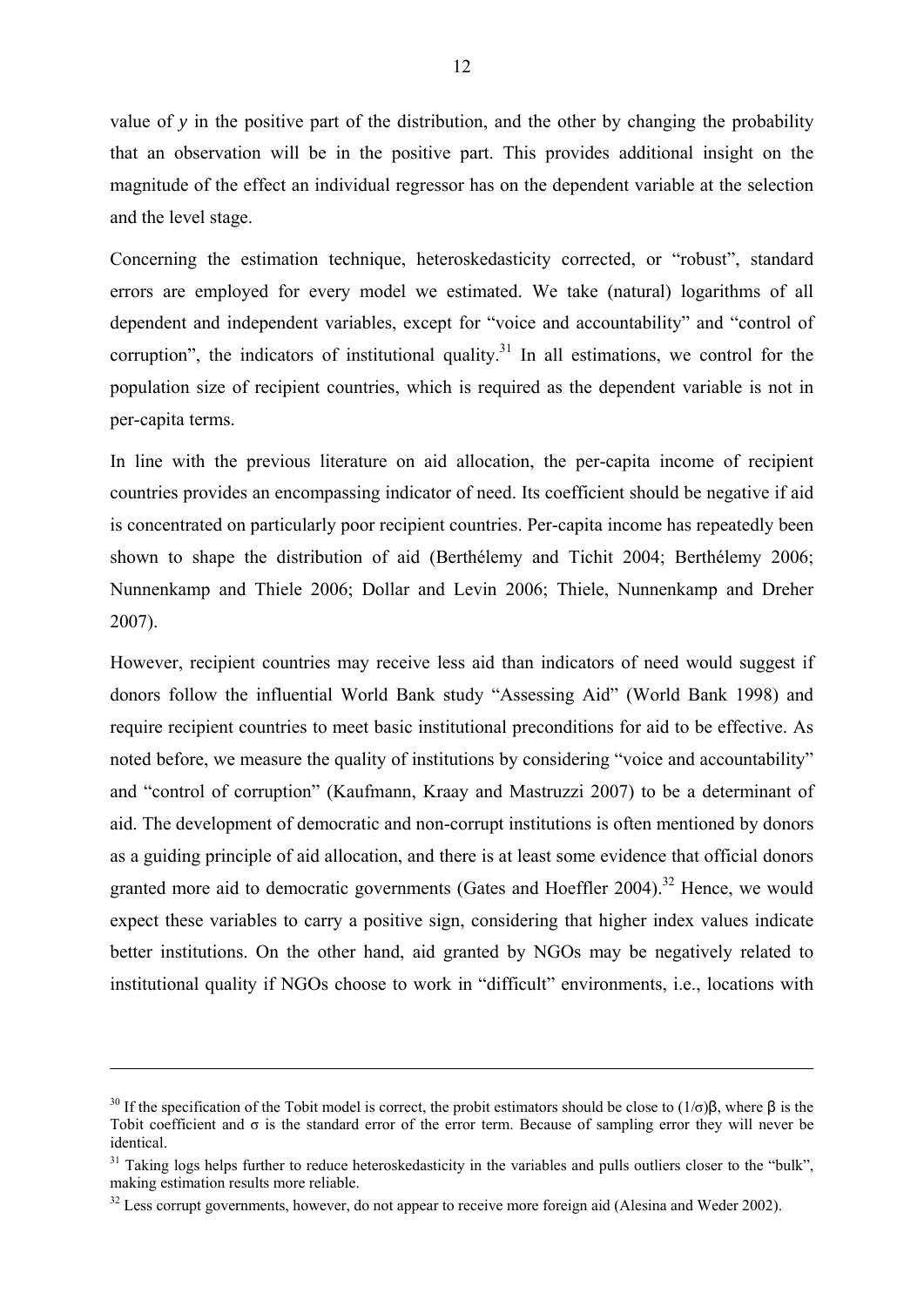weak institutions in which NGOs may have comparative advantage over official donors.<sup>33</sup> As concerns private aid from companies such as Nestlé, it is difficult to decide *ex ante* on the sign of the democracy or corruption variable.

In addition, we estimate an extended model to also consider the commercial self-interest donors might have in granting aid. Models of ODA allocation often refer to trade-related interests and include the donor country's exports to the recipient country to reflect such interests.<sup>34</sup> Bilateral relations with respect to foreign direct investment (FDI) represent another aspect of commercial ties that may motivate aid. ODA models ignore this aspect as bilateral FDI data are typically available for a limited number of developing countries only. In the case of Nestlé, the data situation is exactly the opposite: While bilateral trade flows are not available, FDI stocks are reported for all countries in which companies of the Nestlé Group are engaged. The measure we suppose to reflect Nestlé's commercial interests refers to the value of capital stocks (in US\$) of companies of the Nestlé Group, which were located in the respective host country at the end of 2006 (Nestlé 2007). Unfortunately, other potentially superior indicators such as Nestlé's employment, value added or sales were not available to us on a country-by-country basis.

Arguably, some of the explanatory variables may not be exogenous. For instance, effective aid may help raising the per-capita income of recipient countries. Aid may also help stabilizing democratic governments. For several reasons, however, reverse causation is unlikely to distort our empirical results. Various aid items are unlikely to have *short-term* effects on economic outcomes (Clemens, Radelet and Bhavnani 2004). As concerns the impact on institutions, short-term effects are still more unlikely. According to Burnside and Dollar (2004: 4), "researchers coming from the left, the right, and the center have all concluded that aid as traditionally practiced has not had systematic, beneficial effects on institutions and policies." Finally, Nestlé is too small a donor to shape economic and political outcomes in a significant way by its aid allocation (the same applies to the Swiss government and Swiss NGOs). Nevertheless, we lag all explanatory variables in order to minimize the risk of any reverse causation. Definition and sources of the variables are provided in the Annex 1, summary statistics in Annex 2.

 $33$  For instance, UNDP (2005) argues that the international community can play a role in countries ranking consistently low on civil liberties, political freedoms and human rights by delivering aid through NGOs. This view is echoed in the aid policy documents of various bilateral donors. See Koch et al. (2008) for details.

 $34$  Examples include: Berthélemy (2006) and Canavire et al. (2006). Nancy and Yontcheva (2006) consider the ratio of the recipient's imports from the donor country to the recipient's total imports. This measure appears to be less suitable to reflect the importance of bilateral trade relations for the *donor*.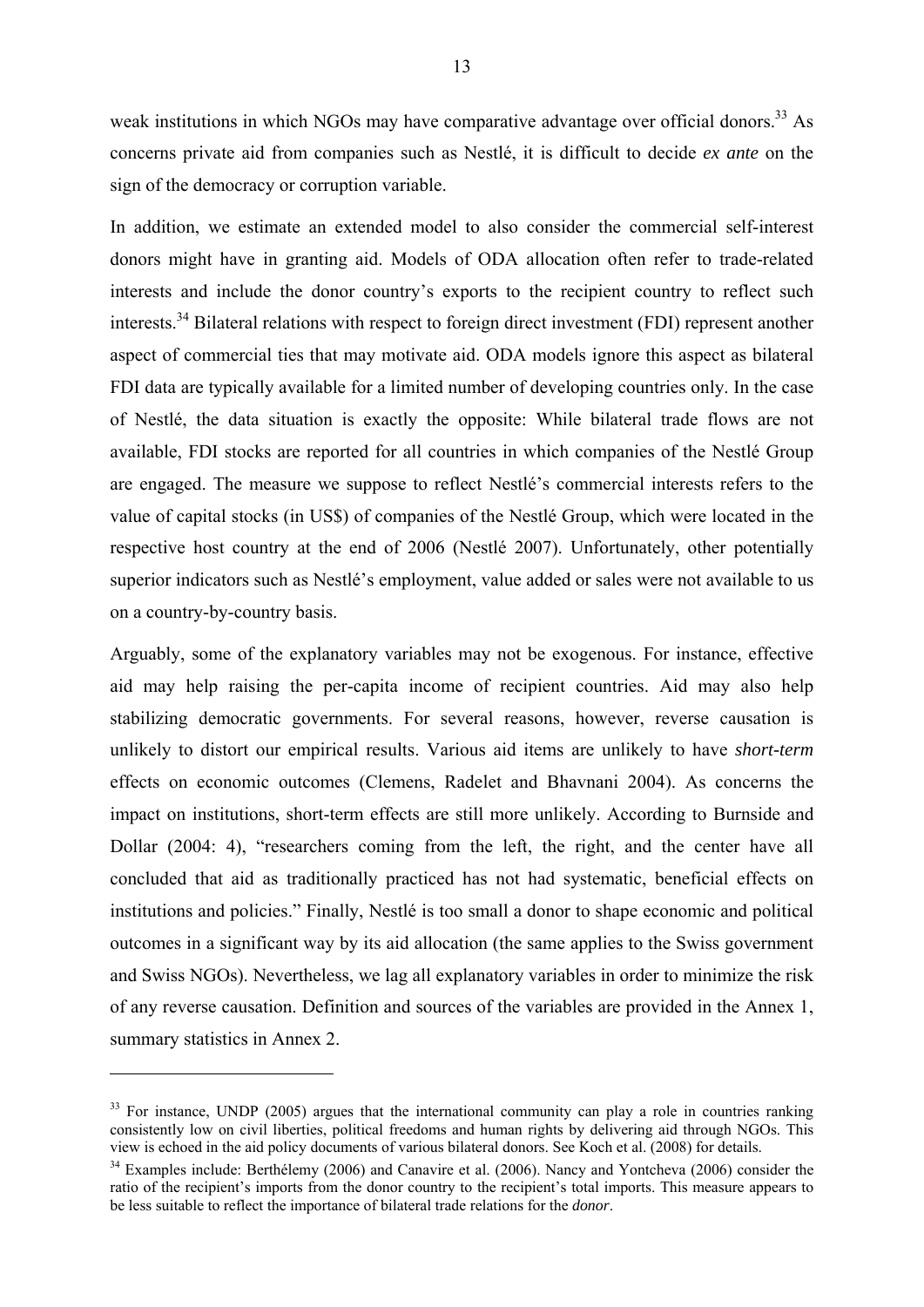#### *V. Major Results*

The sample underlying empirical analyses of ODA allocation is typically restricted to recipient countries covered by the widely used OECD/DAC statistics (OECD 2007) or national aid statistics of the specific donor country: Relatively advanced emerging market economies are included on the recipient side (even those that by now have become donors themselves), but high-income countries only appear on the donor side. Likewise, we focus on LMICs as recipients of Nestlé's aid.

Nevertheless, to fully use the information on project financing and charitable activities as provided by Nestlé, we begin with a sample including high-income countries, which adds up to 186 observations. Results for the basic model (excluding donor interest) are presented in column 1 of Tables 1 and 2. All explanatory variables are statistically significant. Not surprisingly, countries with a larger population receive more aid. In sharp contrast to what one might expect, however, countries with higher per-capita income also receive more aid from Nestlé. The results for institutional quality are ambiguous. On the one hand, Nestlé favors more democratic countries. On the other hand, it disburses more aid in more corrupt countries.

The decentralized nature of Nestlé's decision-making on aid complicates the interpretation of the findings on democracy and corruption. The institutional variables could just proxy the environment in which such decisions are taken. For instance, it may well be that staff members in countries with higher levels of "voice and accountability" are more likely to raise ideas for community projects and get them accepted and supported by senior management. At the same time, more corrupt local governments might request more financial support of projects in return for good investment and business relations with Nestlé affiliates.

Adding Nestlé's FDI to the regressors improves the model fit quite a bit: The Pseudo  $\mathbb{R}^2$ indicates that the extended model accounts for 59 percent of the variability in the dependent variable, as compared to the 48 percent of the basic model. It remains that Nestlé favors larger countries (measured in population size) with more democratic but also more corrupt institutions. The coefficient on per-capita income is still positive, but statistically insignificant. Hence, Nestlé's aid is no longer biased in favor of richer countries, but neither is it poverty-oriented in the sense of being targeted to the neediest countries. Nestlé's FDI levels are statistically significant at the one percent level (column 2 of Table 1). The model predicts that an increase in FDI stocks has a positive influence on the probability of being selected as a recipient country and on the level of aid allocated (see column 2 in Table 2 for marginal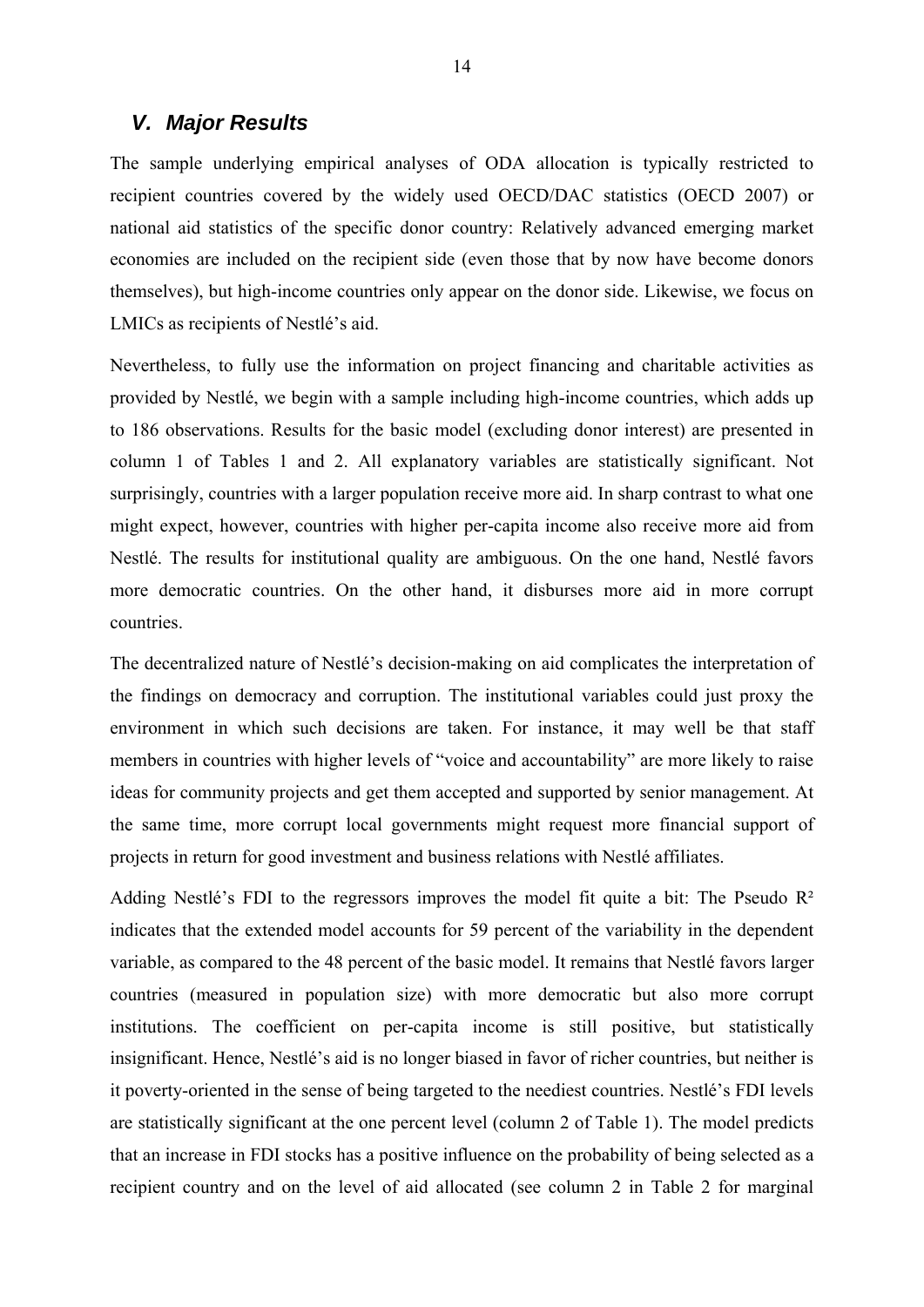effects). Commercial presence can therefore be assumed to play a significant role for Nestlé's aid allocation.

The number of observations declines from 186 to 144, when replicating the estimations on Nestlé's aid for the LMIC sample.<sup>35</sup> Yet, the results are strikingly robust (columns 3 and 4 in Tables 1 and 2). Sign and significance of the coefficients of the explanatory variables do not change and the marginal effects indicate that all the variables described above have a significant effect on the probability of receiving aid and on the amount disbursed thereafter. Most importantly, restricting the sample to LMICs has no effect on the lacking poverty orientation of Nestlé's aid.

Corresponding estimations are also shown for Swiss ODA and NGO aid, to see how Nestlé measures up to other Swiss donors (columns 5-8 in Tables 1 and 2). Since the results of the basic and the extended model are very similar, we focus the presentation and discussion of results on the extended model with donor self-interest included.

Comparing the different donors, Nestlé stands out in several respects, while the allocation of ODA and NGO aid is remarkably similar.<sup>36</sup> First, the Swiss government and NGOs appear to be more altruistic than corporate donors, if Nestlé is representative of the latter. It has to be recalled that we have to refer to exports, rather than FDI, as a proxy of donor self-interest in the ODA and NGO aid model. Consequently, the results on commercial self-interest are not fully comparable across the three donors under consideration. However, exports and FDI typically are strongly correlated.<sup>37</sup> Bilateral exports are not significant in the ODA model, while they are significantly negative (though only at the 10 percent level) for NGO aid. The finding that Swiss ODA is not driven by commercial interest is in line with Berthélemy and Tichit (2004) as well as Berthélemy (2006). The bias of NGO aid against more important trading partners of Switzerland resembles the findings of Nunnenkamp et al. (2008).

<sup>&</sup>lt;sup>35</sup> The LMIC sample consists of non-OECD countries with a per-capita income of less than US\$ 10,725. ODA and NGO aid models are estimated for the same sample, but the inclusion of the bilateral export variable results in a loss of six observations. The results for Nestlé are not affected when these six observations are also excluded in the Nestlé sample.

<sup>&</sup>lt;sup>36</sup> Note that the effects of population on all types of Swiss aid turn out to be surprisingly large. A closer inspection reveals that Swiss aid in 2005 was indeed biased towards countries with larger population size – in contrast to the small country bias often found in the literature for other donors. The fact that small projects below a certain minimum go unreported in Swiss aid statistics (DCC various issues) may provide at least part of the explanation. Results would be biased towards larger countries if projects below the threshold are concentrated in small recipient countries.

<sup>&</sup>lt;sup>37</sup> This even applies to the correlation between total Swiss exports and Nestlé's FDI; the correlation coefficient amounts to 0.55.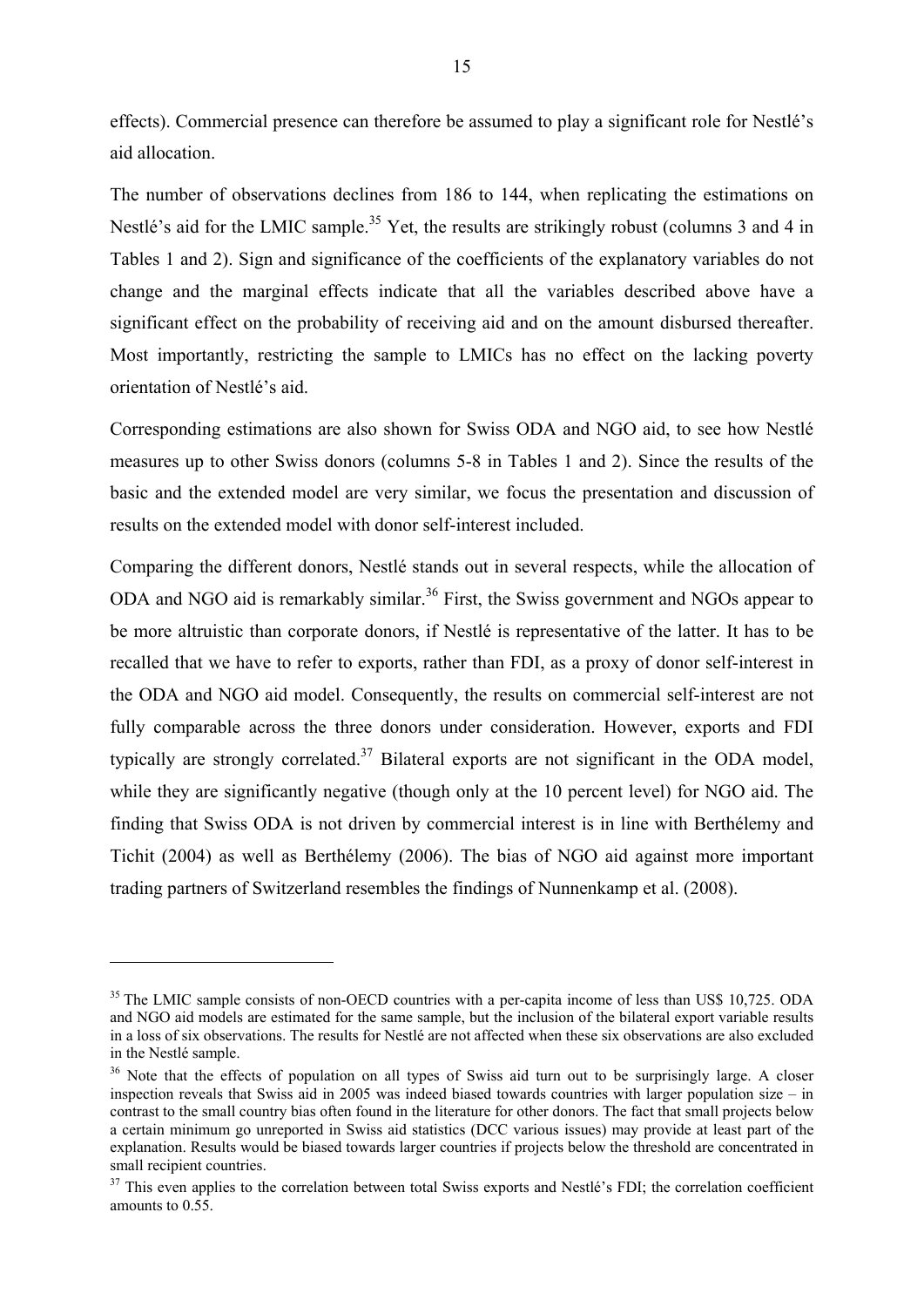Second, the allocation of both ODA and NGO aid is clearly more poverty-oriented than Nestlé's aid. In the basic models on ODA and NGO aid, per-capita income enters significantly negative at the one percent level. In the extended models with bilateral exports included, the significance of the coefficient on per-capita income weakens considerably, but remains significant at the 10 percent level.<sup>38</sup>

Third, the aid allocation of both the Swiss government and Swiss NGOs is not affected by the institutional quality of recipient countries. This result does not change when the list of explanatory variables includes only one proxy for the quality of institutions (either "voice and accountability" or "control of corruption"). By contrast, Nestlé favors more democratic, yet also more corrupt countries.

#### *VI. Robustness Tests and MDG-Specific Estimations*

Before turning to MDG-specific aid items, we perform several robustness tests of our preferred specification on total aid from Nestlé for the LMIC sample in column 4 of Table 1. It turns out that all major findings on Nestlé's aid allocation are robust to various changes in the estimation strategy. In the first column of Table 3, we estimate a Probit rather than a Tobit model. As explained in Section IV, this allows us to assess whether the Tobit model is appropriate. The Probit and Tobit estimates are consistent with respect to sign and significance of the regressors; and the scaled Tobit coefficients (column 1a of Table 3) are fairly close to Probit coefficients. This supports the choice of our estimation method.

Next, we replicate the preferred Tobit specification for smaller samples by excluding LMICs for which data uncertainties remain. In column 2 of Table 3, we exclude six Central American countries for which Nestlé reports aid projects covering several countries belonging to this group. The country-specific aid amounts are thus slightly understated. The estimation results are almost the same as those of our preferred specification. Likewise, the results are hardly affected when the Philippines, a striking outlier in terms of the amount of aid received from Nestlé, are excluded from the sample (column 3).

It is only when we reduce our sample by a fairly large number of LMICs that some of our basic results are affected. The estimation reported in column 4 of Table 3 is based on just 121 countries: We exclude all countries for which local Nestlé staff did not report any project financing in 2007 (listed in footnote 16 above), rather than assuming Nestlé's aid to be zero in

<sup>&</sup>lt;sup>38</sup> This is very likely due to multicollinearity between per-capita income and exports.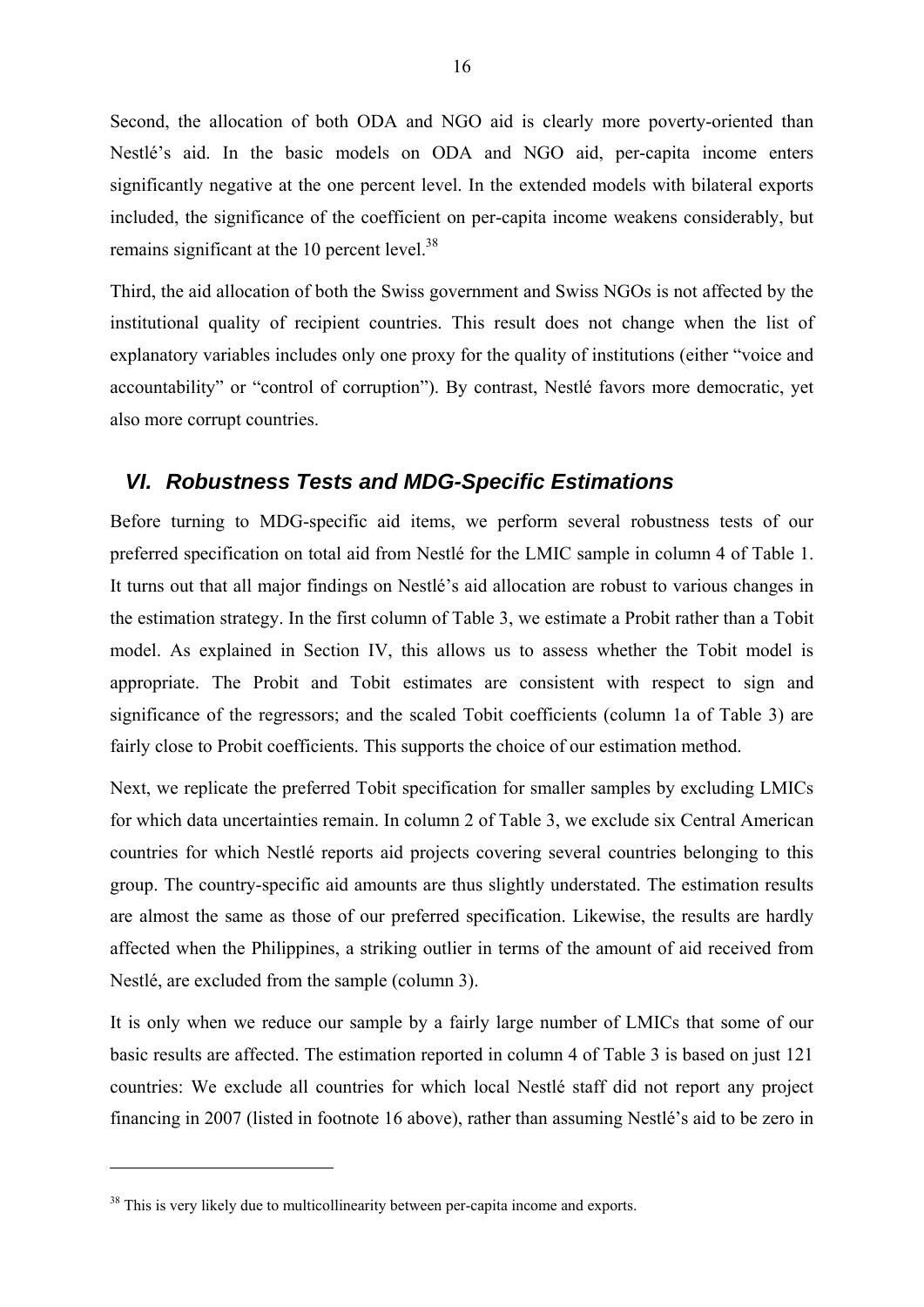all these cases. This modification strengthens the relation between Nestlé's FDI and aid: the magnitude of the overall marginal effect of the former is now more than twice as high (column 4 of Table 4). At the same time, population size turns insignificant and the coefficient on per-capita income now becomes negative but is not significant. In other words, Nestlé's aid allocation appears to be less biased against poorer countries than before. The effects of the institutional variables remain unchanged. Nestlé still favors more democratic and more corrupt places.

It essentially depends on the validity of the "zero assumption" concerning aid in the nonreporting countries whether the results shown in column 4 of Table 3 are more reliable than the benchmark in column 4 of Table 1. Obviously, the assumption underlying our previous estimations would be violated if local staff could have reported MDG-related project financing, but did not respond to repeated requests from headquarters to do so. Local staff might have ignored reporting requests for several reasons, ranging from time constraints to uneasiness about headquarters interfering with the traditionally decentralized approach of giving aid. However, it is rather unlikely that aid activities went unreported for such reasons in all, or even most of the countries excluded in column 4 of Table 3. Rather, the incentives for company staff to fully report their "doing good" appear to be fairly strong with corporate social responsibility in general, and private giving in particular figuring increasingly high on the business agenda (*The Economist January 19*<sup>th</sup>, 2008). Hence, we consider our baseline results to be more reliable.

Going back to the sample of all LMICs, there is another way to assess whether the poverty orientation of Nestlé's aid allocation was understated before: We replace the per-capita income of recipient countries by the Human Development Index as an alternative indicator of need (column 5). In this way, we account for the possibility that Nestlé follows a more holistic approach to poverty, similar to the claim of various official donors and NGOs that their aid allocation takes account of different dimensions of need.<sup>39</sup> Although the coefficient on the Human Development Index is negative, it fails to pass conventional levels of significance. Hence, even taking this alternative indicator of need hardly improves the poverty orientation of Nestlé's aid.

As a next robustness test, we add either Swiss ODA or NGO aid to the list of independent variables (columns 6 and 7 of Table 3). Our previous results, however, are hardly affected.

<sup>&</sup>lt;sup>39</sup> See the definition of variables in Annex 1 for the components of UNDP's Human Development Index.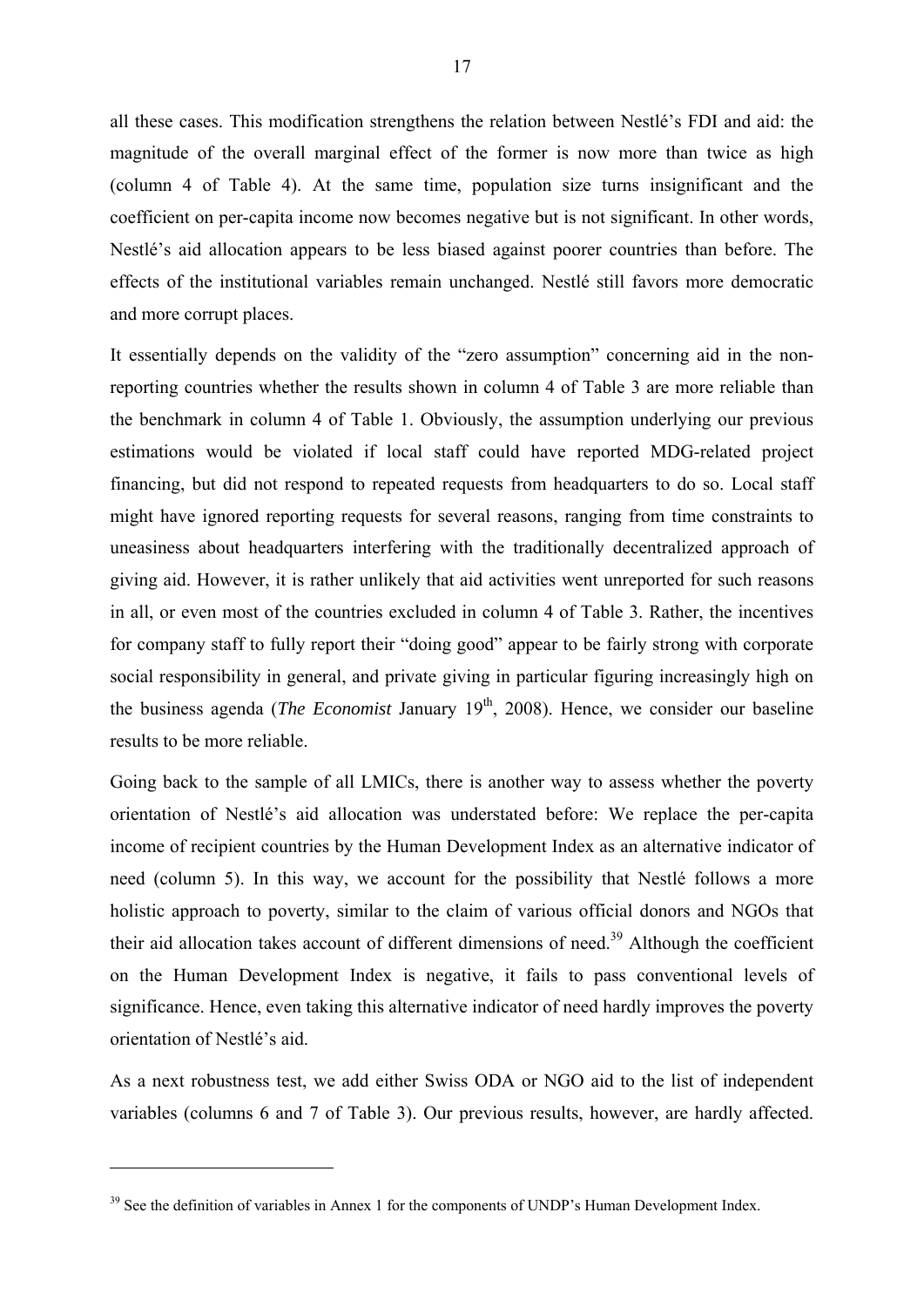The finding that the coefficient on ODA is insignificant indicates that Nestlé, unlike Swiss NGOs, allocates its aid autonomously, which is not surprising in the absence of financial dependence on official backdonors.

So far, our sample consisted of all LMICs, irrespectively of whether or not a Nestlé affiliate is located in the country. However, given the relatively small aid budget and the high transaction costs of identifying and implementing community projects, one can reasonably argue that Nestlé might only be expected to disburse aid in those countries in which it has a physical presence. This "FDI bias" is reinforced by the decentralized decision-making on Nestlé's aid activities. Indeed, there is only one country (Tanzania; see map in Annex 4), where Nestlé was engaged in community projects but did not own any capital stocks. For this reason, we reduce the sample to include only LMICs with positive amounts of Nestlé FDI to re-assess the aid allocation of Nestlé compared to that of the Swiss government and Swiss NGOs (columns 8a-8c of Table 3). Even then, the observations made with regard to our preferred specification remain unchallenged. Nestlé still favors richer countries with higher levels of Nestlé FDI and more democratic but also more corrupt institutions. By contrast, both Swiss ODA and NGOs continue being poverty-oriented and rather altruistic.

Finally, we perform additional estimations by making use of the assignment of most of Nestlé's aid to specific MDGs. The estimations are based on the sample of all LMICs and we apply the preferred specification of the equation as in column 4 of Table 1. The presentation of the results in Tables 5 and 6 is restricted to those MDGs (1, 2, 6, 7, and 8) that account for more than a marginal share in Nestlé's overall aid (see Figure 5).

Our results turn out to be fairly stable once more. It is only for MDG 8 ("develop a global partnership for development") that most of the coefficients, including the coefficient on FDI, are insignificant. As before, Nestlé does not seem to focus on poorer countries in any of the MDGs examined. And again, its engagement as a foreign direct investor in the recipient country clearly drives the company's aid activities across various MDGs. With the exception of MDG 8, the coefficient on "voice and accountability" enters significantly positive in all estimations. The other proxy for institutional quality, "control of corruption", however, remains insignificant for MDG 2 ("achieve universal primary education"), MDG 7 ("ensure environmental sustainability") and MDG 8.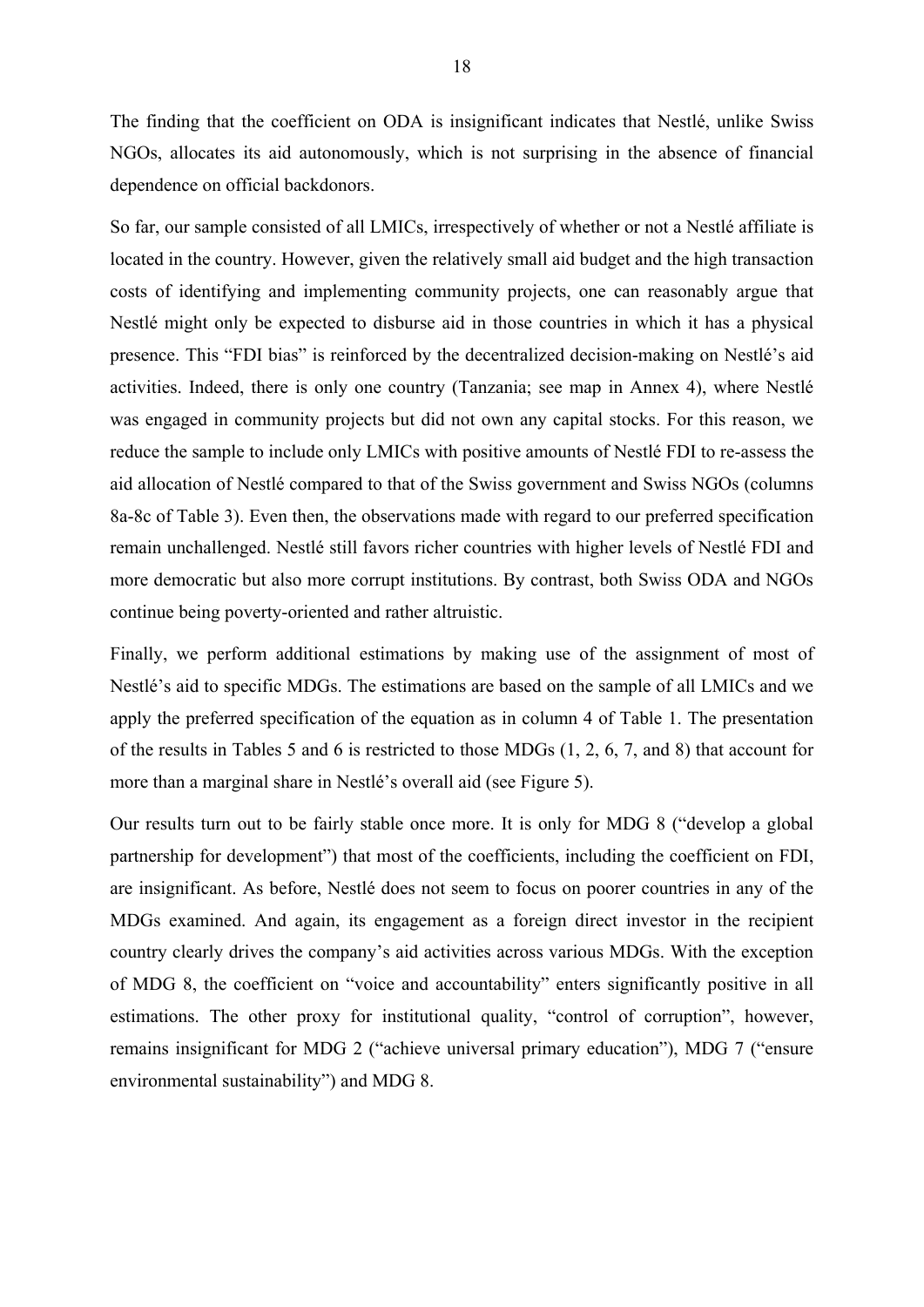#### *VII. Summary and Conclusions*

The view that aid from private donors may achieve better results with respect to poverty alleviation, economic growth and the provision of social services than ODA is based mainly on the failures of the latter. However, little is known about where private aid is spent and how well it works. A case study of one particular company can, of course, narrow this gap only slightly. But Nestlé as one of the frontrunners in the corporate sector being actively involved in the alleviation of poverty (Kolk and van Tulder 2006) offers some interesting insights that may temper the current euphoria about private aid and, at the same time, invite corporate donors to review their aid strategies.

Some basic principles of aid allocation tend to command widespread support even though the optimal donor strategy continues to be discussed controversially. Donors often are advised to (i) focus on the poor, (ii) favor recipient countries where basic preconditions are in place for aid to be effective, and (iii) not mingle aid with commercial and political self-interest. In none of these respects does the case of Nestlé suggest that private aid is particularly well-targeted. This observation even holds when the sample is reduced to the countries in which Nestlé is present as a foreign investor. There is one aspect though on which Nestlé does better than Swiss ODA and NGO aid: Nestlé's aid allocation clearly favors more democratic countries. At the same time, however, Nestlé tends to engage more in aid activities in more corrupt countries. In addition, Nestlé's aid lacks focus in terms of targeting poor countries; it even seems to be biased in favor of richer countries. The finding that aid projects supported financially by Nestlé are located almost exclusively where the company is engaged as a foreign direct investor may not really be surprising. But FDI still prevails as a major driving force of Nestlé's aid in the second stage of allocating aid amounts among countries having passed the eligibility stage.

Consequently, it not only depends on the amount of resources whether private sector engagement improves the chances of achieving the MDGs. Progress with respect to the MDGs is insufficient in various low-income countries: "sub-Saharan Africa is not on track to achieve any of the goals" (UN 2007: 1). This region also falls behind in attracting FDI, with Nestlé being fairly representative in this regard: sub-Saharan Africa hosted less than one percent of Nestlé's FDI stocks and less than two percent of worldwide FDI stocks in 2006, respectively (Nestlé 2007; UNCTAD 2007). With FDI being strongly concentrated in a few relatively advanced host countries and absent in large parts of Africa, corporate aid activities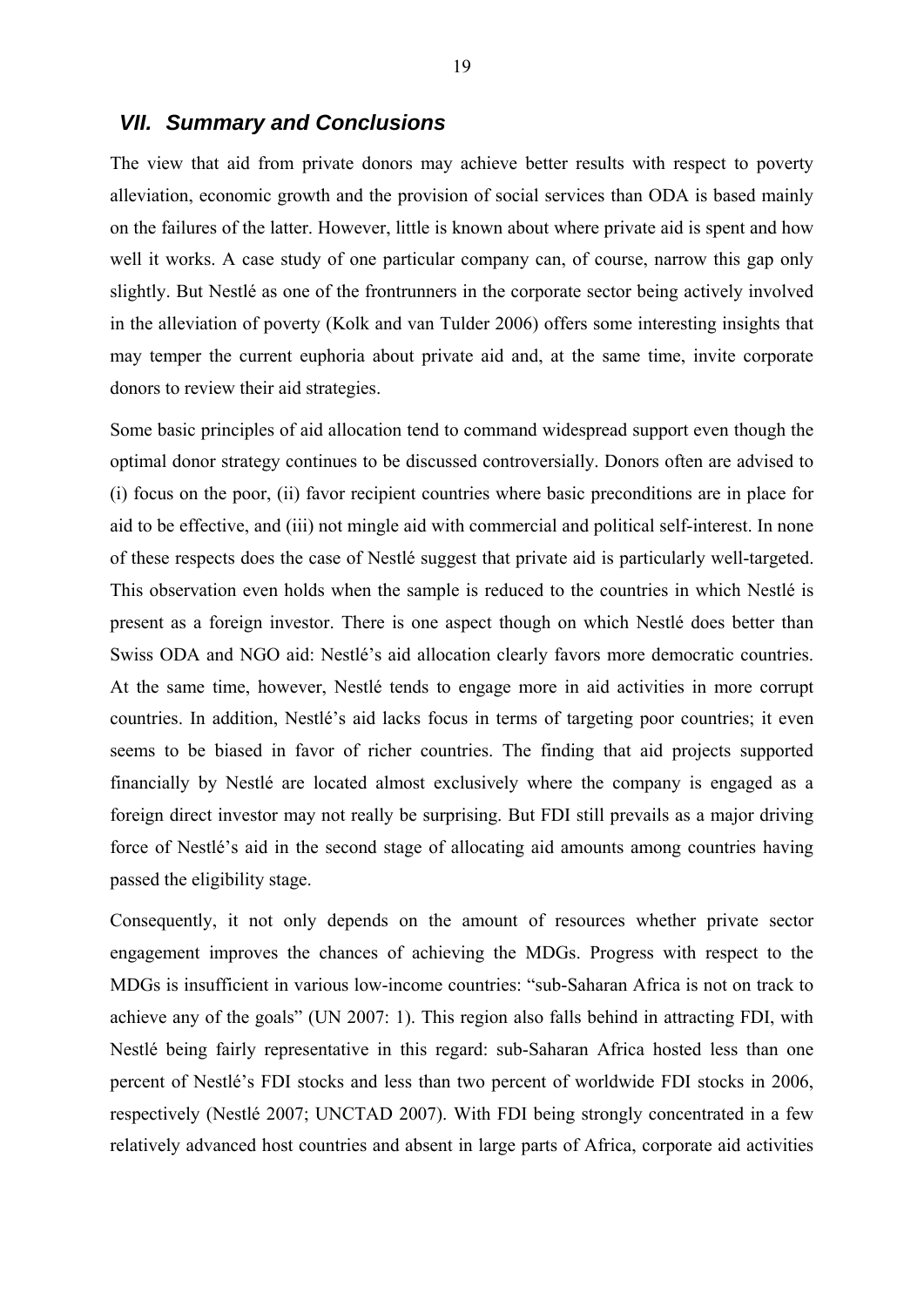tend to widen the gap between the haves and have-nots, rather than helping achieve the MDGs where needed most – unless corporate aid is delinked from commercial presence.

Further research is required to reveal whether Nestlé is also representative in that commercial presence appears to be one of the major driving forces of corporate aid. The strength of this link may depend on various factors, including the company's industry, its size, and internationalization strategy. For instance, the link may be relatively strong for companies with long-standing worldwide engagements as foreign direct investors, compared to companies with a more flexible and less persistent trade-related internationalization strategy. Hence, it would be desirable to perform comparative studies across different types of companies – as far as the data situation allows. Additional insights may also be gained by applying alternative indicators of the companies' commercial interest across a wide range of partner countries (e.g., employment, sales, exports).

Finally, companies differ in the way they decide on aid. For instance, Unilever argues in favor of decentralized decisions on private aid while Google hired a "guru of giving" to define its aid strategy (*The Economist January 19<sup>th</sup>*, 2008: 62). The case of Nestlé tends to support the view that a coherent poverty strategy is unlikely to emerge from fully decentralized decisions on local community projects. Local staff cannot reasonably be expected to weigh contextspecific poverty issues by taking worldwide benchmarks into account. Consequently, headquarters would have to determine the overall size of country-wise aid budgets according to the relative severity of poverty in the recipient countries.

Centralization with respect to overall aid budgets appears necessary to delink aid from commercial presence in the second step of aid allocation, while local staff knowing better about specific need and poverty issues may still decide on which projects to spend the budget. Centralization might also help to discourage corrupt local governments to request aid in return for better business relations. However, a more radical approach may be required to delink aid from commercial presence in the first step, too. Most likely, white spots with respect to commercial presence (as for Nestlé's FDI in large parts of Africa) would also remain white spots for corporate aid unless the job of "doing good" by granting aid is delegated to a completely independent foundation.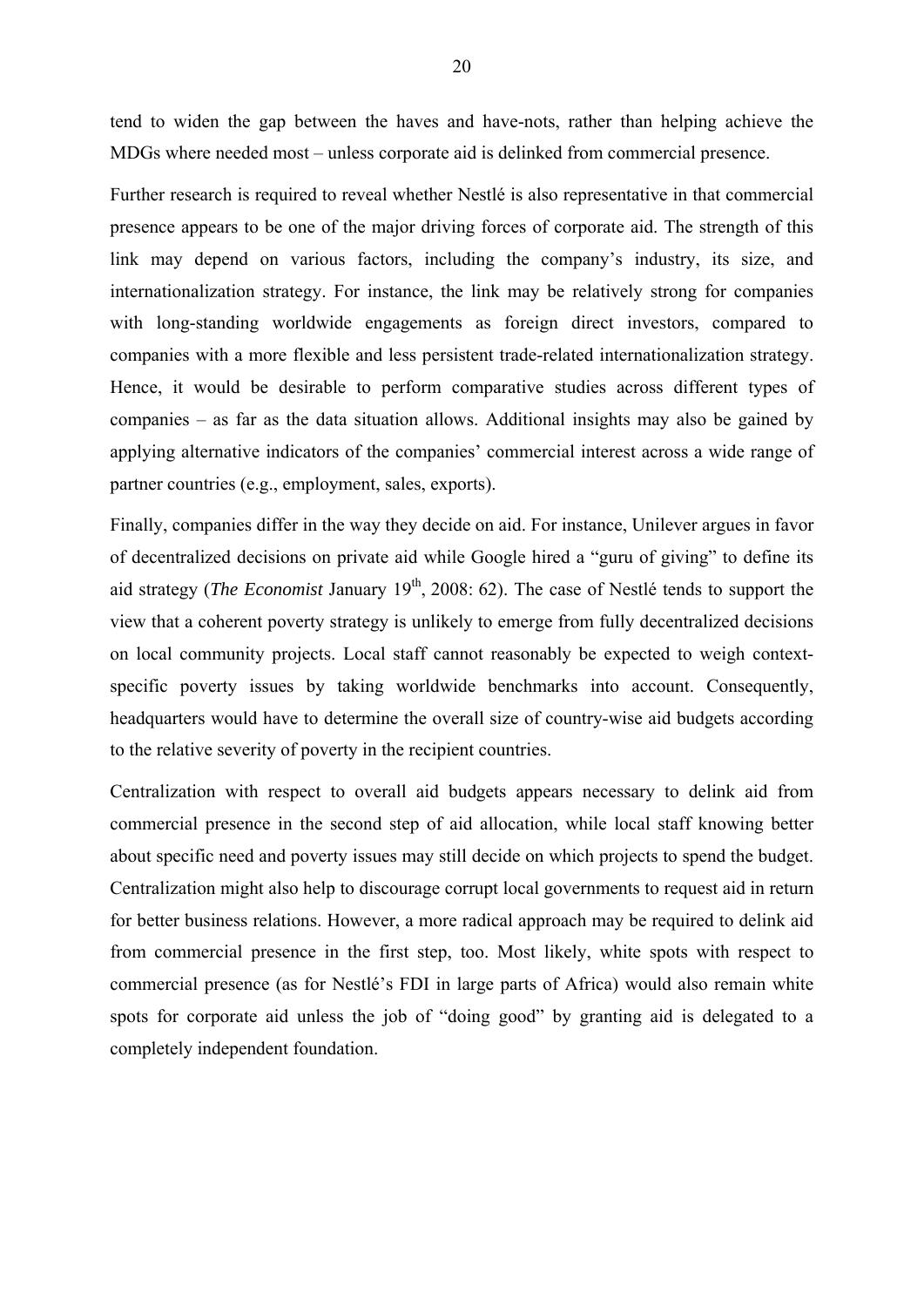#### *References*

- Adelman, C. (2003). The Privatization of Foreign Aid: Reassessing National Largesse. *Foreign Affairs* 82 (6): 9-14.
- Alesina, A., and D. Dollar (2000). Who Gives Foreign Aid to Whom and Why? *Journal of Economic Growth* 5 (1): 33-63.
- Alesina, A., and B. Weder (2002). Do Corrupt Governments Receive Less Foreign Aid? *American Economic Review* 92 (4): 1126-1137.
- Berthélemy, J.-C. (2006). Bilateral Donors' Interest vs. Recipients' Development Motives in Aid Allocation: Do All Donors Behave the Same? *Review of Development Economics* 10 (2): 179-194.
- Berthélemy, J.-C., and A. Tichit (2004). Bilateral Donors' Aid Allocation Decisions: A Three-dimensional Panel Analysis. *International Review of Economics and Finance* 13 (3): 253-274.
- Bhagwati, J. (2007). Why Multinationals Help Reduce Poverty. *The World Economy* 30 (2): 211-228.
- Burnside, C., and D. Dollar (2000). Aid, Policies and Growth. *American Economic Review* 90 (4): 847-868.
- Burnside, C., and D. Dollar (2004). Aid, Policies and Growth: Revisiting the Evidence. World Bank, Policy Research Working Paper 3251. Washington, D.C.
- Canavire, G., P. Nunnenkamp, R. Thiele, and L. Triveño (2006). Assessing the Allocation of Aid: Developmental Concerns and the Self-Interest of Donors. *Indian Economic Journal* 54 (1): 26-43.
- Clemens, M., S. Radelet and R. Bhavnani (2004). Counting Chickens When They Hatch: The Short-term Effect of Aid on Growth. Center for Global Development, Working Paper 44. Washington, D.C.
- Collier, P., and D. Dollar (2002). Aid Allocation and Poverty Reduction. *European Economic Review* 46 (8): 1475-1500.
- DCC (Direction du Développement et de la Coopération) (2007). *Aide au Développement de la Suisse. Statistique 2005.* Berne: DCC.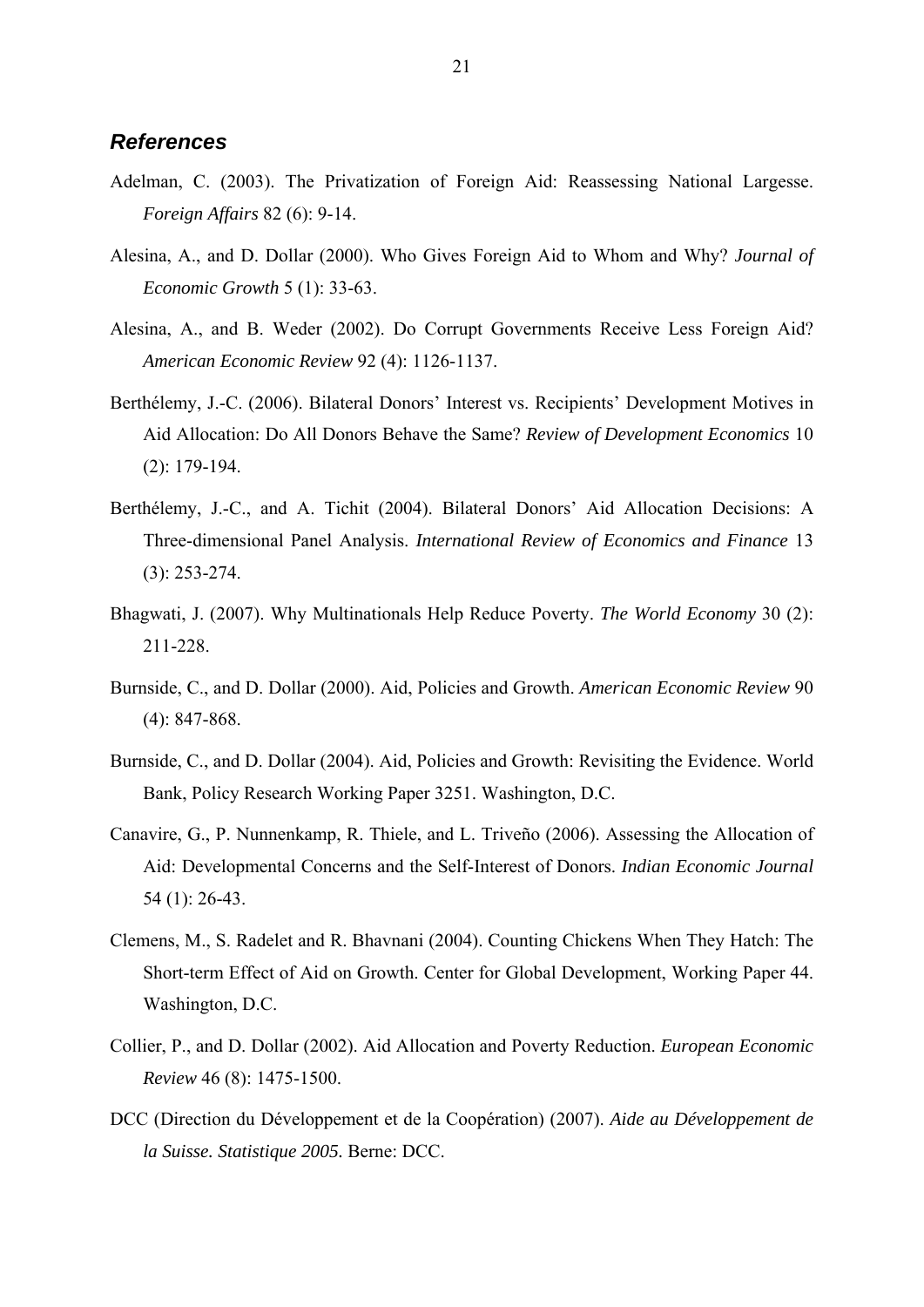- Dollar, D., and V. Levin (2006). The Increasing Selectivity of Foreign Aid, 1984–2003. *World Development* 34 (12): 2034-2046.
- Doucouliagos, H., and M. Paldam (2007). A Meta-analysis of Development Aid Allocation: The Effects of Income Level and Population Size. University of Aarhus, Working Paper 2007-15. Aarhus.
- Dreher, A., F. Mölders and P. Nunnenkamp (2007). Are NGOs the Better Donors? A Case Study of Aid Allocation for Sweden. Kiel Institute for the World Economy, Working Paper 1383. Kiel.
- Dreher, A., P. Nunnenkamp and R. Thiele (2008). Does US Aid Buy UN General Assembly Votes? A Disaggregated Analysis. *Public Choice.* http://www.springerlink.com/content/a8368x0705987893/.
- Dunning, J.H. (2006). Upgrading the Quality of Global Capitalism: The Moral Dimension. In: S.C. Jain and S. Vachani (eds.), *Multinational Corporations and Global Poverty Reduction:* 346-379*.* Cheltenham: Edward Elgar.
- Edwards, M., and D. Hulme (1996). Too Close for Comfort? The Impact of Official Aid on Nongovernmental Organizations. *World Development* 24 (6): 961-973.
- Fruttero, A., and V. Gauri (2005). The Strategic Choices of NGOs: Location Decisions in Rural Bangladesh. *Journal of Development Studies* 41 (5): 759-787.
- Gates, S., and A. Hoeffler (2004). Global Aid Allocation: Are Nordic Donors Different? Oxford University, Centre for the Study of African Economies, Working Paper 2004-34. Oxford.
- Jain, S.C., and S. Vachani (eds.) (2006). *Multinational Corporations and Global Poverty Reduction.* Cheltenham: Edward Elgar.
- Kaufmann, D., A. Kraay and M. Mastruzzi (2007). Governance Matters IV: Governance Indicators for 1996–2006**.** World Bank, Policy Research June 2007, Washington, D.C.
- Koch, D.-J. (2006). Blind Spots on the Map of Aid Allocations: The Geographies of Civil Society Aid. Paper presented at the WIDER Conference *Aid, Principles, Policies and Performances*, Helsinki, mimeo.
- Koch, D.-J., J. Westeneng and R. Ruben (2007). Does Marketisation of Aid Reduce Country Poverty Targeting of Private Aid Agencies? *European Journal of Development Research* 19(4): 636-657.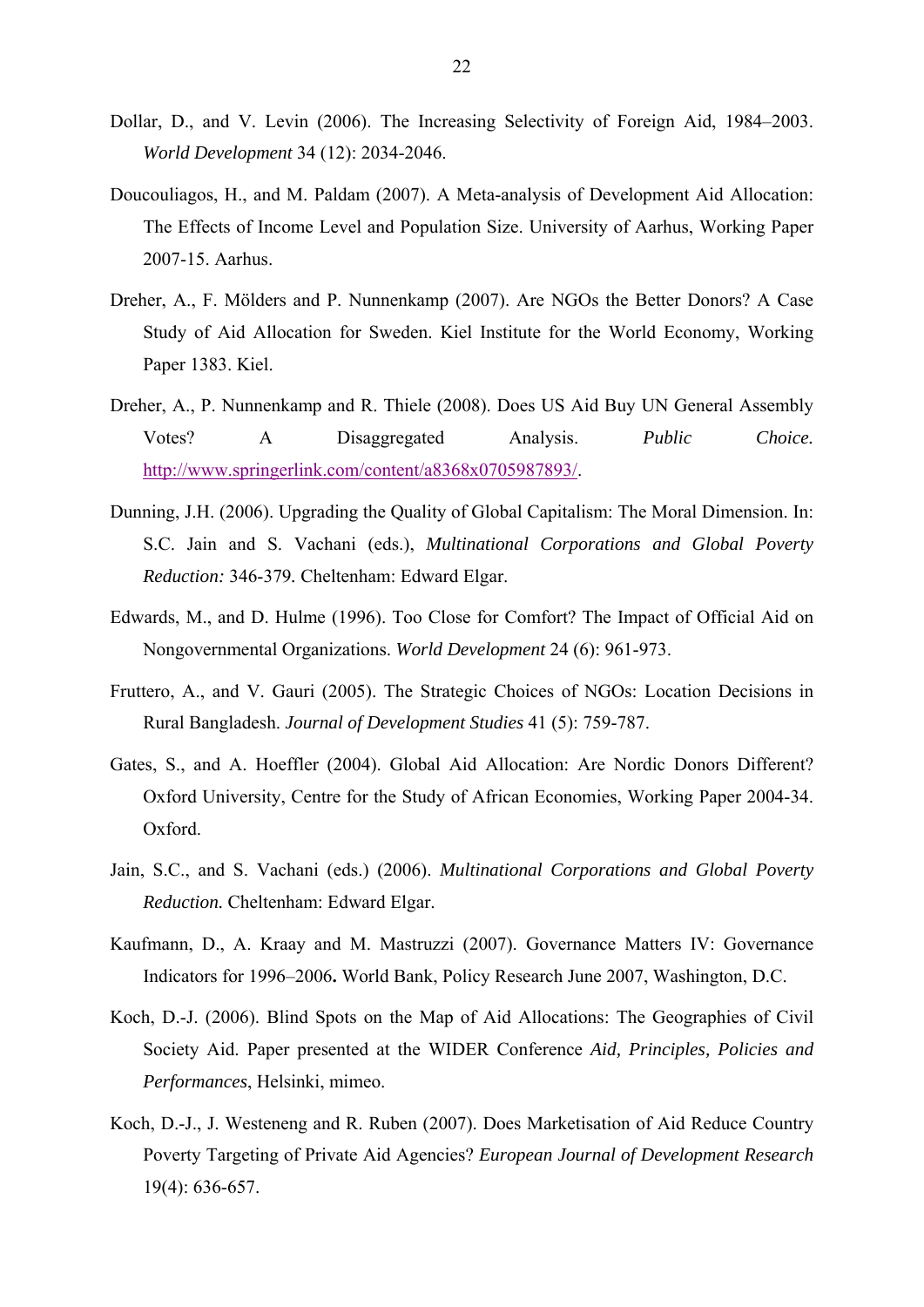- Koch, D.-J., A. Dreher, P. Nunnenkamp and R. Thiele (2008). Keeping a Low Profile: What Determines the Allocation of Aid by Non-Governmental Organizations? Kiel Institute for the World Economy, Working Paper 1406. Kiel.
- Kolk, A., and R. van Tulder (2006). Poverty Alleviation as Business Strategy? Evaluating Commitments of Frontrunner Multinational Corporations. *World Development* 34 (5): 789-801.
- Kuziemko, I., and E. Werker (2006). How Much Is a Seat on the Security Council Worth? Foreign Aid and Bribery at the United Nations. *Journal of Political Economy* 114 (5): 905-930.
- McGillivray, M. (2003). Aid Effectiveness and Selectivity: Integrating Multiple Objectives into Aid Allocations. *DAC Journal* 4 (3): 27-40.
- Nancy, G., and B. Yontcheva (2006). Does NGO Aid Go to the Poor? Empirical Evidence from Europe. IMF Working Paper 06/39. Washington, D.C.
- Neumayer, E. (2003). *The Pattern of Giving Aid: The Impact of Good Governance on Development Assistance*. London and New York: Routledge.
- Nestlé (2006). Nestlé, the Community and the United Nations Millennium Development Goals. http://www.nestle.com/Resource.axd?Id=5B7F6B76-E80C-4D3F-9B9F-11AF0FFA2F40 (accessed: January 2008).
- Nestlé (2007). 2006 Financial Statements. Consolidated Financial Statements of the Nestlé Group. http://www.nestle.com/Resource.axd?Id=8E8D6E06-5A4A-49C3-8F55- 334048430134 (accessed: January 2008).
- Nunnenkamp, P. (2004). To What Extent Can Foreign Direct Investment Help Achieve International Development Goals? *The World Economy* 27 (2004) 5: 657–677.
- Nunnenkamp, P., and R. Thiele (2006). Targeting Aid to the Needy and Deserving: Nothing But Promises? *The World Economy* 29 (9): 1177-1201.
- Nunnenkamp, P., J. Weingarth, and J. Weisser (2008). Is NGO Aid Not So Different After All? Comparing the Allocation of Swiss Aid By Private and Official Donors. Kiel Institute for the World Economy, Working Paper 1405. Kiel.
- OECD (2007). International Development Statistics Online. http://www.oecd. org/dac/stats/idsonline (accessed: December 2007).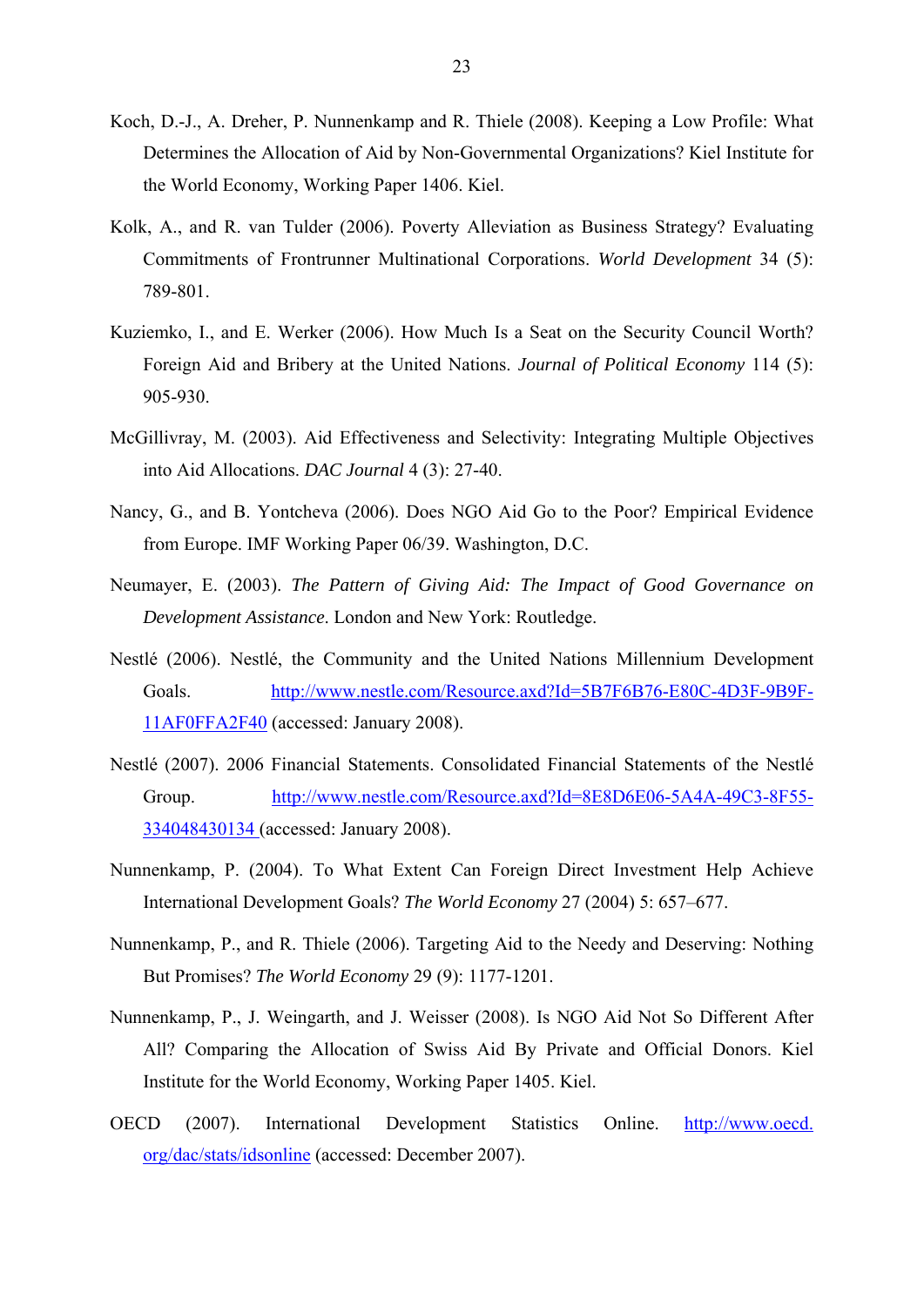- Riddell, R. C., A. Bebbington and L. Peck (1995). *Promoting Development by Proxy: An Evaluation of the Development Impact of Government Support to Swedish NGOs*. Stockholm: SIDA.
- Teegen (2006). Achieving the Millennium Development Goals: Ways for MNCs to Effectively Interface with NGOs. In: S.C. Jain and S. Vachani (eds.), *Multinational Corporations and Global Poverty Reduction:* 261-285*.* Cheltenham: Edward Elgar.
- Tendler, J. (1982). Tuning Private Voluntary Organizations into Development Agencies. Questions for Evaluation. AID Program Evaluation Discussion Paper 12. Washington, D.C.
- *The Economist* (2006). The New Powers in Giving: Special Report Philanthropy. July 1<sup>st</sup>: 65-67.
- *The Economist* (2008). Google's Guru of Giving. January  $19<sup>th</sup>$ : 62.
- Thiele, R., P. Nunnenkamp and A. Dreher (2007). Do Donors Target Aid in Line with the Millennium Development Goals? A Sector Perspective of Aid Allocation. *Review of World Economics* 143 (4): 596-630.
- UN (2007). *Africa and the Millenium Development Goals.* 2007 Update. UN Department of Public Information DPI/2458. New York: United Nations.
- UNCTAD (2007). *World Investment Report 2007*. New York: United Nations.
- UNDP (2005). *Investing in Development: A Practical Plan to Achieve the Millenium Development Goals. Overview.* New York: United Nations Development Programme.
- Willetts, P. (2002). What is a Non-Governmental Organization? City University London. http://www.staff.city.ac.uk/p.willetts/CS-NTWKS/NGO-ART.HTM (accessed: January 2008).
- Wooldridge, J. (2002). *Introductory Econometrics: A Modern Approach*. Mason, Ohio: South-Western College Publishing.
- World Bank (1998). *Assessing Aid: What Works, What Doesn't, and Why.* Oxford: Oxford University Press.
- World Bank (2006). Beyond Corporate Social Responsibility: The Scope for Corporate Investment in Community Driven Development. Report No. 37379-GLB. Washington, DC: World Bank.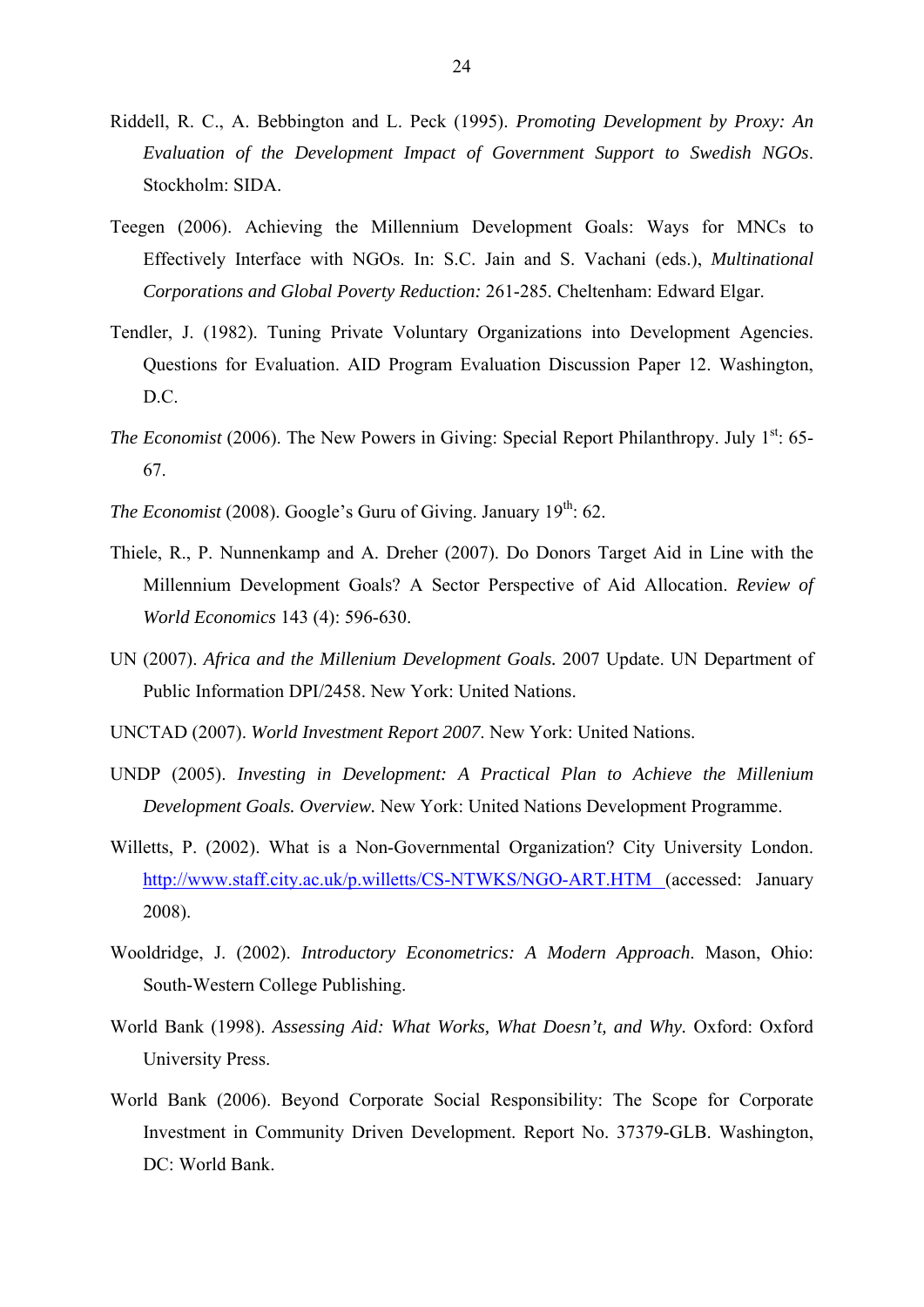



Note:  $a/b = \text{including}/\text{excluding high-income countries.}$ Source: Nestlé (2007) and unpublished database; DCC (2007).

*Figure 2* — Median and Range of Per-Capita Income for Low and Middle Income Countries With and Without Nestlé Aid and FDI, Compared to Swiss ODA and NGO Aid



Note: N-Aid = Nestlé's aid in 2007; N-FDI = FDI from Nestlé at the end of 2006; ODA = Swiss official development assistance in 2005; NGO = aid from Swiss NGOs in 2005; for all categories: "=1" ("=0") for sample countries with (without) aid or FDI.

Source: Nestlé (2007) and unpublished database; DCC (2007).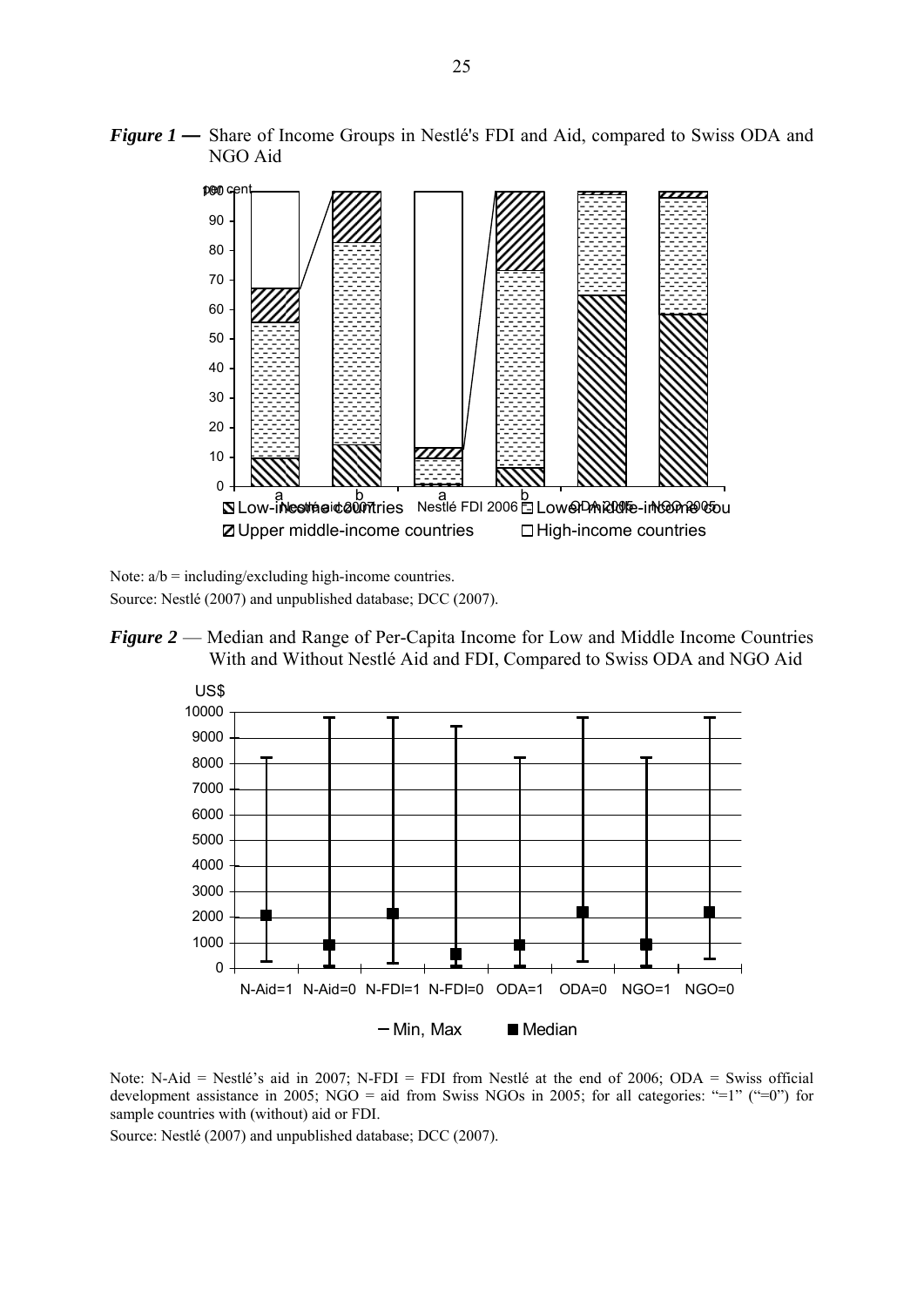*Figure 3* — Median and Range of Democratic Institutions for Low and Middle Income Countries With and Without Nestlé Aid and FDI, Compared to Swiss ODA and NGO Aid



Note: N-Aid = Nestlé's aid in 2007; N-FDI = FDI from Nestlé at the end of 2006; ODA = Swiss official development assistance in 2005; NGO = aid from Swiss NGOs in 2005; for all categories: "=1" ("=0") for sample countries with (without) aid or FDI.

Source: Nestlé (2007) and unpublished database; DCC (2007).

*Figure 4* — Median and Range of Control of Corruption for Low and Middle Income Countries With and Without Nestlé Aid and FDI, Compared to Swiss ODA and NGO Aid



Note: N-Aid = Nestlé's aid in 2007; N-FDI = FDI from Nestlé at the end of 2006; ODA = Swiss official development assistance in 2005; NGO = aid from Swiss NGOs in 2005; for all categories: "=1" ("=0") for sample countries with (without) aid or FDI.

Source: Nestlé (2007) and unpublished database; DCC (2007).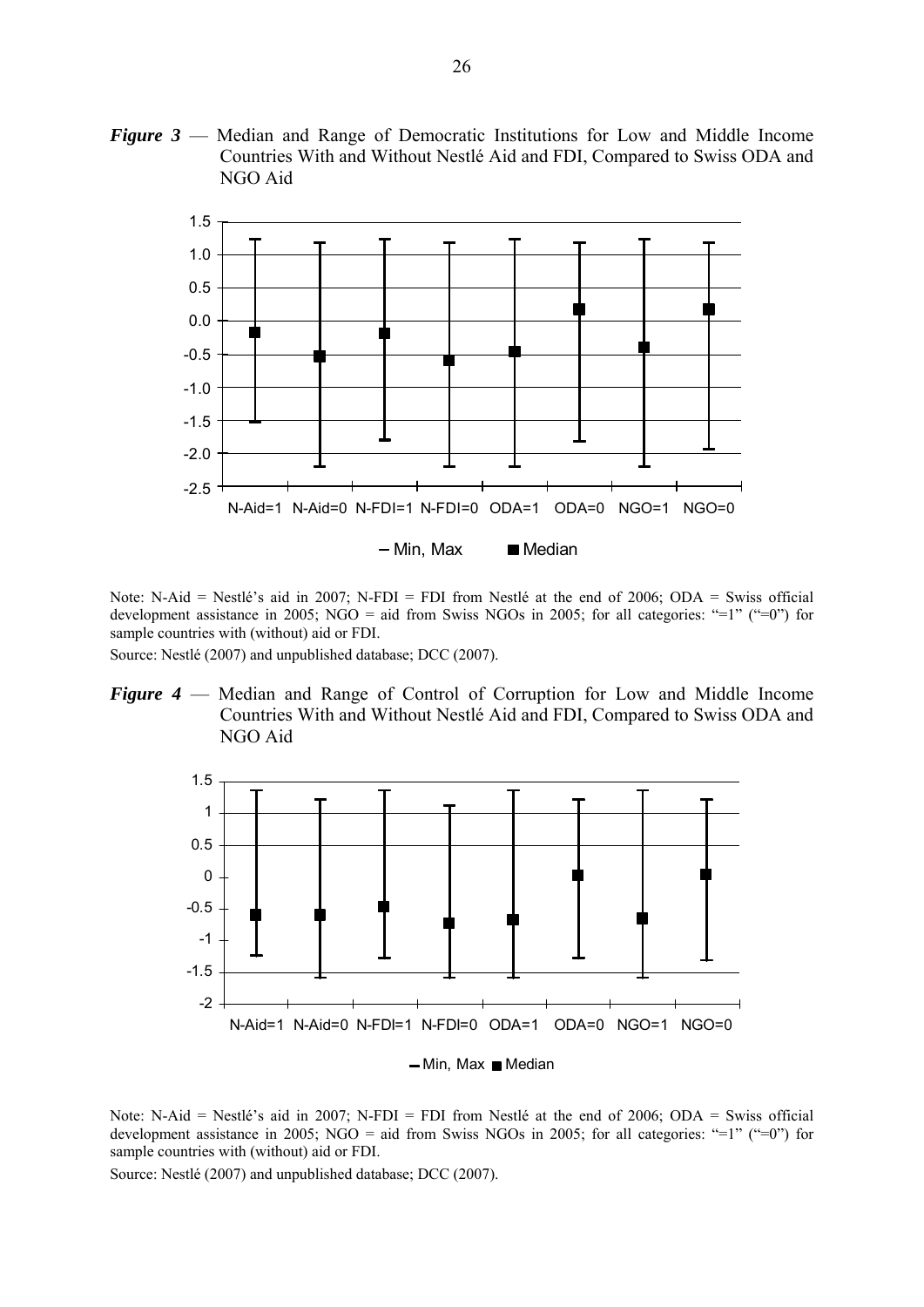

*Figure 5* — MDG-related Distribution of Nestlé's Aid: Low- and Middle-income Countries, 2007 (percent)

Note: NA = not attributable to particular MDG. See Annex 3 for the list of MDGs. Source: Nestlé unpublished database.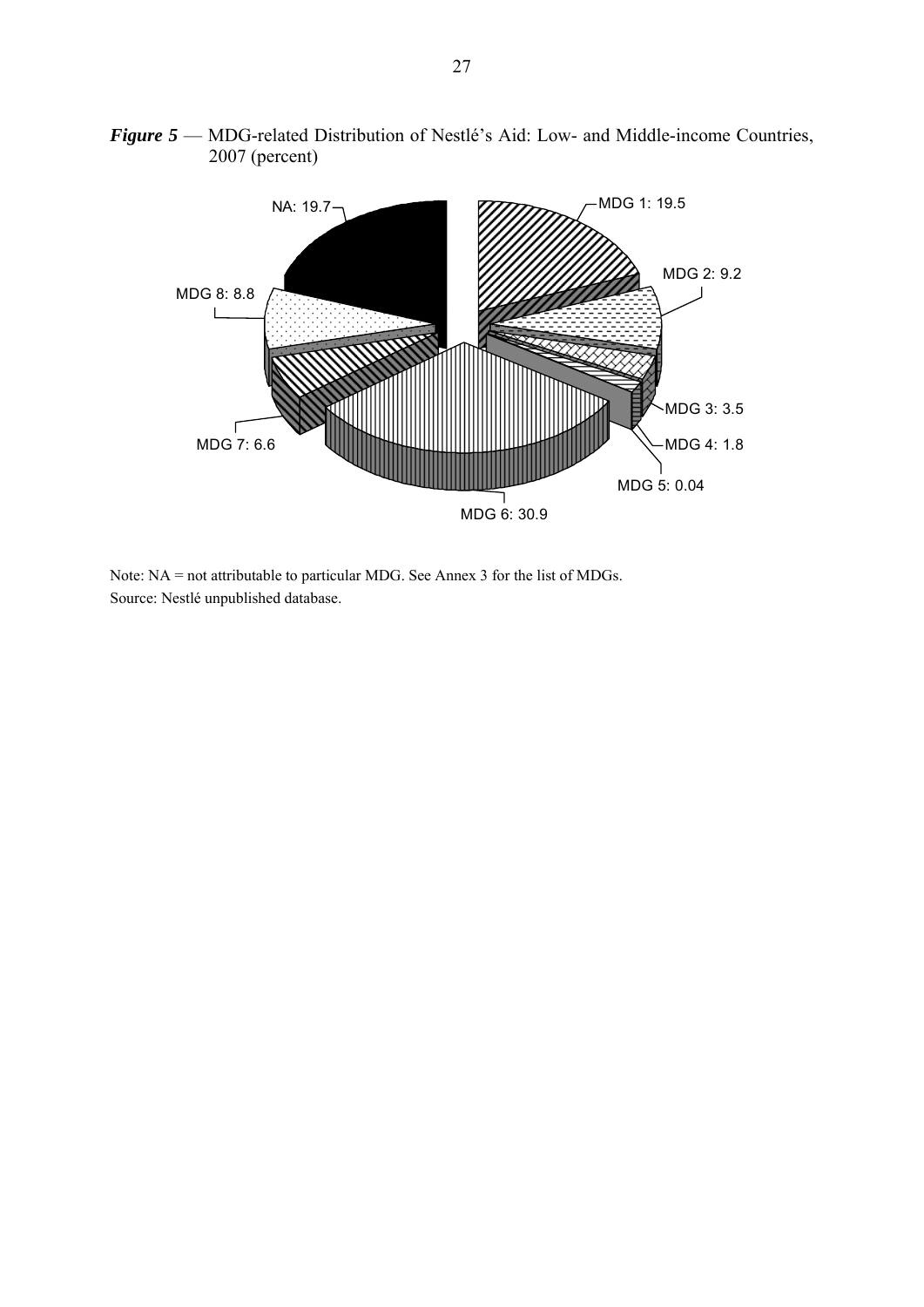|                          |             |                | Nestlé aid  |              | Swiss ODA  |              | Swiss NGO aid |              |
|--------------------------|-------------|----------------|-------------|--------------|------------|--------------|---------------|--------------|
|                          |             | All countries  |             | <b>LMICs</b> |            | <b>LMICs</b> |               | <b>LMICs</b> |
|                          |             | $\overline{c}$ | 3           | 4            | 5          | 6            | 7             | 8            |
| GDP per capita           | $3.90***$   | 0.42           | $6.42***$   | $2.20*$      | $-0.88***$ | $-0.71*$     | $-0.88***$    | $-0.49$      |
|                          | (0.98)      | (1.14)         | (1.12)      | (1.32)       | (0.30)     | (0.41)       | (0.23)        | (0.30)       |
| Voice and accountability | $6.41***$   | $4.93***$      | 9.58***     | $7.73***$    | 0.49       | 0.63         | 0.70          | 0.73         |
|                          | (1.82)      | (1.79)         | (1.96)      | (1.74)       | (0.55)     | (0.55)       | (0.45)        | (0.46)       |
| Control of corruption    | $-6.60***$  | $-4.03*$       | $-11.65***$ | $-9.85***$   | $-0.44$    | $-0.57$      | $-0.54$       | $-0.52$      |
|                          | (2.30)      | (2.23)         | (3.16)      | (2.85)       | (0.78)     | (0.80)       | (0.61)        | (0.61)       |
| Population size          | $4.37***$   | $2.12***$      | $5.21***$   | $2.37***$    | $1.57***$  | $1.64***$    | 1.29***       | $1.62***$    |
|                          | (0.42)      | (0.55)         | (0.57)      | (0.70)       | (0.17)     | (0.34)       | (0.13)        | (0.22)       |
| Nestlé FDI               |             | $1.01***$      |             | $1.04***$    |            |              |               |              |
|                          |             | (0.16)         |             | (0.21)       |            |              |               |              |
| Bilateral exports        |             |                |             |              |            | $-0.18$      |               | $-0.38*$     |
|                          |             |                |             |              |            | (0.31)       |               | (0.21)       |
| Constant                 | $-71.21***$ | $-34.88***$    | $-98.09***$ | $-52.12***$  | $-1.92$    | $-3.18$      | 0.13          | $-4.45$      |
|                          | (8.66)      | (10.38)        | (11.11)     | (13.15)      | (2.65)     | (4.50)       | (2.06)        | (3.14)       |
| Observations             | 186         | 186            | 144         | 144          | 144        | 138          | 144           | 138          |
| log L                    | $-283.12$   | $-266.32$      | $-177.42$   | $-163.00$    | $-304.34$  | $-293.57$    | $-286.67$     | $-272.17$    |
| sigma                    | 9.08        | 8.05           | 8.67        | 7.27         | 2.93       | 2.83         | 2.34          | 2.27         |
| Pseudo R2                | 0.44        | 0.54           | 0.48        | 0.59         | 0.58       | 0.58         | 0.61          | 0.62         |
| Prob > chi2              | 0.00        | 0.00           | 0.00        | 0.00         | 0.00       | 0.00         | 0.00          | 0.00         |

*Table 1* — Nestlé Aid, Swiss ODA, Swiss NGO Aid -- Tobit

Robust standard errors in parentheses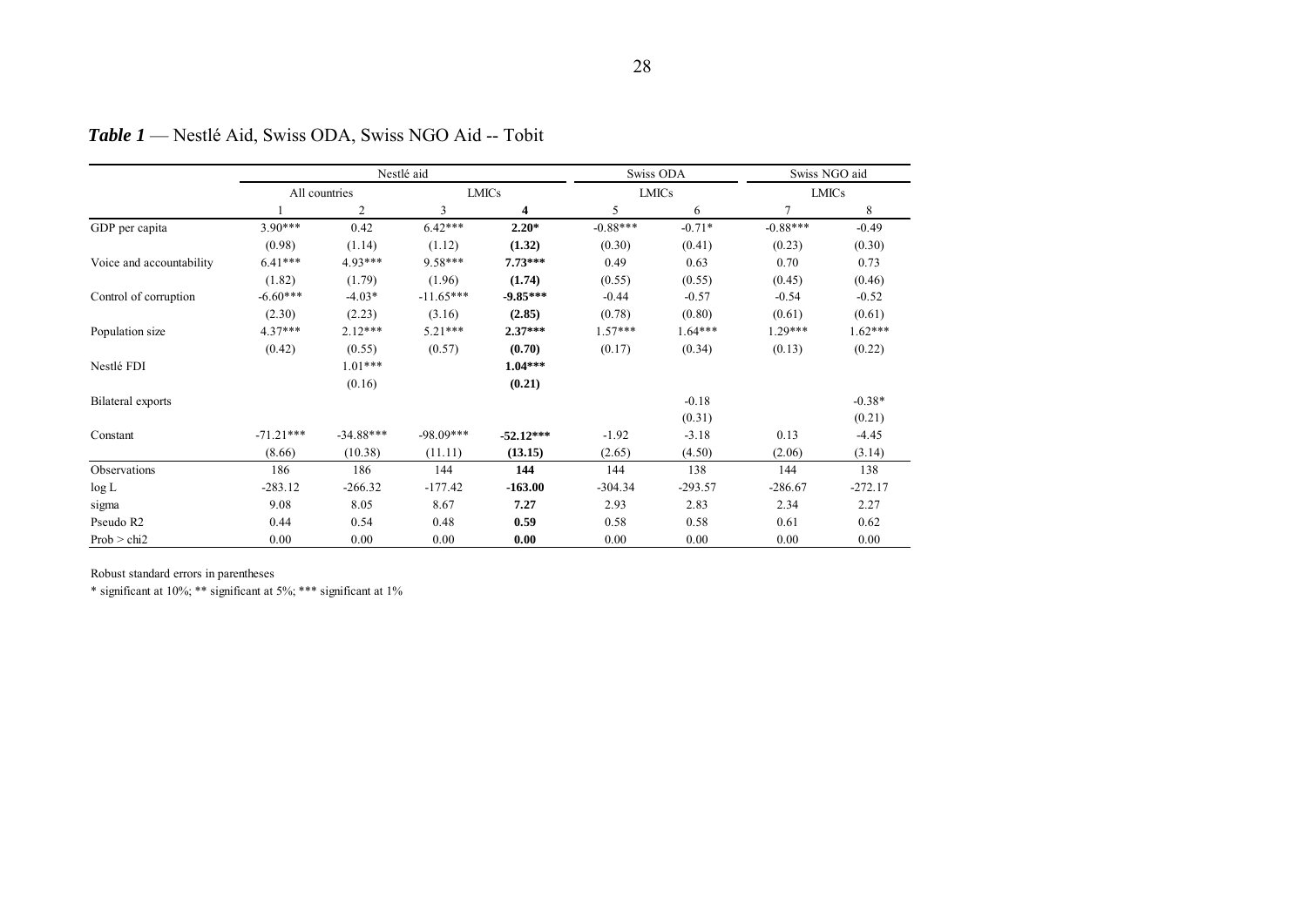|                          |                         |               |                | Nestlé aid   |            |              | Swiss ODA   |               | Swiss NGO aid |
|--------------------------|-------------------------|---------------|----------------|--------------|------------|--------------|-------------|---------------|---------------|
|                          |                         | All countries |                | <b>LMICs</b> |            | <b>LMICs</b> |             | <b>LMICs</b>  |               |
|                          | mfx                     |               | $\overline{2}$ | 3            | 4          | 5            | 6           | $\mathcal{I}$ | 8             |
| GDP per capita           |                         | $1.37***$     | 0.12           | $1.41***$    | $0.34*$    | $-0.85***$   | $-0.70*$    | $-0.87***$    | $-0.49*$      |
|                          | 2                       | $0.16***$     | 0.02           | $0.22***$    | $0.07*$    | $-0.02*$     | $-0.01$     | $-0.01*$      | $-0.01$       |
|                          | 3                       | $1.12***$     | 0.11           | 1.46***      | $0.43*$    | $-0.76***$   | $-0.64*$    | $-0.81***$    | $-0.46*$      |
| Voice and accountability | 1                       | $2.25***$     | $1.45***$      | $2.11***$    | $1.19**$   | 0.48         | 0.61        | 0.69          | 0.72          |
|                          | 2                       | $0.26***$     | $0.21***$      | $0.33***$    | $0.25***$  | 0.01         | 0.01        | 0.01          | 0.01          |
|                          | 3                       | $1.85***$     | $1.29***$      | $2.18***$    | $1.52***$  | 0.42         | 0.56        | 0.64          | 0.68          |
| Control of corruption    |                         | $-2.32***$    | $-1.18*$       | $-2.57***$   | $-1.52***$ | $-0.43$      | $-0.56$     | $-0.53$       | $-0.52$       |
|                          | 2                       | $-0.27***$    | $-0.17*$       | $-0.40***$   | $-0.32***$ | $-0.01$      | $-0.01$     | $-0.01$       | $-0.01$       |
|                          | 3                       | $-1.90***$    | $-1.05*$       | $-2.66***$   | $-1.94***$ | $-0.38$      | $-0.51$     | $-0.49$       | $-0.49$       |
| Population size          |                         | $1.54***$     | $0.62***$      | $1.15***$    | $0.37**$   | $1.52***$    | $1.61***$   | $1.27***$     | 1.60***       |
|                          | 2                       | $0.18***$     | $0.09***$      | $0.18***$    | $0.08***$  | $0.04***$    | $0.03**$    | $0.02*$       | $0.02*$       |
|                          | 3                       | $1.26***$     | $0.55***$      | $1.19***$    | $0.47***$  | $1.35***$    | $1.46***$   | $1.17***$     | $1.51***$     |
| Nestlé FDI               |                         |               | $0.30***$      |              | $0.16***$  |              |             |               |               |
|                          | $\overline{\mathbf{c}}$ |               | $0.04***$      |              | $0.03***$  |              |             |               |               |
|                          | 3                       |               | $0.27***$      |              | $0.21***$  |              |             |               |               |
| Bilateral exports        |                         |               |                |              |            |              | $-0.18$     |               | $-0.37*$      |
|                          | 2                       |               |                |              |            |              | $-3.27E-03$ |               | $-4.90E-03$   |
|                          | $\mathcal{E}$           |               |                |              |            |              | $-0.16$     |               | $-0.35*$      |

*Table 2* — Nestlé Aid, Swiss ODA, Swiss NGO Aid -- Marginal Effects (evaluated at the sample mean values of the explanatory variables)

mfx 1: overall marginal effect; mfx 2: marginal effect on probability that y is positive; mfx 3: marginal effect on expected value of y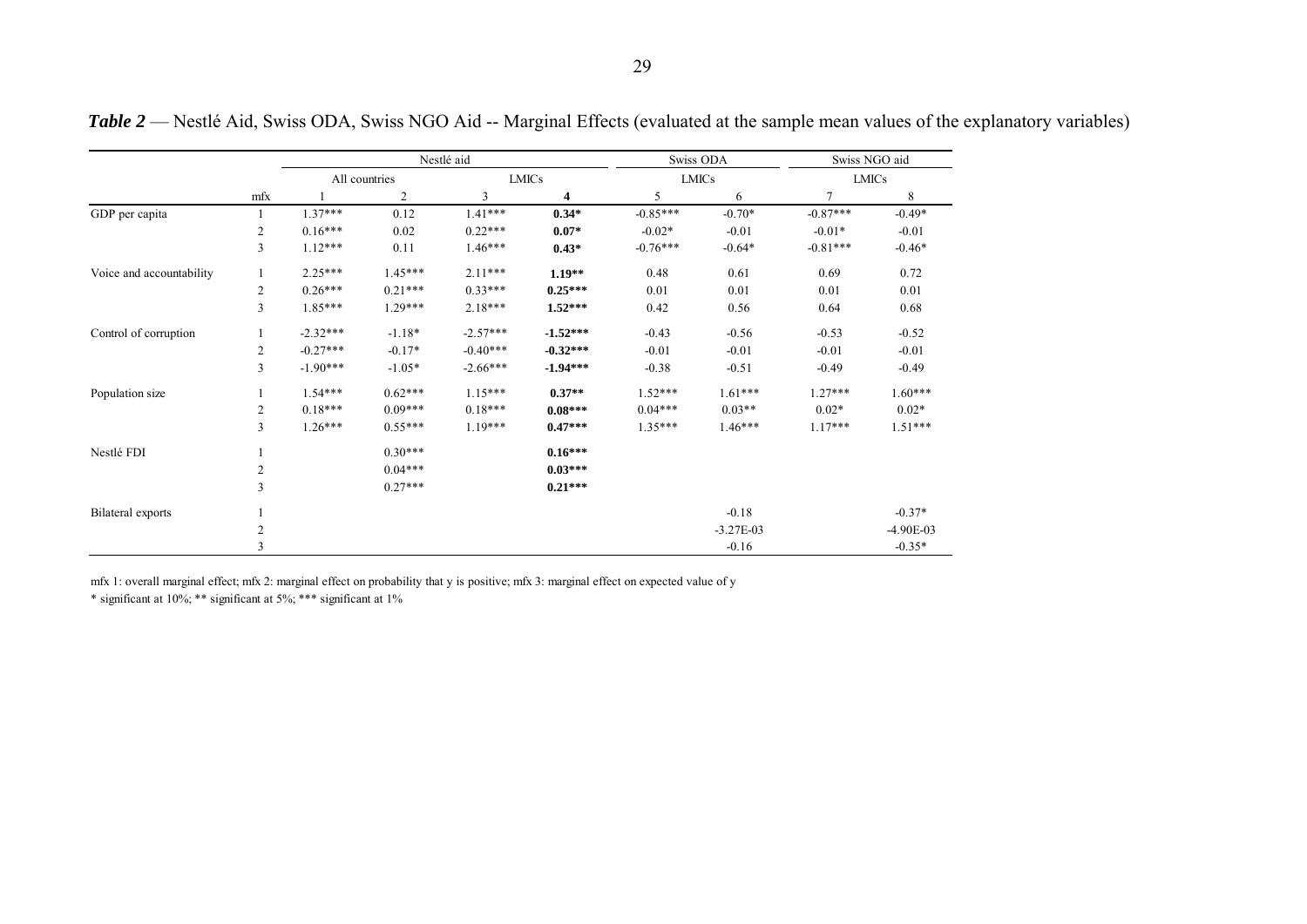#### *Table 3* — Robustness Checks

|                          | Nestle aid LMICs |            |                |                |                |             |             |             | Swiss ODA<br><b>LMICs</b> | Swiss NGO aid<br><b>LMICs</b> |           |
|--------------------------|------------------|------------|----------------|----------------|----------------|-------------|-------------|-------------|---------------------------|-------------------------------|-----------|
|                          |                  | 1a         | $\overline{2}$ | $\overline{3}$ | $\overline{4}$ | 5           | 6           | $\tau$      | 8a                        | 8b                            | 8c        |
| Model                    | Probit           | Tobit      | Tobit          | Tobit          | Tobit          | Tobit       | Tobit       | Tobit       | Tobit                     | Tobit                         | Tobit     |
| GDP per capita           | 0.39             | $0.30*$    | $2.23*$        | $2.21*$        | $-0.25$        |             | 1.69        | 2.16        | $2.81*$                   | $-1.73***$                    | $-1.00**$ |
|                          | (0.24)           | (0.18)     | (1.31)         | (1.33)         | (0.51)         |             | (1.31)      | (1.38)      | (1.55)                    | (0.57)                        | (0.50)    |
| Voice and accountability | 1.28***          | $1.06***$  | $7.73***$      | $7.75***$      | $2.85**$       | $7.81***$   | $7.77***$   | $7.76***$   | $7.30***$                 | 0.40                          | $1.19**$  |
|                          | (0.36)           | (0.24)     | (1.69)         | (1.77)         | (1.44)         | (1.80)      | (1.75)      | (1.81)      | (1.80)                    | (0.60)                        | (0.54)    |
| Control of corruption    | $-1.62***$       | $-1.35***$ | $-9.32***$     | $-9.89***$     | $-3.48**$      | $-8.14***$  | $-9.66***$  | $-9.87***$  | $-10.34***$               | 0.11                          | $-1.06$   |
|                          | (0.58)           | (0.39)     | (2.75)         | (2.87)         | (1.67)         | (2.53)      | (2.81)      | (2.88)      | (2.95)                    | (0.92)                        | (0.67)    |
| Population size          | $0.52***$        | $0.33***$  | $2.35***$      | $2.37***$      | 0.66           | $1.73**$    | $2.65***$   | $2.40***$   | 2.15***                   | 0.83                          | $0.77**$  |
|                          | (0.17)           | (0.1)      | (0.70)         | (0.70)         | (0.40)         | (0.69)      | (0.81)      | (0.81)      | (0.71)                    | (0.58)                        | (0.33)    |
| Nestlé FDI               | $0.12***$        | $0.14***$  | $1.02***$      | $1.05***$      | $1.09***$      | $1.25***$   | $1.05***$   | $1.04***$   | $0.87*$                   |                               |           |
|                          | (0.03)           | (0.02)     | (0.21)         | (0.22)         | (0.13)         | (0.24)      | (0.21)      | (0.21)      | (0.47)                    |                               |           |
| HDI                      |                  |            |                |                |                | $-1.37$     |             |             |                           |                               |           |
|                          |                  |            |                |                |                | (8.67)      |             |             |                           |                               |           |
| Swiss ODA                |                  |            |                |                |                |             | $-0.34$     |             |                           |                               |           |
|                          |                  |            |                |                |                |             | (0.37)      |             |                           |                               |           |
| Swiss NGO aid            |                  |            |                |                |                |             |             | $-0.04$     |                           |                               |           |
|                          |                  |            |                |                |                |             |             | (0.49)      |                           |                               |           |
| Bilateral exports        |                  |            |                |                |                |             |             |             |                           | 0.06                          | $-0.05$   |
|                          |                  |            |                |                |                |             |             |             |                           | (0.51)                        | (0.32)    |
| Constant                 | $-9.75***$       | $-7.17***$ | $-51.37***$    | $-52.44***$    | $-12.07**$     | $-30.77***$ | $-48.66***$ | $-51.85***$ | $-51.67***$               | 11.63                         | 6.33      |
|                          | (2.81)           | (1.81)     | (13.06)        | (13.23)        | (5.68)         | (8.75)      | (12.46)     | (13.17)     | (14.32)                   | (7.16)                        | (5.19)    |
| Observations             | 144              | 144        | 138            | 143            | 121            | 134         | 144         | 144         | 66                        | 66                            | 66        |
| log L                    | $-36.38$         | $-163.00$  | $-149.69$      | $-160.08$      | $-125.64$      | $-162.03$   | $-162.68$   | $-163.00$   | $-153.43$                 | $-139.83$                     | $-132.63$ |
| sigma                    |                  | 7.27       | 7.08           | 7.37           | 3.87           | 7.27        | 7.20        | 7.26        | 6.93                      | 2.24                          | 1.92      |
| Pseudo R2                | 0.57             | 0.59       | 0.60           | 0.58           | 0.79           | 0.59        | 0.59        | 0.59        | 0.40                      | 0.53                          | 0.51      |
| Prob > chi2              | 0.00             | 0.00       | 0.00           | 0.00           | 0.00           | 0.00        | 0.00        | 0.00        | 0.00                      | 0.00                          | 0.00      |

Robust standard errors in parentheses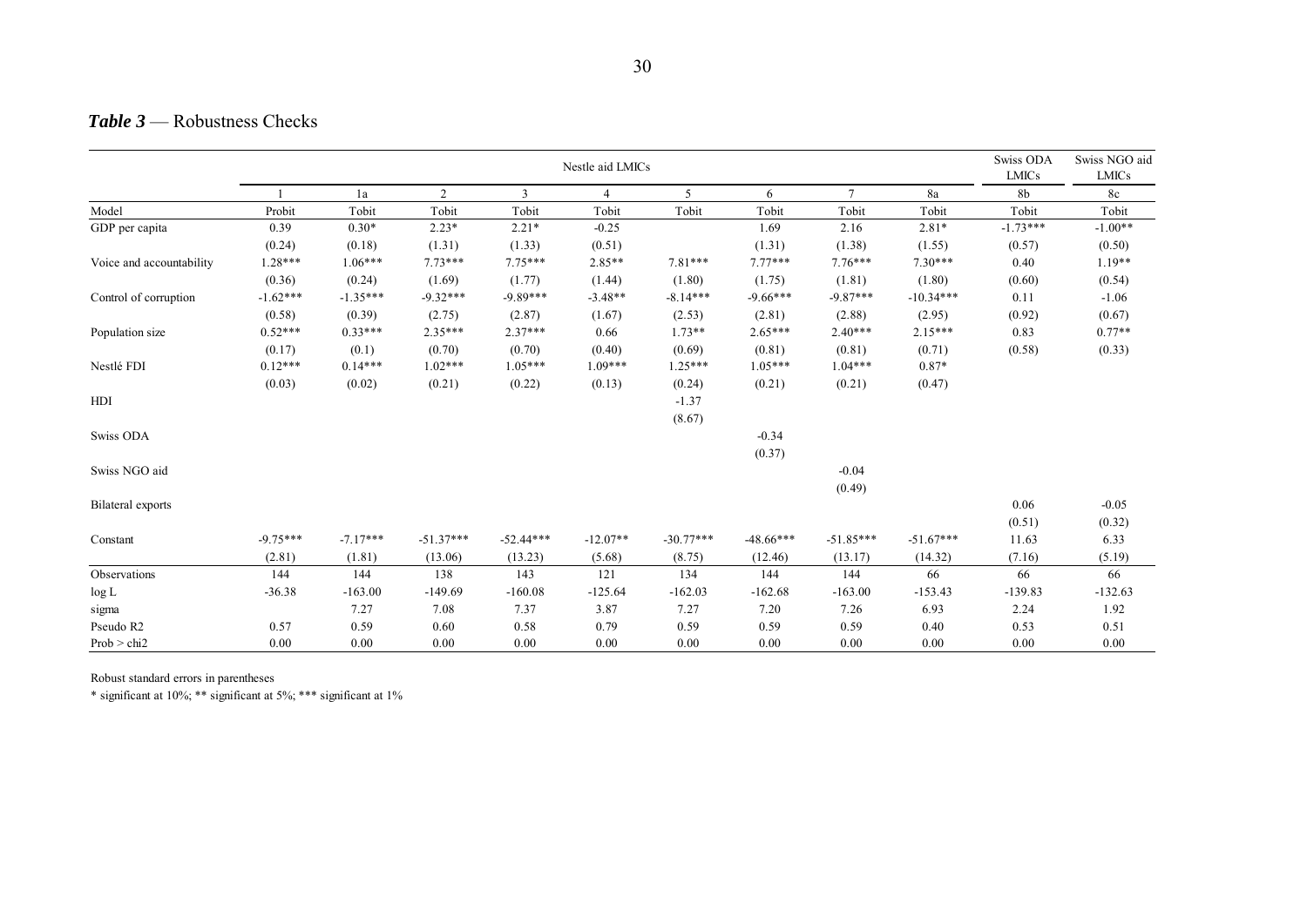|                          |                |                |            |                | Nestlé aid LMICs |            |                 |               | Swiss ODA<br><b>LMICs</b> | Swiss NGO aid<br><b>LMICs</b> |
|--------------------------|----------------|----------------|------------|----------------|------------------|------------|-----------------|---------------|---------------------------|-------------------------------|
|                          | mfx            | $\overline{2}$ | 3          | $\overline{4}$ | 5                | 6          | $7\overline{ }$ | $8\mathrm{a}$ | 8 <sub>b</sub>            | $8\mathrm{c}$                 |
| Model                    |                | Tobit          | Tobit      | Tobit          | Tobit            | Tobit      | Tobit           | Tobit         | Tobit                     | Tobit                         |
| GDP per capita           | $\mathbf{1}$   | $0.33*$        | $0.33*$    | $-0.09$        |                  | 0.27       | 0.33            | $2.17*$       | $-1.73***$                | $-1.00**$                     |
|                          | $\overline{2}$ | $0.07*$        | $0.07*$    | $-0.02$        |                  | 0.06       | 0.07            | $0.12*$       | $-2.53E-02$               | $-0.97E-03$                   |
|                          | $\overline{3}$ | $0.43*$        | $0.43*$    | $-0.07$        |                  | 0.34       | 0.43            | $1.56*$       | $-1.71***$                | $-0.99**$                     |
| Voice and accountability | 1              | $1.13***$      | $1.15***$  | $1.04**$       | $1.37***$        | $1.25***$  | $1.20***$       | 5.66***       | 0.40                      | $1.19**$                      |
|                          | $\overline{2}$ | $0.25***$      | $0.24***$  | $0.28**$       | $0.28***$        | $0.26***$  | $0.25***$       | $0.32***$     | 0.58E-03                  | 1.15E-03                      |
|                          | $\overline{3}$ | $1.49***$      | $1.51***$  | $0.84**$       | $1.62***$        | $1.56***$  | $1.53***$       | $4.07***$     | 0.40                      | $1.18***$                     |
| Control of corruption    | 1              | $-1.36***$     | $-1.47***$ | $-1.27**$      | $-1.43***$       | $-1.55***$ | $-1.53***$      | $-8.01***$    | 0.11                      | $-1.06$                       |
|                          | $\sqrt{2}$     | $-0.30***$     | $-0.31***$ | $-0.34**$      | $-0.29***$       | $-0.33***$ | $-0.33***$      | $-0.45***$    | 0.15E-03                  | $-1.03E-03$                   |
|                          | $\mathfrak{Z}$ | $-1.79***$     | $-1.92***$ | $-1.03**$      | $-1.69***$       | $-1.93***$ | $-1.95***$      | $-5.77***$    | 0.10                      | $-1.06$                       |
| Population size          | -1             | $0.34**$       | $0.35**$   | 0.24           | $0.30*$          | $0.43**$   | $0.37**$        | $1.67***$     | 0.83                      | $0.77**$                      |
|                          | $\overline{2}$ | $0.08***$      | $0.07***$  | $0.06*$        | $0.06**$         | $0.09***$  | $0.08***$       | $0.09***$     | 1.21E-08                  | 7.50E-03                      |
|                          | 3              | $0.45***$      | $0.46***$  | 0.19           | $0.36**$         | $0.53***$  | $0.47***$       | $1.20***$     | 0.82                      | $0.77**$                      |
| Nestlé FDI               | -1             | $0.15***$      | $0.16***$  | $0.40***$      | $0.22***$        | $0.17***$  | $0.16***$       | $0.67*$       |                           |                               |
|                          | $\overline{2}$ | $0.03***$      | $0.03***$  | $0.11***$      | $0.04***$        | $0.04***$  | $0.03***$       | $0.04*$       |                           |                               |
|                          | 3              | $0.20***$      | $0.20***$  | $0.32***$      | $0.26***$        | $0.21***$  | $0.21***$       | $0.48*$       |                           |                               |
| HDI                      | -1             |                |            |                | $-0.24$          |            |                 |               |                           |                               |
|                          | $\overline{c}$ |                |            |                | $-0.05$          |            |                 |               |                           |                               |
|                          | $\mathfrak{Z}$ |                |            |                | $-0.28$          |            |                 |               |                           |                               |
| Swiss ODA                |                |                |            |                |                  | $-0.06$    |                 |               |                           |                               |
|                          | $\overline{2}$ |                |            |                |                  | $-0.01$    |                 |               |                           |                               |
|                          | $\overline{3}$ |                |            |                |                  | $-0.07$    |                 |               |                           |                               |
| Swiss NGO aid            | $\mathbf{1}$   |                |            |                |                  |            | $-0.01$         |               |                           |                               |
|                          | $\sqrt{2}$     |                |            |                |                  |            | $-1.46E-03$     |               |                           |                               |
|                          | $\overline{3}$ |                |            |                |                  |            | $-0.01$         |               |                           |                               |
| Bilateral exports        |                |                |            |                |                  |            |                 |               | 0.06                      | $-0.05$                       |
|                          | $\overline{2}$ |                |            |                |                  |            |                 |               | 9.00E-05                  | 5.00E-07                      |
|                          | 3              |                |            |                |                  |            |                 |               | 0.06                      | $-0.05$                       |

*Table 4* — Robustness Checks -- Marginal Effects (evaluated at the sample mean values of the explanatory variables)

mfx 1: overall marginal effect; mfx 2: marginal effect on probability that y is positive; mfx 3: marginal effect on expected value of y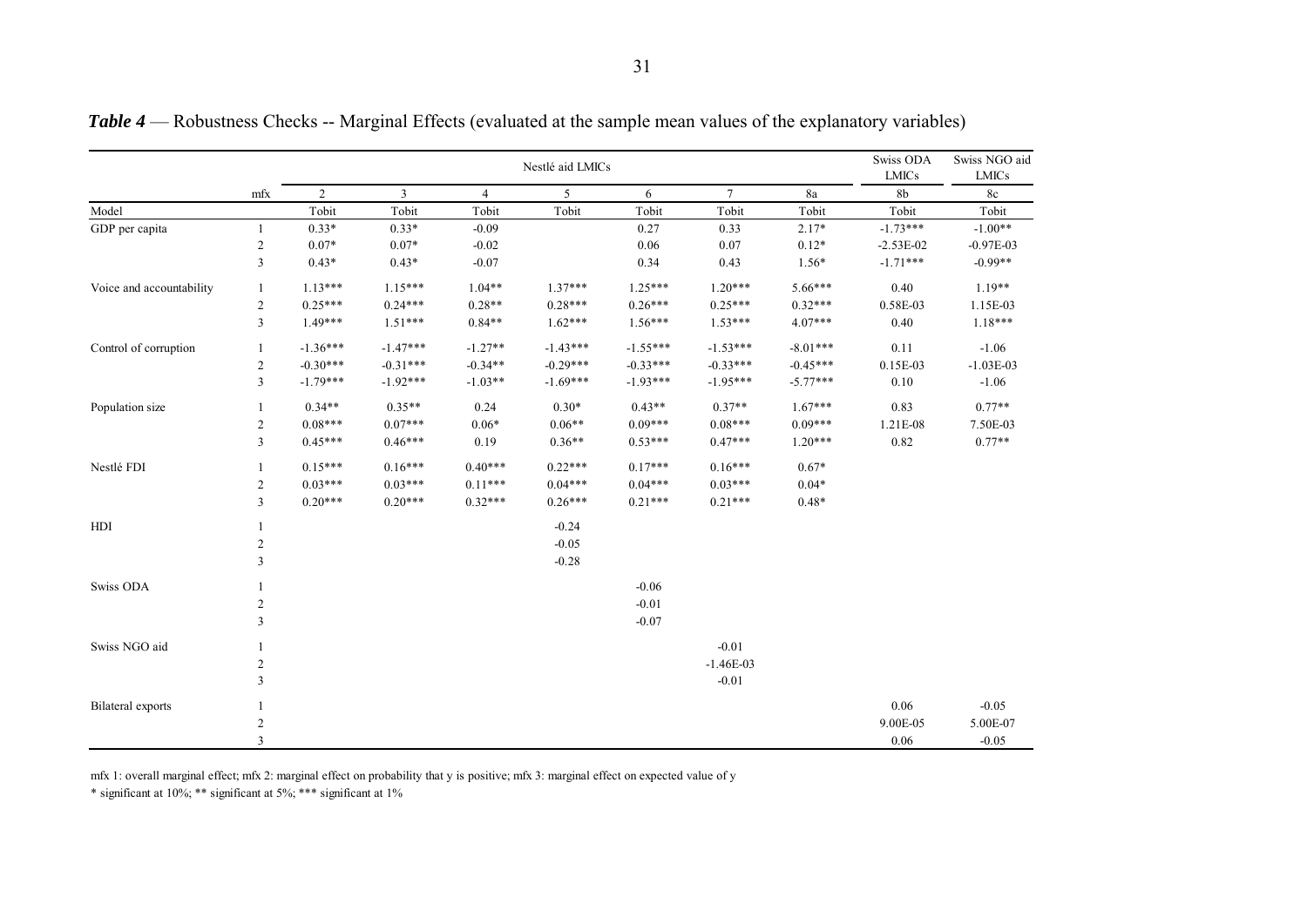# *Table 5* — Nestlé MDG-Specific Aid -- Tobit

|                          | Nestle MDG-specific aid LMICs |                  |            |            |                |             |  |  |  |
|--------------------------|-------------------------------|------------------|------------|------------|----------------|-------------|--|--|--|
|                          | 1                             | 2                | 3          | 3a         | $\overline{4}$ | 5           |  |  |  |
|                          | MDG1                          | MDG <sub>2</sub> | MDG6       | MDG6       | MDG7           | MDG8        |  |  |  |
| GDP per capita           | $3.83*$                       | 2.26             | $-1.11$    | $-0.81$    | 0.60           | $-0.30$     |  |  |  |
|                          | (2.11)                        | (2.31)           | (3.17)     | (3.19)     | (2.91)         | (3.83)      |  |  |  |
| Voice and accountability | $10.27***$                    | $5.53*$          | $10.92***$ | $10.32***$ | $7.64**$       | 1.75        |  |  |  |
|                          | (2.59)                        | (2.98)           | (3.70)     | (3.71)     | (3.32)         | (2.78)      |  |  |  |
| Control of corruption    | $-12.70***$                   | $-3.51$          | $-13.24**$ | $-12.85**$ | $-5.47$        | 6.06        |  |  |  |
|                          | (4.14)                        | (5.09)           | (6.01)     | (6.05)     | (6.06)         | (5.76)      |  |  |  |
| Population size          | $3.05***$                     | $3.34***$        | 1.22       | 1.23       | 2.34           | $5.77***$   |  |  |  |
|                          | (1.02)                        | (1.07)           | (1.48)     | (1.48)     | (1.57)         | (1.94)      |  |  |  |
| Nestlé FDI               | $0.95***$                     | $1.11***$        | $2.38***$  | $2.22***$  | $1.47***$      | 1.83        |  |  |  |
|                          | (0.22)                        | (0.25)           | (0.78)     | (0.67)     | (0.43)         | (1.38)      |  |  |  |
| Constant                 | $-78.27***$                   | $-70.82***$      | $-51.77*$  | $-52.06*$  | $-59.22**$     | $-94.81***$ |  |  |  |
|                          | (19.79)                       | (21.75)          | (28.10)    | (28.46)    | (26.38)        | (32.98)     |  |  |  |
| Observations             | 143                           | 144              | 144        | 143        | 144            | 144         |  |  |  |
| log L                    | $-113.94$                     | $-107.48$        | $-86.12$   | $-82.29$   | $-84.06$       | $-50.26$    |  |  |  |
| sigma                    | 10.65                         | 11.43            | 12.54      | 12.75      | 12.87          | 11.60       |  |  |  |
| Pseudo R2                |                               |                  |            |            |                |             |  |  |  |
| Prob > chi2              | 0.00                          | 0.00             | 0.00       | 0.00       | 0.00           | 0.00        |  |  |  |

Robust standard errors in parentheses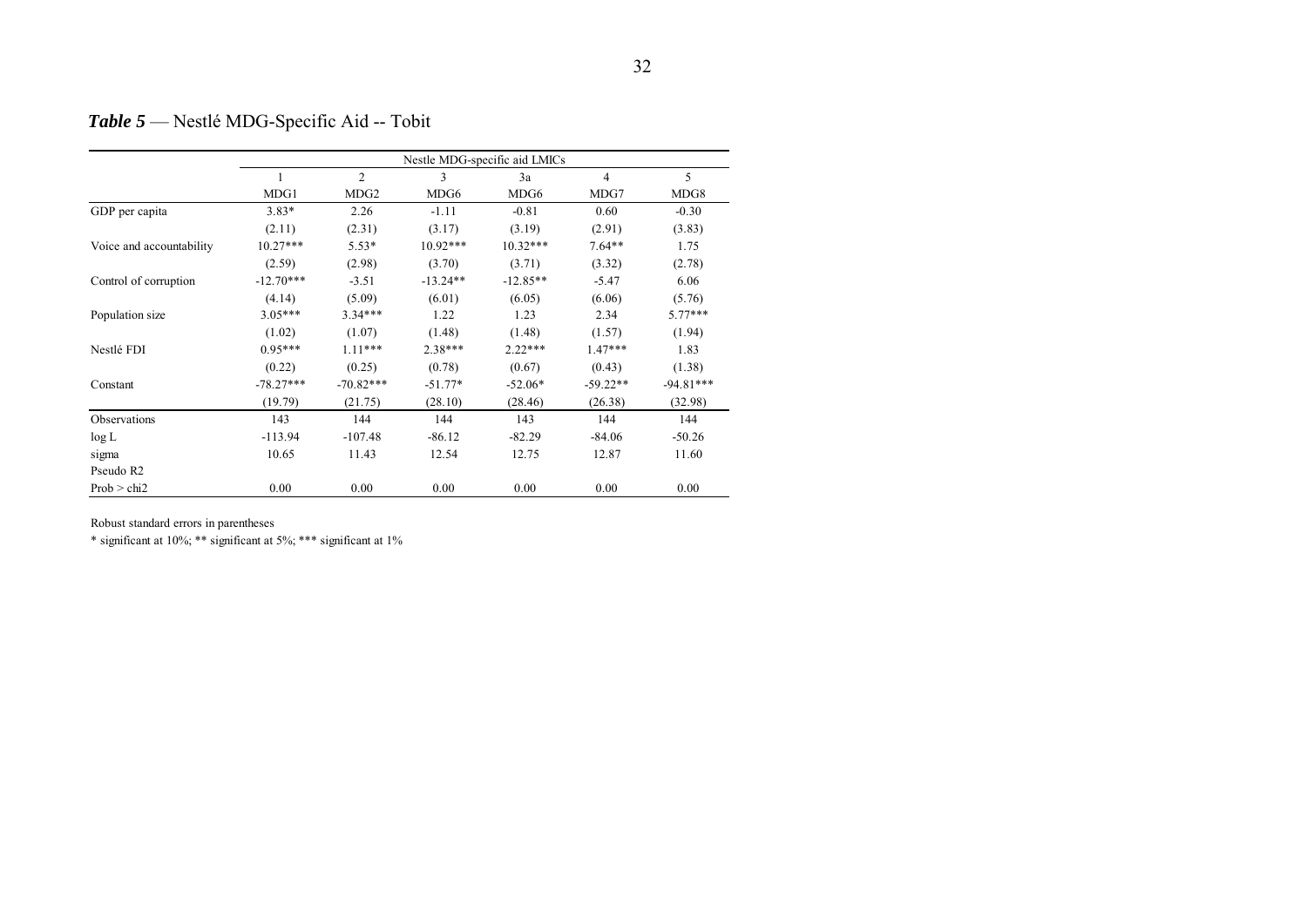|                          |                | Nestle MDG-specific aid LMICs |                  |             |             |           |            |  |  |
|--------------------------|----------------|-------------------------------|------------------|-------------|-------------|-----------|------------|--|--|
|                          |                |                               | $\overline{c}$   | 3           | 3a          | 4         | 5          |  |  |
|                          | mfx            | MDG1                          | MDG <sub>2</sub> | MDG6        | MDG6        | MDG7      | MDG8       |  |  |
| GDP per capita           | 1              | $0.22*$                       | 0.11             | $-0.01$     | $-0.01$     | 0.02      | $0.17E-03$ |  |  |
|                          | $\overline{c}$ | $0.04*$                       | 0.02             | $-1.90E-03$ | $-1.68E-03$ | 2.84E-03  | $0.01E-03$ |  |  |
|                          | 3              | $0.55*$                       | 0.31             | $-0.10$     | $-0.08$     | 0.07      | $-0.02$    |  |  |
| Voice and accountability | 1              | $0.59***$                     | $0.27*$          | $0 - 09$    | 0.10        | 0.20      | 1.01E-03   |  |  |
|                          | $\overline{2}$ | $0.11***$                     | $0.05*$          | 0.02        | 0.02        | 0.04      | 0.31E-03   |  |  |
|                          | 3              | $1.47***$                     | $0.76*$          | $1.01***$   | $1.00***$   | $0.90**$  | 0.11       |  |  |
| Control of corruption    | 1              | $-0.72***$                    | $-0.17$          | $-0.10$     | $-0.13$     | $-0.14$   | 3.52E-03   |  |  |
|                          | 2              | $-0.14***$                    | $-0.03$          | $-0.02$     | $-0.03$     | $-0.03$   | 1.07E-03   |  |  |
|                          | 3              | $-1.82***$                    | $-0.48$          | $-1.23**$   | $-1.24**$   | $-0.65$   | 0.38       |  |  |
| Population size          | 1              | $0.17***$                     | $0.16***$        | 0.01        | 0.01        | 0.06      | 3.35E-03   |  |  |
|                          | $\overline{c}$ | $0.03***$                     | $0.03***$        | 2.08E-03    | 2.55E-03    | 0.01      | 1.02E-03   |  |  |
|                          | 3              | $0.44***$                     | $0.46***$        | 0.11        | 0.12        | 0.28      | 0.36       |  |  |
| Nestlé FDI               | 1              | $0.05**$                      | $0.05**$         | 0.02        | 0.02        | $0.04**$  | 1.06E-03   |  |  |
|                          | $\overline{c}$ | $0.01***$                     | $0.01***$        | 4.06E-03    | $4.62E-03$  | $0.01**$  | $0.32E-03$ |  |  |
|                          | 3              | $0.14***$                     | $0.15***$        | $0.22***$   | $0.22***$   | $0.17***$ | $0.12**$   |  |  |

*Table 6* — Nestlé MDG-Specific Aid -- Marginal Effects (evaluated at the sample mean values of the explanatory variables)

mfx 1: overall marginal effect; mfx 2: marginal effect on probability that y is positive; mfx 3: marginal effect on expected value of y \* significant at 10%; \*\* significant at 5%; \*\*\* significant at 1%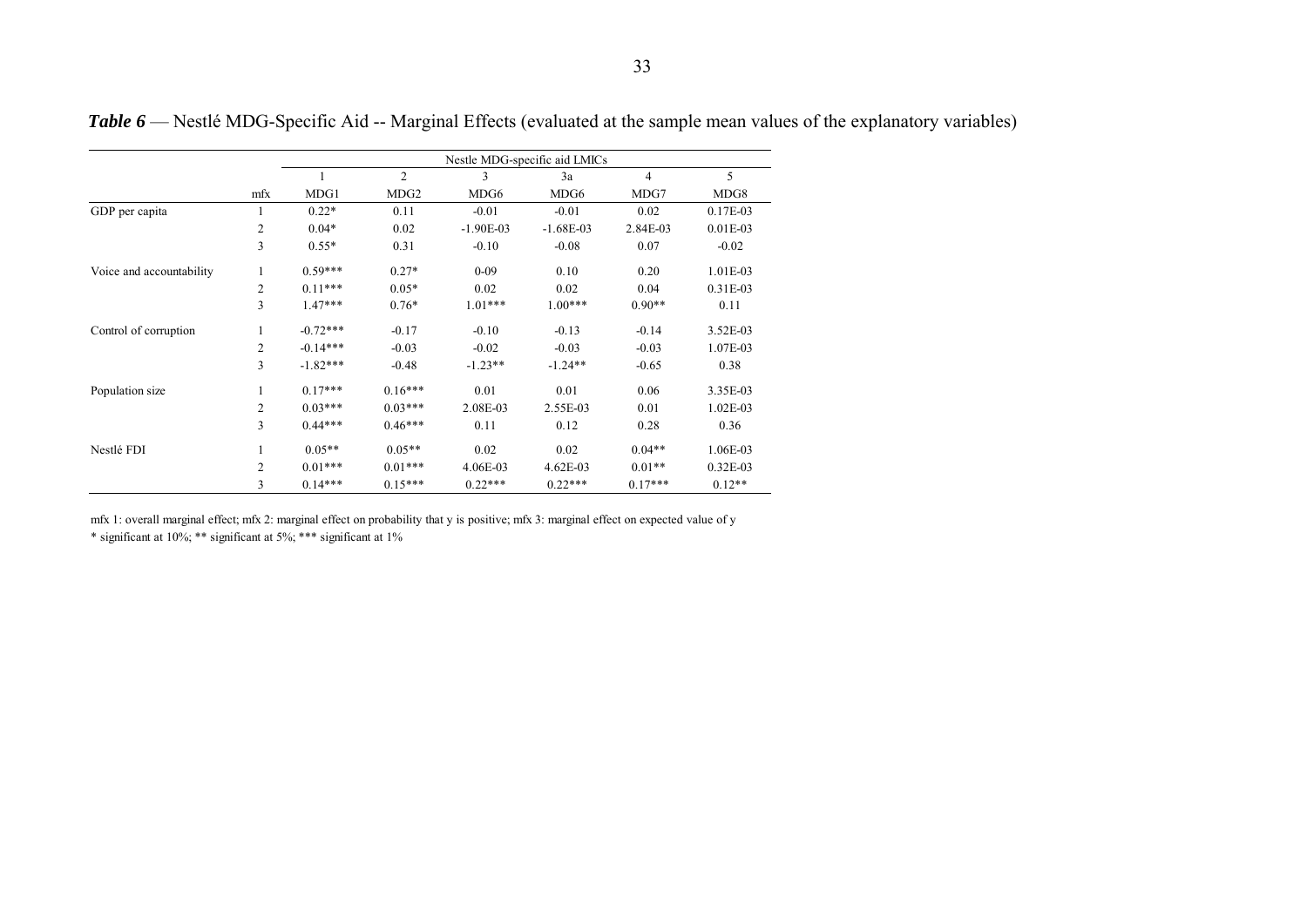| Variable                         | Definition                                                                                                                                                                                                                                                                                              | Source                                                                    |
|----------------------------------|---------------------------------------------------------------------------------------------------------------------------------------------------------------------------------------------------------------------------------------------------------------------------------------------------------|---------------------------------------------------------------------------|
| GDP per capita                   | GDP per capita in international US\$. Average<br>over the years 2001-2004.                                                                                                                                                                                                                              | <b>WDI</b> database                                                       |
| Voice and<br>accountability 2005 | Measures the ability of a country's citizens to<br>participate in selecting their government, the<br>freedom of expression, and the freedom of<br>association and free media. The index ranges<br>from -2.5 to 2.5 with higher values corresponding<br>to better governance.                            | Kaufmann et al. 2007,<br>www.govindicators.org                            |
| Control of<br>corruption 2005    | Measures the extent to which public power is<br>exercised for private gain, including both petty<br>and grand forms of corruption, as well as<br>"capture" of the state by elites and private<br>interests. The index ranges from -2.5 to 2.5 with<br>higher values corresponding to better governance. | Kaufmann et al. 2007,<br>www.govindicators.org                            |
| Population                       | Total population as of 2005.                                                                                                                                                                                                                                                                            | <b>WDI</b> database                                                       |
| Nestlé aid                       | Nestlé aid 2007 in US\$; taken as aggregate value<br>per country. (Amounts not attributable to<br>individual countries excluded from estimations)                                                                                                                                                       | Nestlé unpublished data                                                   |
| Nestlé MDG-<br>specific aid      | Nestlé aid 2007 in US\$, assigned to single<br>MDGs; taken as aggregate value per MDG and<br>country. (Amounts not attributable to single<br>MDGs excluded from MDG specific estimations)                                                                                                               | Nestlé unpublished data                                                   |
| Nestlé FDI                       | Capital stocks in US\$ of companies of the Nestlé<br>Group outside of Switzerland, as of 31 December<br>2006.                                                                                                                                                                                           | Nestlé                                                                    |
| <b>Total Swiss ODA</b>           | Official development assistance of Switzerland in<br>2005; US\$.                                                                                                                                                                                                                                        | Direction du dévelopement<br>et de la cooperation (DDC),<br>Switzerland   |
| <b>Total Swiss NGO</b><br>aid    | Private donations disbursed by Swiss non-profit<br>active<br>development<br>organizations<br>in<br>and<br>humanitarian aid to low and middle income<br>countries in 2005; US\$.                                                                                                                         | Direction du dévelopement<br>et de la cooperation (DDC),<br>Switzerland   |
| Bilateral exports                | Swiss exports to other countries in 2005; US\$.                                                                                                                                                                                                                                                         | Datastream 2008; based on<br>IMF, Direction of Trade<br><b>Statistics</b> |
| HDI                              | Human Development Index 2004; Composite<br>index of life expectancy at birth, adult literacy<br>rate, gross enrolment rate for primary, secondary,<br>and tertiary schools and GDP per capita (PPP<br>US\$).                                                                                            | <b>UNDP 2008</b><br>http://hdr.undp.org/en/                               |

*Annex 1* — Definition of Variables